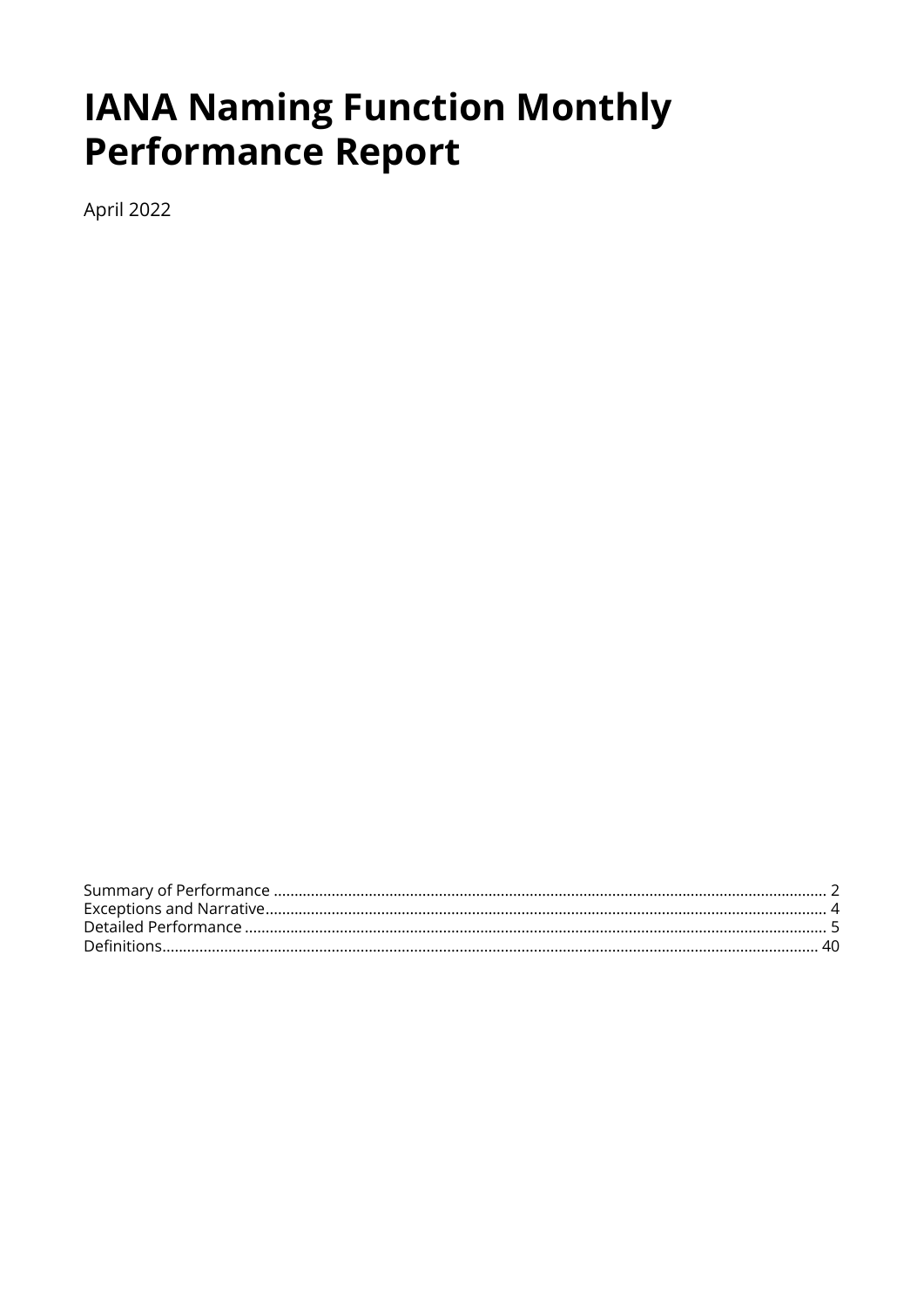# <span id="page-1-0"></span>**Summary of Performance**

| Metric                                                                                                                                                                                                                                                                                                                                                                   | Category                                                                                                                                                                                                                                                           | Expected                                                                                                                                                                                             | Actual                                                                                                                                                                                                 | Detail                                                                                                         |
|--------------------------------------------------------------------------------------------------------------------------------------------------------------------------------------------------------------------------------------------------------------------------------------------------------------------------------------------------------------------------|--------------------------------------------------------------------------------------------------------------------------------------------------------------------------------------------------------------------------------------------------------------------|------------------------------------------------------------------------------------------------------------------------------------------------------------------------------------------------------|--------------------------------------------------------------------------------------------------------------------------------------------------------------------------------------------------------|----------------------------------------------------------------------------------------------------------------|
| Submission                                                                                                                                                                                                                                                                                                                                                               |                                                                                                                                                                                                                                                                    |                                                                                                                                                                                                      |                                                                                                                                                                                                        |                                                                                                                |
| Acceptance Recognition<br><b>Acceptance Recognition</b><br>Acceptance Recognition<br><b>Acceptance Recognition</b><br>Acceptance Recognition<br>Manual Lodgment Time<br>Manual Lodgment Time<br>Manual Lodgment Time<br>Manual Lodgment Time                                                                                                                             | Routine (Technical)<br>Routine (Non-Technical)<br>gTLD Creation/Transfer<br>ccTLD Creation/Transfer<br>Other Changes<br>Routine (Technical)<br>Routine (Non-Technical)<br>gTLD Creation/Transfer<br>ccTLD Creation/Transfer                                        | ≤60s (95.0%)<br>≤60s (95.0%)<br>≤60s (95.0%)<br>≤60s (95.0%)<br>≤60s (95.0%)<br>≤3d (95.0%)<br>≤3d (95.0%)<br>≤3d (95.0%)<br>≤3d (95.0%)                                                             | $\sim$ 2.08s<br>$\vee$ 2.49s<br>$\overline{6}$ 0.72s<br>$\checkmark$ $-$<br>$\checkmark$ $-$<br>$\vee$ 2.74d<br>$\vee$ 0.52d<br>$\checkmark$ $-$<br>$\checkmark$ $=$                                   | p <sub>5</sub><br>p <sub>5</sub><br>p <sub>6</sub><br>p <sub>6</sub><br>p <sub>6</sub><br>p7<br>p7<br>p7<br>p8 |
| Manual Lodgment Time                                                                                                                                                                                                                                                                                                                                                     | Other Changes                                                                                                                                                                                                                                                      | ≤3d (95.0%)                                                                                                                                                                                          | $\checkmark$ $-$                                                                                                                                                                                       | p8                                                                                                             |
| <b>Technical Checks</b>                                                                                                                                                                                                                                                                                                                                                  |                                                                                                                                                                                                                                                                    |                                                                                                                                                                                                      |                                                                                                                                                                                                        |                                                                                                                |
| <b>Technical Check (First)</b><br>Technical Check (First)<br>Technical Check (First)<br><b>Technical Check (First)</b><br><b>Technical Check (Retest)</b><br><b>Technical Check (Retest)</b><br><b>Technical Check (Retest)</b><br><b>Technical Check (Retest)</b><br>Technical Check (Supplemental)<br>Technical Check (Supplemental)<br>Technical Check (Supplemental) | Routine (Technical)<br>gTLD Creation/Transfer<br>ccTLD Creation/Transfer<br>Other Changes<br>Routine (Technical)<br>gTLD Creation/Transfer<br>ccTLD Creation/Transfer<br>Other Changes<br>Routine (Technical)<br>gTLD Creation/Transfer<br>ccTLD Creation/Transfer | ≤50m (95.0%)<br>≤50m (95.0%)<br>≤50m (95.0%)<br>≤50m (95.0%)<br>≤10m (95.0%)<br>≤10m (95.0%)<br>≤10m (95.0%)<br>≤10m (95.0%)<br>≤10m (95.0%)<br>≤10m (95.0%)<br>≤10m (95.0%)                         | $\sim$ 1.07m<br>$\vee$ 0.15m<br>$\checkmark$ $-$<br>$\checkmark$ $=$<br>$\vee$ 0.62m<br>$\checkmark$ $-$<br>$\checkmark$ $-$<br>$\checkmark$ $-$<br>$\times$ 1.69m<br>$\sim$ 0.11m<br>$\checkmark$ $-$ | p <sub>9</sub><br>p9<br>p <sub>9</sub><br>p9<br>p10<br>p10<br>p10<br>p11<br>p11<br>p11<br>p12                  |
| Technical Check (Supplemental)                                                                                                                                                                                                                                                                                                                                           | Other Changes                                                                                                                                                                                                                                                      | ≤10m (95.0%)                                                                                                                                                                                         | $\checkmark$ $=$                                                                                                                                                                                       | p12                                                                                                            |
| <b>Contact Confirmations</b>                                                                                                                                                                                                                                                                                                                                             |                                                                                                                                                                                                                                                                    |                                                                                                                                                                                                      |                                                                                                                                                                                                        |                                                                                                                |
| Email Dispatch<br>Email Dispatch<br>Email Dispatch<br>Email Dispatch<br>Email Dispatch<br>Recognition of Confirmation<br>Recognition of Confirmation<br>Recognition of Confirmation<br>Recognition of Confirmation<br>Recognition of Confirmation                                                                                                                        | Routine (Technical)<br>Routine (Non-Technical)<br>gTLD Creation/Transfer<br>ccTLD Creation/Transfer<br>Other Changes<br>Routine (Technical)<br>Routine (Non-Technical)<br>gTLD Creation/Transfer<br>ccTLD Creation/Transfer<br>Other Changes                       | ≤60000ms (95.0%)<br>≤60000ms (95.0%)<br>≤60000ms (95.0%)<br>≤60000ms (95.0%)<br>≤60000ms (95.0%)<br>≤60000ms (95.0%)<br>≤60000ms (95.0%)<br>≤60000ms (95.0%)<br>≤60000ms (95.0%)<br>≤60000ms (95.0%) | $\sim$ 2.00ms<br>$\sim$ 5.00ms<br>$\sim$ 0.00ms<br>$\checkmark$ $-$<br>$\checkmark$ —<br>$\sim$ 1.00ms<br>$\sim$ 1.65ms<br>$\sim$ 0.00ms<br>$\checkmark$ $-$<br>$\checkmark$ $-$                       | p13<br>p13<br>p13<br>p14<br>p14<br>p15<br>p15<br>p15<br>p16<br>p16                                             |
| <b>Staff Processing</b>                                                                                                                                                                                                                                                                                                                                                  |                                                                                                                                                                                                                                                                    |                                                                                                                                                                                                      |                                                                                                                                                                                                        |                                                                                                                |
| Validation and Reviews<br>Validation and Reviews<br>Validation and Reviews<br>Validation and Reviews<br>Validation and Reviews<br>Third Party Approval                                                                                                                                                                                                                   | Routine (Technical)<br>Routine (Non-Technical)<br>gTLD Creation/Transfer<br>ccTLD Creation/Transfer<br>Other Changes<br>ccTLD Creation/Transfer                                                                                                                    | ≤5d (90.0%)<br>≤5d (90.0%)<br>≤10d (90.0%)<br>N/A<br>N/A<br>N/A                                                                                                                                      | $\sim$ 2.02d<br>$\vee$ 1.21d<br>$\vee$ 2.68d                                                                                                                                                           | p17<br>p17<br>p17<br>p18<br>p18<br>p19                                                                         |
| ccTLD Creation/Transfer                                                                                                                                                                                                                                                                                                                                                  |                                                                                                                                                                                                                                                                    |                                                                                                                                                                                                      |                                                                                                                                                                                                        |                                                                                                                |
| <b>Submission Review</b><br><b>Requester Clarification</b><br><b>Report Preparation</b><br>Implementation                                                                                                                                                                                                                                                                | <b>Staff Review</b><br><b>Requester Clarification</b><br><b>Report Preparation</b>                                                                                                                                                                                 | ≤14d (100.0%)<br>N/A<br>≤21d (100.0%)                                                                                                                                                                | $\checkmark$ $-$<br>$\checkmark$ $-$                                                                                                                                                                   | p19<br>p20<br>p21                                                                                              |
| Root Zone Publication                                                                                                                                                                                                                                                                                                                                                    | Routine (Technical)                                                                                                                                                                                                                                                | ≤72h (99.0%)                                                                                                                                                                                         | $\checkmark$ 54.36h                                                                                                                                                                                    | p22                                                                                                            |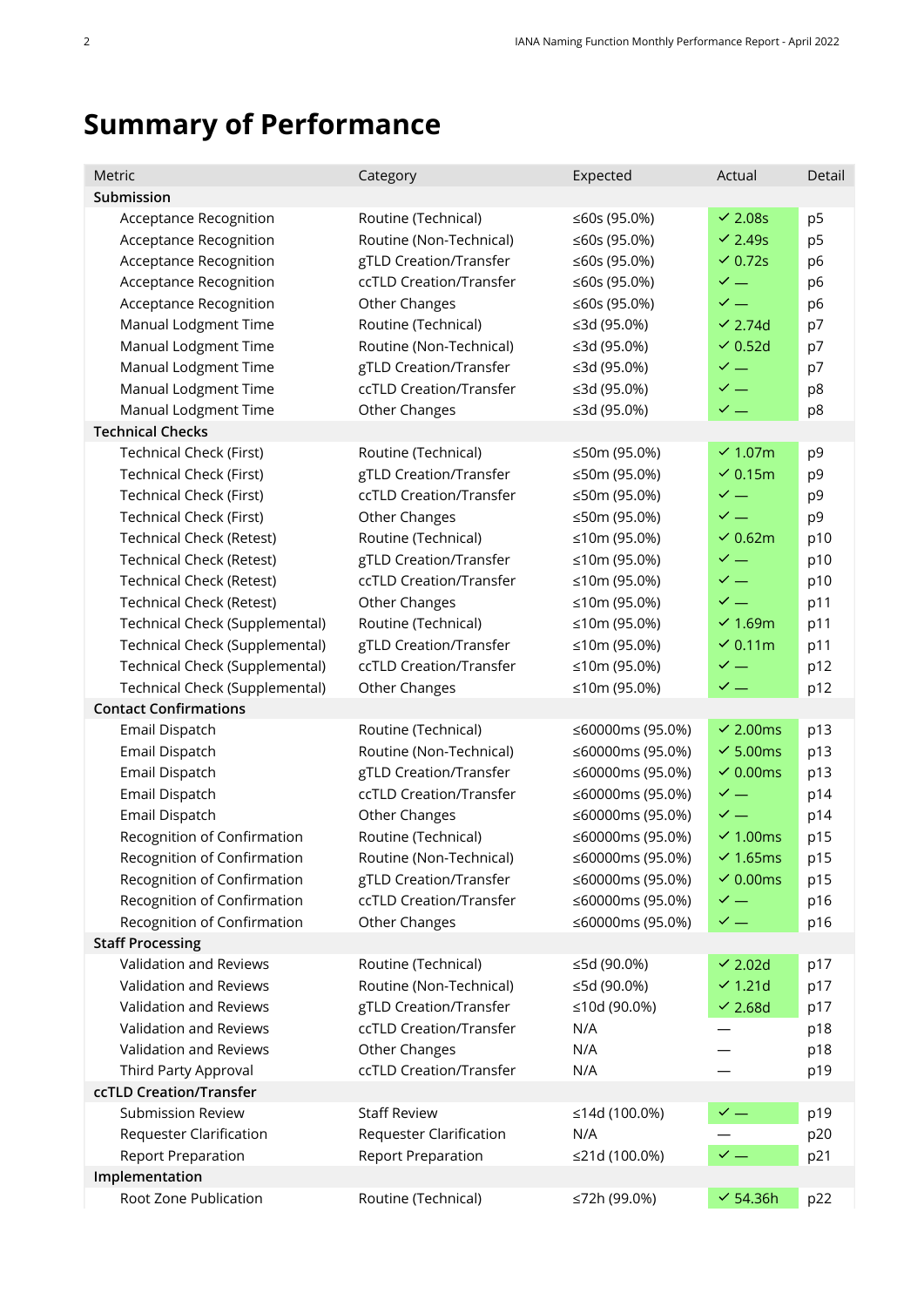| Metric                                                   | Category                       | Expected          | Actual               | Detail |
|----------------------------------------------------------|--------------------------------|-------------------|----------------------|--------|
| Root Zone Publication                                    | gTLD Creation/Transfer         | ≤72h (99.0%)      | $\vee$ 24.30h        | p22    |
| Root Zone Publication                                    | ccTLD Creation/Transfer        | ≤72h (99.0%)      | $\checkmark$ $=$     | p22    |
| Root Zone Publication                                    | Other Changes                  | N/A               |                      | p23    |
| Notification of Completion                               | Routine (Technical)            | ≤60s (95.0%)      | $\vee$ 0.63s         | p23    |
| Notification of Completion                               | Routine (Non-Technical)        | ≤60s (95.0%)      | $\vee$ 0.32s         | p24    |
| Notification of Completion                               | gTLD Creation/Transfer         | ≤60s (95.0%)      | $\vee$ 0.60s         | p24    |
| Notification of Completion                               | ccTLD Creation/Transfer        | ≤60s (95.0%)      | $\checkmark$ —       | p24    |
| Notification of Completion                               | Other Changes                  | ≤60s (95.0%)      | $\checkmark$ $-$     | p24    |
| <b>System Availability</b>                               |                                |                   |                      |        |
| <b>IANA Website</b>                                      | IANA Site Availability         | ≥99%              | $\times$ 100.00%     | p25    |
| Root Zone Management System                              | RZM Availability               | ≥99%              | $\times$ 100.00%     | p26    |
| <b>Directory Service</b>                                 | <b>WHOIS Availability</b>      | ≥99%              | $\times$ 100.00%     | p27    |
| Root Zone Service Level Dashboard Dashboard Availability |                                | ≥99%              | $\times$ 100.00%     | p28    |
| <b>Credential Recovery</b>                               | Credential Recovery Response   | ≤60s (95.0%)      | $\overline{6}$ 0.15s | p29    |
| Credential Change                                        | Credential Change              | ≤300000ms (95.0%) | $\sim$ 1.000ms       | p30    |
| Accuracy                                                 |                                |                   |                      |        |
| Root Zone File                                           | Routine (Technical)            | 100%              | $\times$ 100.00%     | p31    |
| Root Zone File                                           | gTLD Creation/Transfer         | 100%              | $\times$ 100.00%     | p31    |
| Root Zone File                                           | ccTLD Creation/Transfer        | 100%              | $\times$ 100.00%     | p31    |
| Root Zone File                                           | Other Changes                  | 100%              | $\times$ 100.00%     | p31    |
| Root Zone Database                                       | Routine (Technical)            | 100%              | $\times$ 100.00%     | p32    |
| Root Zone Database                                       | Routine (Non-Technical)        | 100%              | $\times$ 100.00%     | p32    |
| Root Zone Database                                       | gTLD Creation/Transfer         | 100%              | $\times$ 100.00%     | p32    |
| Root Zone Database                                       | ccTLD Creation/Transfer        | 100%              | $\times$ 100.00%     | p32    |
| Root Zone Database                                       | Other Changes                  | 100%              | $\times$ 100.00%     | p32    |
| <b>Enquiry Processing</b>                                |                                |                   |                      |        |
| Time to acknowledge                                      | <b>Manual Enquiries</b>        | ≤60s (95.0%)      | $\sim$ 1.00s         | p33    |
| Time to initial response                                 | <b>Manual Enquiries</b>        | ≤5d (90.0%)       | $\sim$ 1.01d         | p34    |
| <b>Label Generation Rulesets</b>                         |                                |                   |                      |        |
| <b>Review Time</b>                                       | <b>Review Time</b>             | ≤5d (90.0%)       | $\vee$ 1.15d         | p35    |
| Implementation Time                                      | <b>Implementation Time</b>     | ≤7d (90.0%)       | $\checkmark$ 3.15d   | p36    |
| <b>Requester Clarification</b>                           | <b>Requester Clarification</b> | N/A               | 2                    | p37    |
| Time per Actor                                           | <b>IANA</b>                    | N/A               | 8.91d                | p38    |
| Time per Actor                                           | Requester                      | N/A               | 4.93d                | p38    |
| Time per Actor                                           | Authorizer                     | N/A               | 0.50d                | p38    |
| Time per Actor                                           | Regulatory                     | N/A               | 0.05d                | p38    |
| <b>Request Volumes</b>                                   | <b>Request Volumes</b>         | N/A               | 43                   | p39    |
|                                                          |                                |                   |                      |        |

Percentage of SLA thresholds met of those defined **64 of 64 (100.0%)**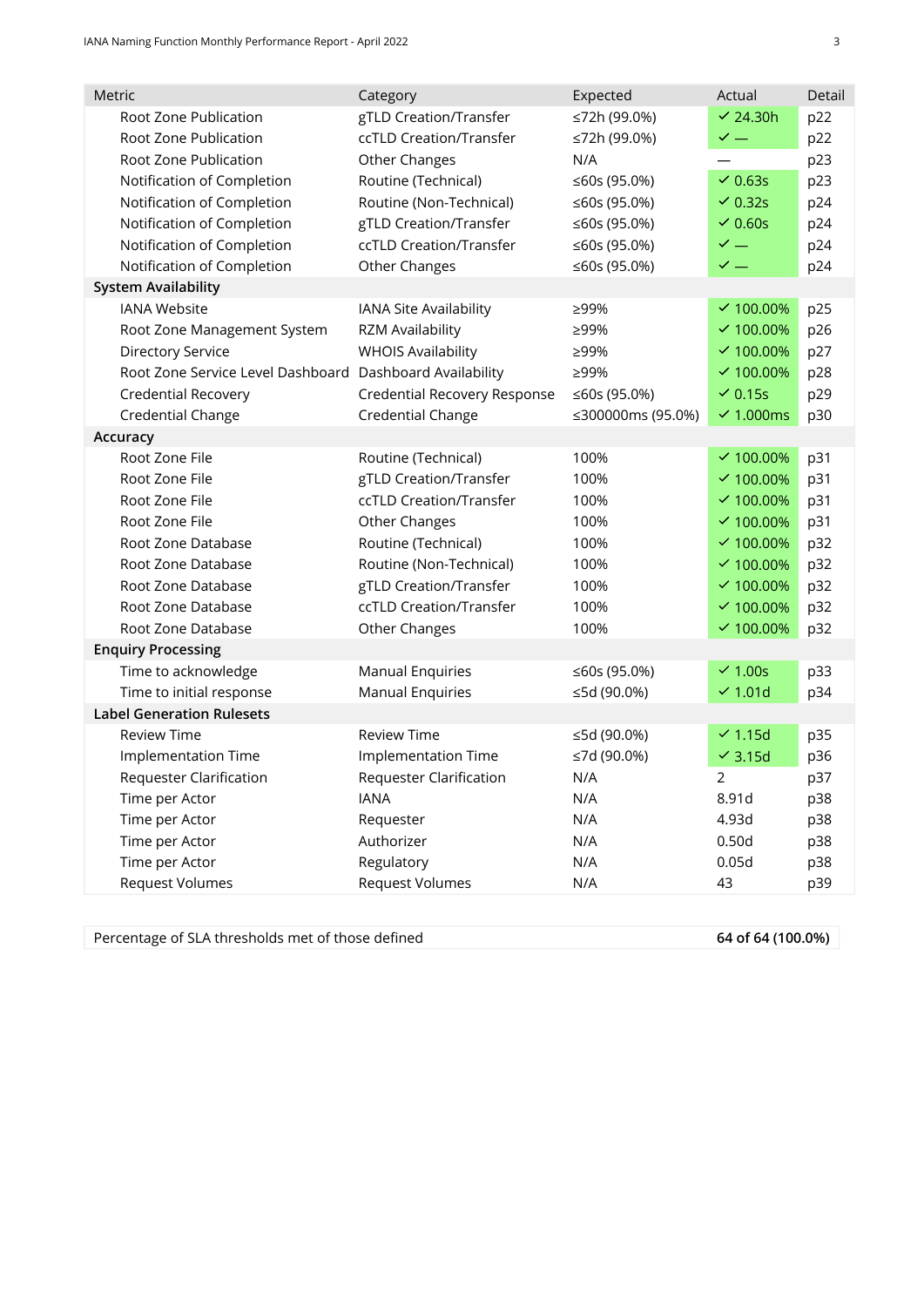## <span id="page-3-0"></span>**Exceptions and Narrative for Reporting Period**

There were no exceptions for the reporting period.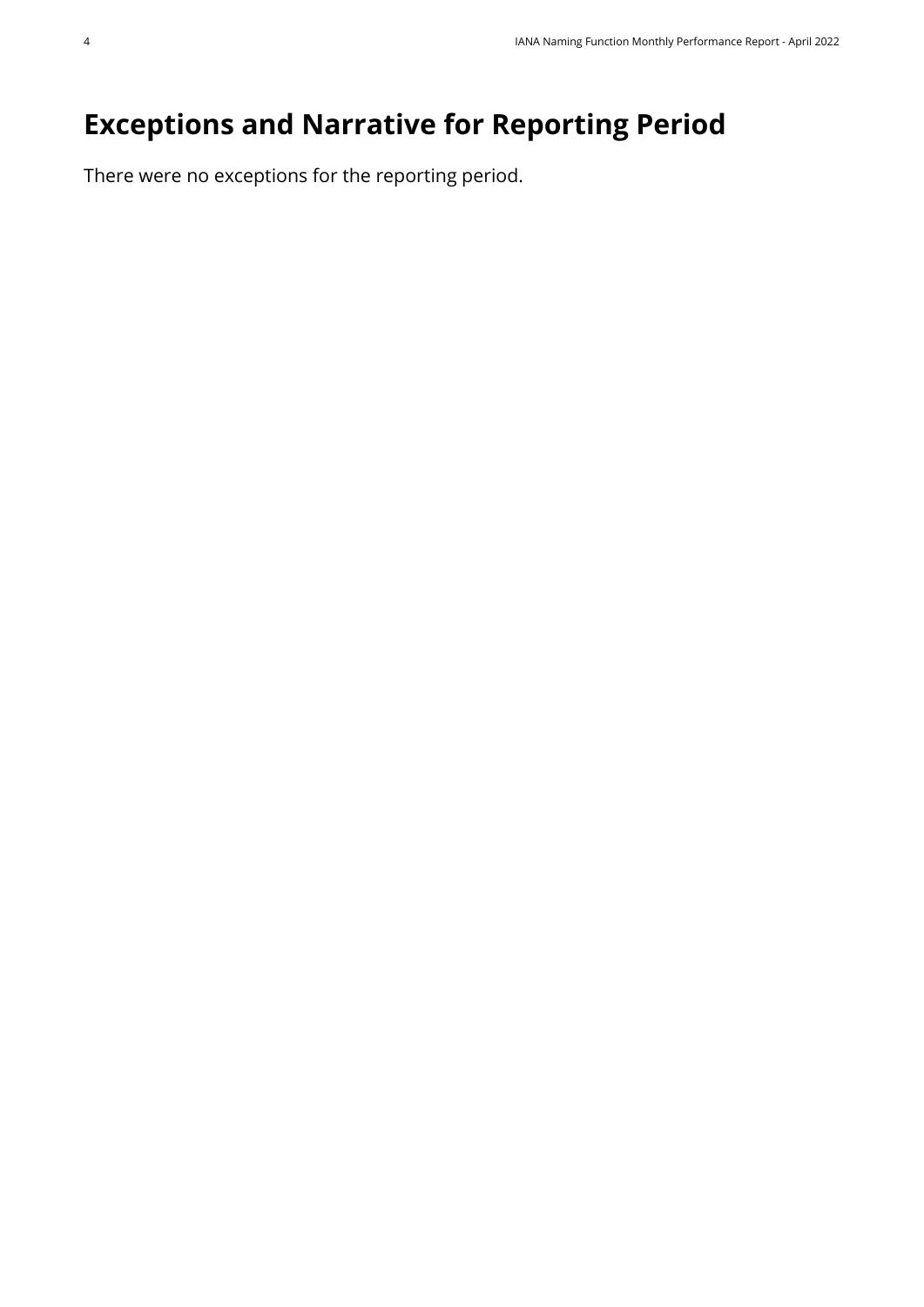## <span id="page-4-0"></span>**Detailed Performance for Reporting Period**

#### **Submission**

#### **Acceptance Recognition**

Time for ticket confirmation to be sent to requester following receipt of change request via automated submission interface.



<span id="page-4-1"></span>

| Routine (Technical)  | $2021 - 04$ | $2021 - 05$       | 2021-06 | 2021-07 | 2021-08           | 2021-09 | 2021-10 | 2021-11 | 2021-12 | 2022-01           | 2022-02 | 2022-03 | 2022-04           |
|----------------------|-------------|-------------------|---------|---------|-------------------|---------|---------|---------|---------|-------------------|---------|---------|-------------------|
| Acceptance Time      | 1.17s       | 6.16s             | 5.76s   | 0.81s   | 2.02s             | l.06s   | 1.04s   | 0.87s   | 2.55s   | 1.56s             | 1.84s   | 1.89s   | 2.08s             |
| Monthly Threshold    | 60s         | 60s               | 60s     | 60s     | 60s               | 60s     | 60s     | 60s     | 60s     | 60s               | 60s     | 60s     | 60s               |
| Threshold Percentile | 95.0%       | 95.0%             | 95.0%   | 95.0%   | 95.0%             | 95.0%   | 95.0%   | 95.0%   | 95.0%   | 95.0%             | 95.0%   | 95.0%   | 95.0%             |
| Acceptance Count     | 22          | 45                | 39      | 270     | 18                | 25      | 235     | 510     | 21      | 55                | 29      | 29      | 25                |
| Mean Time            | 0.75s       | 3.31s             | 2.08s   | 0.64s   | 1.00 <sub>S</sub> | 0.72s   | 0.785   | 0.70s   | 1.18s   | 0.77s             | 0.97s   | 1.01s   | 0.99s             |
| <b>Shortest Time</b> | 0.50s       | 0.09s             | 0.47s   | 0.53s   | 0.62s             | 0.54s   | 0.52s   | 0.55s   | 0.56s   | 0.54s             | 0.55s   | 0.54s   | 0.56s             |
| Longest Time         | .55s        | 7.78s             | 24.35s  | 2.335   | 2.14s             | 1.85s   | 3.08s   | 4.47s   | 2.57s   | 2.19 <sub>S</sub> | 2.40s   | 1.99s   | 2.49 <sub>S</sub> |
| Median Time          | 0.66s       | 4.14s             | 0.63s   | 0.61s   | 0.81s             | 0.66s   | 0.72s   | 0.67s   | 0.98s   | 0.66s             | 0.73s   | 0.71s   | 0.77s             |
| <b>PStDev Time</b>   | 0.24s       | 2.19 <sub>S</sub> | 3.97s   | 0.17s   | 0.48s             | 0.26s   | 0.28s   | 0.24s   | 0.65s   | 0.32s             | 0.48s   | 0.48s   | 0.48s             |

<span id="page-4-2"></span>

| Routine (Non-Technical)     | $2021 - 04$ | 2021-05 | 2021-06 2021-07 |       | 2021-08 | 2021-09          | 2021-10 | 2021-11 | 2021-12 | 2022-01 | 2022-02 | 2022-03 | 2022-04           |
|-----------------------------|-------------|---------|-----------------|-------|---------|------------------|---------|---------|---------|---------|---------|---------|-------------------|
| Acceptance Time             | 1.75s       | 17.62s  | 6.73s           | 1.94s | .54s    | .98s             | 1.61s   | .60s    | 2.13s   | .33s    | 2.44s   | 2.01s   | 2.49s             |
| Monthly Threshold           | 60s         | 60s     | 60s             | 60s   | 60s     | 60s              | 60s     | 60s     | 60s     | 60s     | 60s     | 60s     | 60s               |
| <b>Threshold Percentile</b> | 95.0%       | 95.0%   | 95.0%           | 95.0% | 95.0%   | 95.0%            | 95.0%   | 95.0%   | 95.0%   | 95.0%   | 95.0%   | 95.0%   | 95.0%             |
| Acceptance Count            | 15          | 219     | 219             | 23    | 19      | 37               | 78      | 20      | 54      | 14      | 28      | 29      |                   |
| Mean Time                   | 1.18s       | 11.76s  | 2.41s           | 1.30s | 1.28s   | .30 <sub>S</sub> | 1.24s   | 1.18s   | 1.58s   | 1.04s   | 1.40s   | 1.27s   | 1.55s             |
| <b>Shortest Time</b>        | 0.84s       | 0.97s   | 0.74s           | 0.79s | 0.94s   | 0.85s            | 0.95s   | 0.86s   | 0.80s   | 0.86s   | 0.94s   | 0.80s   | 1.08 <sub>S</sub> |
| Longest Time                | 2.34s       | 21.01s  | 12.12s          | 2.24s | 1.87s   | 2.11s            | 2.96s   | 1.61s   | 3.24s   | 1.38s   | 7.18s   | 2.18s   | 2.73s             |
| Median Time                 | 1.05s       | 11.49s  | 0.885           | 1.33s | 1.28s   | .22s             | 1.19s   | 1.15s   | .70s    | 1.01s   | 1.07s   | 1.24s   | 1.29s             |
| <b>PStDev Time</b>          | 0.36s       | 2.95s   | 2.64s           | 0.36s | 0.22s   | 0.28s            | 0.26s   | 0.21s   | 0.46s   | 0.14s   | 1.17s   | 0.35s   | 0.50s             |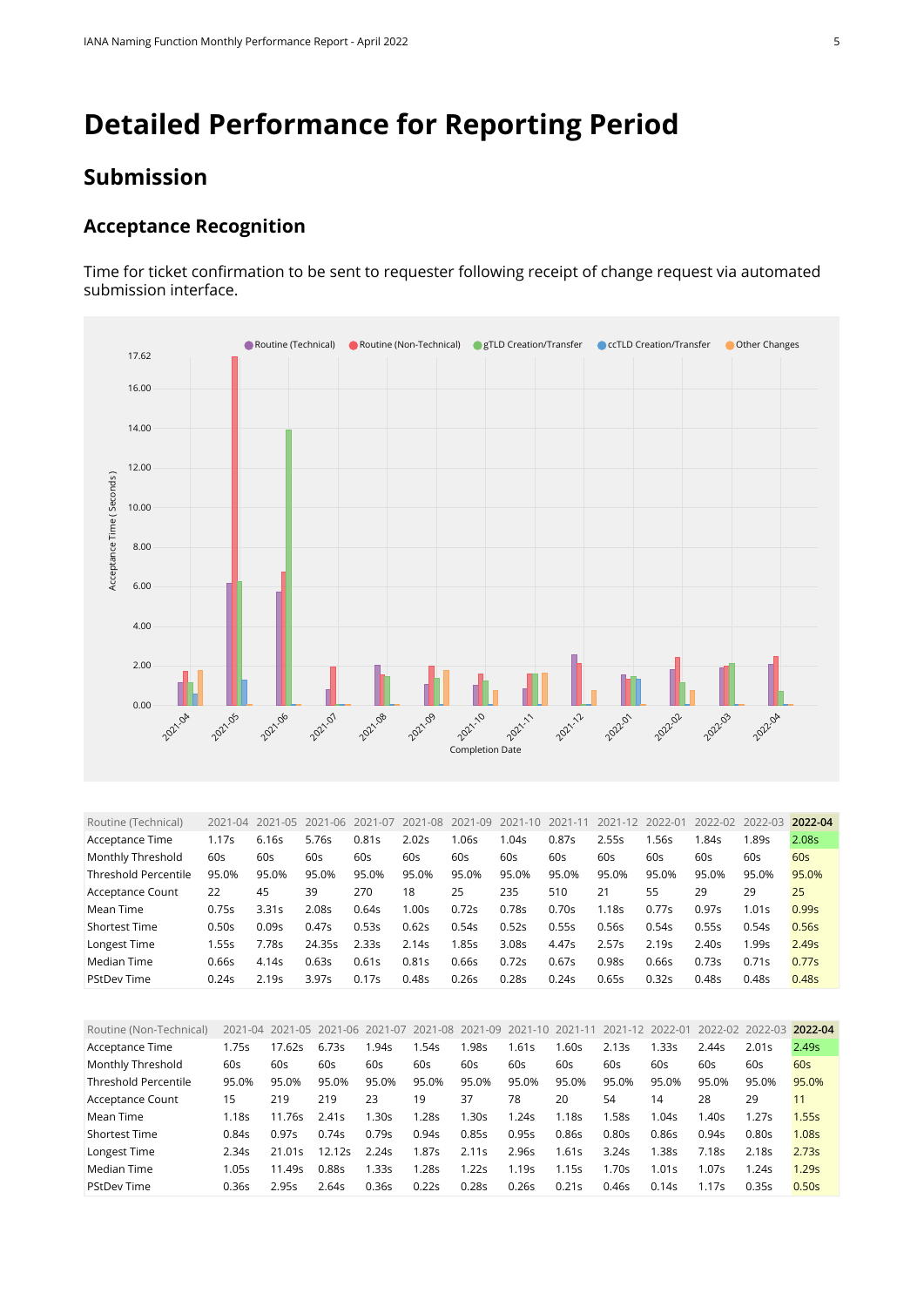<span id="page-5-0"></span>

| gTLD Creation/Transfer      |                   |       | 2021-04 2021-05 2021-06 |                          | 2021-07 2021-08 2021-09 2021-10 |       |       | $2021 - 11$ | 2021-12                         | 2022-01          | 2022-02 | 2022-03 | 2022-04 |
|-----------------------------|-------------------|-------|-------------------------|--------------------------|---------------------------------|-------|-------|-------------|---------------------------------|------------------|---------|---------|---------|
| Acceptance Time             | 1.18s             | 6.27s | 13.92s                  | $\overline{\phantom{m}}$ | .49s                            | 1.38s | 1.27s | l.59s       | $\overline{\phantom{0}}$        | 1.47s            | 1.15s   | 2.12s   | 0.72s   |
| Monthly Threshold           | 60s               | 60s   | 60s                     | 60s                      | 60s                             | 60s   | 60s   | 60s         | 60s                             | 60s              | 60s     | 60s     | 60s     |
| <b>Threshold Percentile</b> | 95.0%             | 95.0% | 95.0%                   | 95.0%                    | 95.0%                           | 95.0% | 95.0% | 95.0%       | 95.0%                           | 95.0%            | 95.0%   | 95.0%   | 95.0%   |
| Acceptance Count            | 5                 |       | 46                      |                          | 31                              | 19    |       |             | 0                               | 4                |         |         |         |
| Mean Time                   | 1.11s             | 6.27s | 11.09s                  | $\overline{\phantom{m}}$ | 1.26s                           | 1.26s | 1.04s | 1.42s       | $\overline{\phantom{0}}$        | 1.30s            | 1.13s   | 1.31s   | 0.72s   |
| <b>Shortest Time</b>        | 1.05s             | 6.27s | 1.54s                   |                          | 0.91s                           | 1.10s | 0.78s | 1.23s       | $\overbrace{\phantom{1232211}}$ | 1.11s            | 1.11s   | 0.67s   | 0.72s   |
| Longest Time                | 1.19 <sub>S</sub> | 6.27s | 17.02s                  | $\overline{\phantom{m}}$ | .52s                            | 1.51s | 1.30s | 1.61s       | $\overline{\phantom{0}}$        | 1.49s            | 1.15s   | 2.15s   | 0.72s   |
| Median Time                 | 1.11s             | 6.27s | 11.52s                  | $\overline{\phantom{m}}$ | .31s                            | 1.27s | 1.04s | 1.42s       | $\overline{\phantom{0}}$        | .30 <sub>S</sub> | 1.13s   | 1.23s   | 0.72s   |
| <b>PStDev Time</b>          | 0.05s             | 0.00s | 3.15s                   |                          | 0.18s                           | 0.09s | 0.26s | 0.19s       |                                 | 0.14s            | 0.02s   | 0.42s   | 0.00s   |

<span id="page-5-1"></span>

| ccTLD Creation/Transfer | $2021 - 04$ |                   | 2021-05 2021-06 2021-07  |             | 2021-08 2021-09 2021-10 2021-11 |       |       |       | 2021-12 2022-01 |       | 2022-02  | 2022-03 | 2022-04  |
|-------------------------|-------------|-------------------|--------------------------|-------------|---------------------------------|-------|-------|-------|-----------------|-------|----------|---------|----------|
| Acceptance Time         | 0.59s       | 1.30s             |                          |             |                                 |       |       |       |                 | l.34s |          |         |          |
| Monthly Threshold       | 60s         | 60s               | 60s                      | 60s         | 60s                             | 60s   | 60s   | 60s   | 60s             | 60s   | 60s      | 60s     | 60s      |
| Threshold Percentile    | 95.0%       | 95.0%             | 95.0%                    | 95.0%       | 95.0%                           | 95.0% | 95.0% | 95.0% | 95.0%           | 95.0% | 95.0%    | 95.0%   | 95.0%    |
| Acceptance Count        |             |                   | $\mathbf{0}$             | $\mathbf 0$ | 0                               | 0     | 0     | 0     | $\Omega$        |       | $\Omega$ | 0       | $\Omega$ |
| Mean Time               | 0.59s       | 1.30s             | $\overline{\phantom{0}}$ |             |                                 |       |       |       |                 | 1.34s |          |         |          |
| Shortest Time           | 0.59s       | 1.30s             |                          |             |                                 |       |       |       |                 | 1.34s |          |         |          |
| Longest Time            | 0.59s       | 1.30 <sub>S</sub> |                          |             |                                 |       |       |       |                 | 1.34s |          |         |          |
| Median Time             | 0.59s       | 1.30s             |                          |             |                                 |       |       |       |                 | .34s  |          |         |          |
| <b>PStDev Time</b>      | 0.00s       | 0.00s             |                          |             |                                 |       |       |       |                 | 0.00s |          |         |          |

<span id="page-5-2"></span>

| Other Changes               | 2021-04 | 2021-05 | 2021-06 | 2021-07 | 2021-08 | 2021-09 | 2021-10 | 2021-11 | 2021-12 | 2022-01                  | 2022-02 | $2022 - 03$              | 2022-04      |
|-----------------------------|---------|---------|---------|---------|---------|---------|---------|---------|---------|--------------------------|---------|--------------------------|--------------|
| Acceptance Time             | 1.79s   |         |         |         |         | .76s    | 0.76s   | 1.65s   | 0.76s   | —                        | 0.77s   | $\overline{\phantom{m}}$ |              |
| Monthly Threshold           | 60s     | 60s     | 60s     | 60s     | 60s     | 60s     | 60s     | 60s     | 60s     | 60s                      | 60s     | 60s                      | 60s          |
| <b>Threshold Percentile</b> | 95.0%   | 95.0%   | 95.0%   | 95.0%   | 95.0%   | 95.0%   | 95.0%   | 95.0%   | 95.0%   | 95.0%                    | 95.0%   | 95.0%                    | 95.0%        |
| Acceptance Count            | 5       | 0       | 0       | 0       | 0       |         |         |         |         | $\Omega$                 |         | $\Omega$                 | $\mathbf{0}$ |
| Mean Time                   | 0.91s   |         |         |         |         | 1.33s   | 0.68s   | 1.65s   | 0.68s   | $\overline{\phantom{0}}$ | 0.71s   |                          |              |
| <b>Shortest Time</b>        | 0.56s   |         |         |         |         | 0.85s   | 0.59s   | 1.65s   | 0.62s   | $\overline{\phantom{0}}$ | 0.65s   |                          |              |
| Longest Time                | 2.07s   |         |         |         |         | .81s    | 0.77s   | 1.65s   | 0.79s   | $\overline{\phantom{0}}$ | 0.77s   | $\overline{\phantom{m}}$ |              |
| Median Time                 | 0.64s   |         |         |         |         | l.33s   | 0.69s   | 1.65s   | 0.67s   | $\overline{\phantom{0}}$ | 0.71s   |                          |              |
| <b>PStDev Time</b>          | 0.59s   |         |         |         |         | 0.48s   | 0.08s   | 0.00s   | 0.05s   | $\overline{\phantom{0}}$ | 0.06s   |                          |              |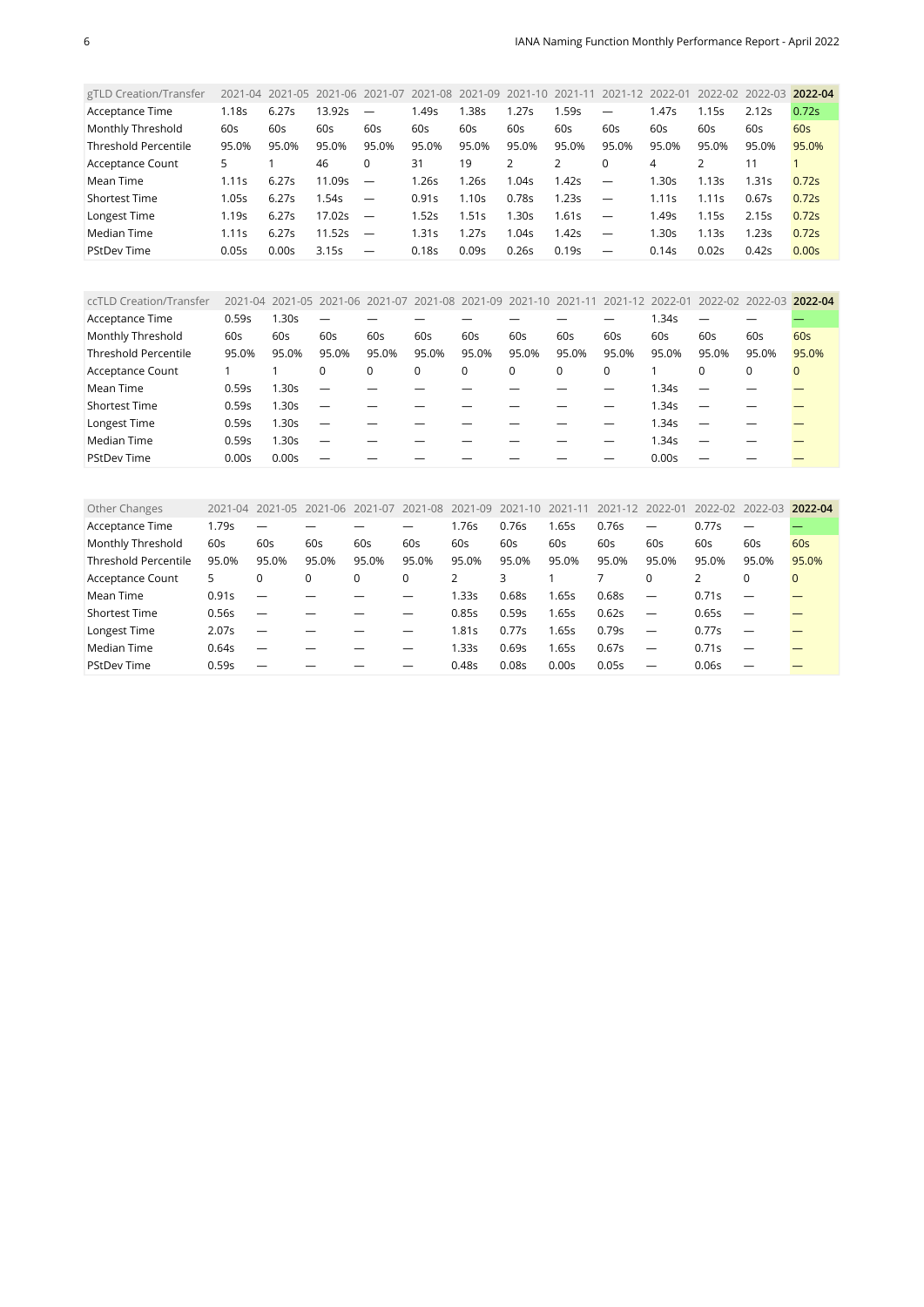#### **Manual Lodgment Time**



Time for lodgment of change request into RZMS by ICANN staff on behalf of request sent by email.

<span id="page-6-0"></span>

| Routine (Technical)         | $2021 - 04$ | $1 - 0.5$<br>2021 | $2021 - 06$ | 2021-07 | 2021-08 | 2021<br>$-09$ | $2021 - 10$       | 2021-11                  | 2021-12 | 2022-01  | 2022-02  | $2022 - 03$ | 2022-04 |
|-----------------------------|-------------|-------------------|-------------|---------|---------|---------------|-------------------|--------------------------|---------|----------|----------|-------------|---------|
| Lodgment Time               |             |                   | 0.28d       |         |         | 2.23d         | 0.01 <sub>d</sub> |                          |         |          |          | 2.24d       | 2.74d   |
| Monthly Threshold           | 3d          | 3d                | 3d          | 3d      | 3d      | 3d            | 3d                | 3d                       | 3d      | 3d       | 3d       | 3d          | 3d      |
| <b>Threshold Percentile</b> | 95.0%       | 95.0%             | 95.0%       | 95.0%   | 95.0%   | 95.0%         | 95.0%             | 95.0%                    | 95.0%   | 95.0%    | 95.0%    | 95.0%       | 95.0%   |
| Lodgment Count              | 0           | 0                 |             |         | 0       |               |                   | $\Omega$                 | 0       | $\Omega$ | $\Omega$ |             |         |
| Mean Time                   |             |                   | 0.28d       |         |         | 2.23d         | 0.01 <sub>d</sub> |                          |         |          |          | 2.24d       | 1.63d   |
| <b>Shortest Time</b>        |             |                   | 0.28d       |         |         | 2.23d         | 0.01d             |                          |         |          |          | 2.24d       | 0.39d   |
| Longest Time                |             |                   | 0.28d       |         |         | 2.23d         | 0.01 <sub>d</sub> |                          |         |          |          | 2.24d       | 2.87d   |
| Median Time                 |             |                   | 0.28d       |         |         | 2.23d         | 0.01 <sub>d</sub> |                          |         |          |          | 2.24d       | 1.63d   |
| <b>PStDev Time</b>          |             |                   | 0.00d       |         |         | 0.00d         | 0.00d             | $\overline{\phantom{0}}$ |         |          |          | 0.00d       | 1.24d   |

<span id="page-6-1"></span>

| Routine (Non-Technical)     |       |       | 2021-04 2021-05 2021-06 2021-07 |       | 2021-08 | 2021-09 2021-10 |       | 2021-11 | 2021-12 | 2022-01 | 2022-02 | 2022-03 | 2022-04           |
|-----------------------------|-------|-------|---------------------------------|-------|---------|-----------------|-------|---------|---------|---------|---------|---------|-------------------|
| Lodgment Time               | 0.17d | 0.05d | .64d                            | 0.26d | 0.51d   | 0.52d           | 1.03d | 0.48d   | 2.68d   | 0.19d   | 0.06d   | 0.26d   | 0.52d             |
| Monthly Threshold           | 3d    | Зd    | Зd                              | 3d    | 3d      | 3d              | 3d    | Зd      | 3d      | 3d      | 3d      | 3d      | 3d                |
| <b>Threshold Percentile</b> | 95.0% | 95.0% | 95.0%                           | 95.0% | 95.0%   | 95.0%           | 95.0% | 95.0%   | 95.0%   | 95.0%   | 95.0%   | 95.0%   | 95.0%             |
| Lodgment Count              |       |       | 4                               |       |         |                 |       |         |         |         |         |         | $\overline{4}$    |
| Mean Time                   | 0.11d | 0.04d | 0.73d                           | 0.18d | 0.51d   | 0.43d           | 0.56d | 0.48d   | 1.41d   | 0.19d   | 0.06d   | 0.22d   | 0.21 <sub>d</sub> |
| <b>Shortest Time</b>        | 0.04d | 0.04d | 0.02d                           | 0.13d | 0.51d   | 0.28d           | 0.04d | 0.47d   | 0.00d   | 0.19d   | 0.06d   | 0.18d   | 0.01 <sub>d</sub> |
| Longest Time                | 0.18d | 0.05d | l.82d                           | 0.27d | 0.51d   | 0.52d           | 1.08d | 0.48d   | 2.82d   | 0.19d   | 0.06d   | 0.26d   | 0.57d             |
| Median Time                 | 0.09d | 0.04d | 0.54d                           | 0.14d | 0.51d   | 0.48d           | 0.56d | 0.47d   | 1.41d   | 0.19d   | 0.06d   | 0.22d   | 0.12d             |
| <b>PStDev Time</b>          | 0.06d | 0.00d | 0.66d                           | 0.07d | 0.00d   | 0.10d           | 0.52d | 0.00d   | 1.41d   | 0.00d   | 0.00d   | 0.04d   | 0.22d             |

<span id="page-6-2"></span>

| gTLD Creation/Transfer      |                          |       | 2021-04 2021-05 2021-06 2021-07 2021-08 2021-09 2021-10 |                          |       |       |       | 2021-11 | 2021-12 2022-01                 |       | 2022-02 2022-03 2022-04 |                   |       |
|-----------------------------|--------------------------|-------|---------------------------------------------------------|--------------------------|-------|-------|-------|---------|---------------------------------|-------|-------------------------|-------------------|-------|
| Lodgment Time               | $\overline{\phantom{0}}$ | 0.93d | 0.56d                                                   | $\overline{\phantom{0}}$ | 0.52d | 0.52d | 0.25d | 0.03d   | $\overbrace{\phantom{1232211}}$ | 0.64d | 0.06d                   | 0.61d             |       |
| Monthly Threshold           | 3d                       | 3d    | 3d                                                      | 3d                       | 3d    | 3d    | 3d    | 3d      | 3d                              | 3d    | 3d                      | 3d                | 3d    |
| <b>Threshold Percentile</b> | 95.0%                    | 95.0% | 95.0%                                                   | 95.0%                    | 95.0% | 95.0% | 95.0% | 95.0%   | 95.0%                           | 95.0% | 95.0%                   | 95.0%             | 95.0% |
| Lodgment Count              |                          |       | 4                                                       |                          |       |       |       |         |                                 |       |                         |                   |       |
| Mean Time                   |                          | 0.93d | 0.55d                                                   | $\overline{\phantom{0}}$ | 0.52d | 0.52d | 0.25d | 0.03d   | $\overbrace{\phantom{1232211}}$ | 0.34d | 0.06d                   | 0.61 <sub>d</sub> |       |
| <b>Shortest Time</b>        | $\overline{\phantom{0}}$ | 0.93d | 0.55d                                                   | $\overline{\phantom{m}}$ | 0.52d | 0.52d | 0.25d | 0.03d   | $\overline{\phantom{m}}$        | 0.01d | 0.06d                   | 0.61 <sub>d</sub> |       |
| Longest Time                | $\overline{\phantom{m}}$ | 0.93d | 0.56d                                                   |                          | 0.52d | 0.52d | 0.25d | 0.03d   |                                 | 0.67d | 0.06d                   | 0.61d             |       |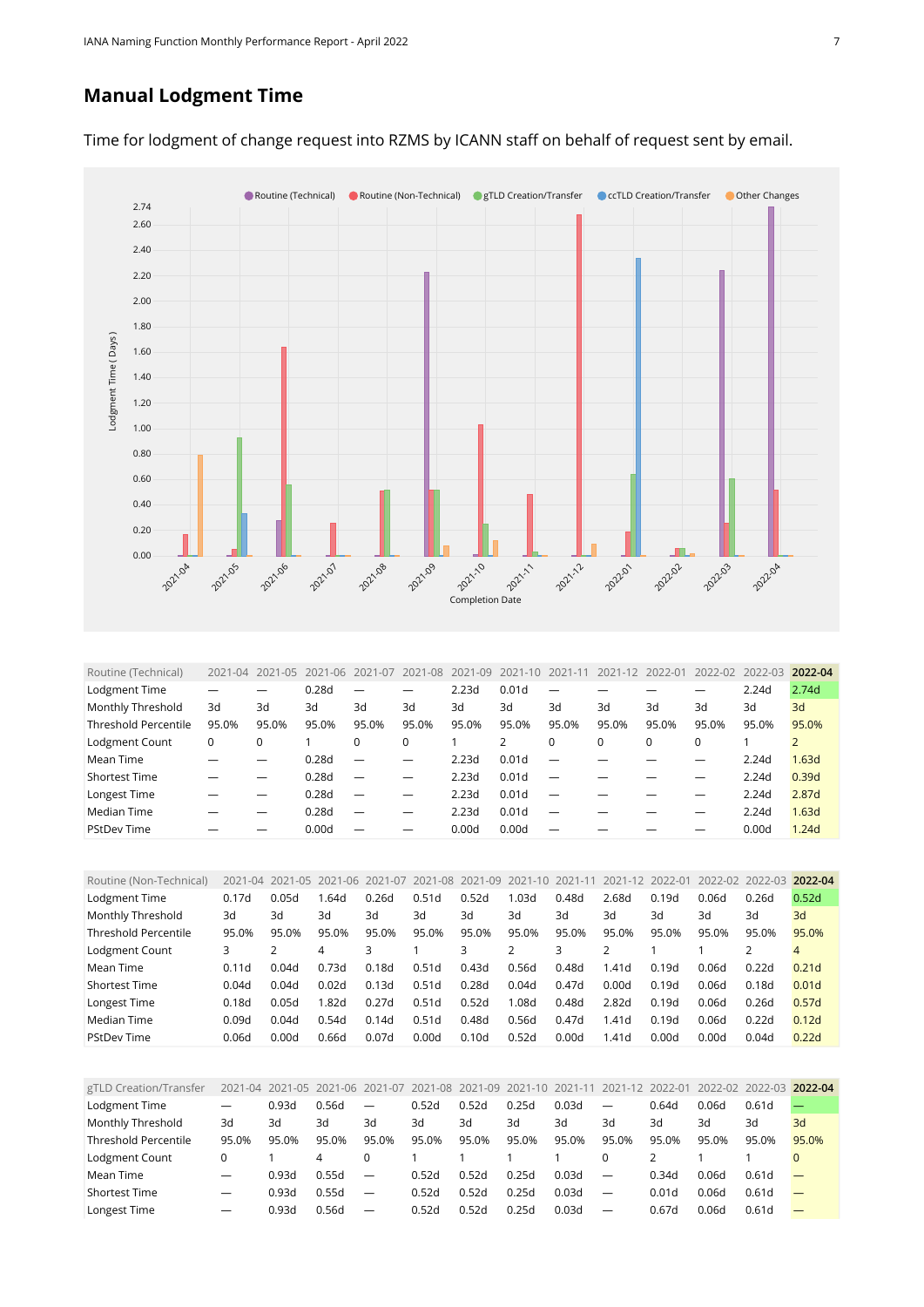<span id="page-7-0"></span>

| gTLD Creation/Transfer      | 2021-04     | 2021-05     | 2021-06     | 2021-07 | 2021-08 | 2021<br>$-09$ | $-10$<br>2021 | 2021    | $-12$                    | $2022 - 01$ | 2022-02         | $2022 - 03$ | 2022-04  |
|-----------------------------|-------------|-------------|-------------|---------|---------|---------------|---------------|---------|--------------------------|-------------|-----------------|-------------|----------|
| Median Time                 |             | 0.93d       | 0.55d       | —       | 0.52d   | 0.52d         | 0.25d         | 0.03d   | $\overline{\phantom{0}}$ | 0.34d       | 0.06d           | 0.61d       |          |
| <b>PStDev Time</b>          |             | 0.00d       | 0.00d       | —       | 0.00d   | 0.00d         | 0.00d         | 0.00d   | -                        | 0.33d       | 0.00d           | 0.00d       |          |
|                             |             |             |             |         |         |               |               |         |                          |             |                 |             |          |
| ccTLD Creation/Transfer     | 2021-04     | 2021-05     | $2021 - 06$ | 2021-07 | 2021-08 | 2021-09       | 2021-10       | 2021-11 | $2021 - 12$              | 2022-01     | $2022 - 02$     | $2022 - 03$ | 2022-04  |
| Lodgment Time               | —           | 0.33d       | —           |         |         |               |               |         |                          | 2.34d       | —               |             |          |
| Monthly Threshold           | 3d          | 3d          | 3d          | 3d      | 3d      | 3d            | 3d            | 3d      | 3d                       | 3d          | 3d              | 3d          | 3d       |
| <b>Threshold Percentile</b> | 95.0%       | 95.0%       | 95.0%       | 95.0%   | 95.0%   | 95.0%         | 95.0%         | 95.0%   | 95.0%                    | 95.0%       | 95.0%           | 95.0%       | 95.0%    |
| Lodgment Count              | 0           | 1           | 0           | 0       | 0       | $\mathbf 0$   | 0             | 0       | 0                        | 1           | $\Omega$        | $\mathbf 0$ | $\Omega$ |
| Mean Time                   | —           | 0.33d       |             |         |         |               |               |         |                          | 2.34d       |                 |             |          |
| <b>Shortest Time</b>        | —           | 0.33d       |             |         |         |               |               |         |                          | 2.34d       |                 |             |          |
| Longest Time                | —           | 0.33d       |             |         |         |               |               |         |                          | 2.34d       |                 |             |          |
| Median Time                 | —           | 0.33d       |             |         |         |               |               |         |                          | 2.34d       |                 |             |          |
| <b>PStDev Time</b>          |             | 0.00d       |             |         |         |               |               |         |                          | 0.00d       |                 |             |          |
|                             |             |             |             |         |         |               |               |         |                          |             |                 |             |          |
| Other Changes               | $2021 - 04$ | $2021 - 05$ | $2021 - 06$ | 2021-07 | 2021-08 | $2021 - 09$   | $2021 - 10$   | 2021-11 | $2021 - 12$              | 2022-01     | 2022-02 2022-03 |             | 2022-04  |
| Lodgmant Time               | 0.79d       |             |             |         |         | n usy         | 0.12d         |         | n uay                    |             | n usy           |             |          |

<span id="page-7-1"></span>

| ULIILI LIIUIIALU            |       |                          | AVAI VT AVAI VJ AVAI VV AVAI V/ AVAI VV |       |       | $\sim$ | $\sim$ $\sqrt{2}$ $\sim$ $\sqrt{2}$<br>$\sim$ | $\sim$                   | $\sim$ | $\sim$                   |                   | $L_{\rm VLL}$ $L_{\rm L}$ $L_{\rm VLL}$ $L_{\rm VLL}$ | -----       |
|-----------------------------|-------|--------------------------|-----------------------------------------|-------|-------|--------|-----------------------------------------------|--------------------------|--------|--------------------------|-------------------|-------------------------------------------------------|-------------|
| Lodgment Time               | 0.79d | —                        |                                         |       |       | 0.08d  | 0.12d                                         | $\overline{\phantom{0}}$ | 0.09d  | —                        | 0.02d             |                                                       |             |
| Monthly Threshold           | 3d    | 3d                       | 3d                                      | 3d    | 3d    | 3d     | 3d                                            | 3d                       | 3d     | 3d                       | 3d                | 3d                                                    | 3d          |
| <b>Threshold Percentile</b> | 95.0% | 95.0%                    | 95.0%                                   | 95.0% | 95.0% | 95.0%  | 95.0%                                         | 95.0%                    | 95.0%  | 95.0%                    | 95.0%             | 95.0%                                                 | 95.0%       |
| Lodgment Count              | 4     | 0                        | 0                                       | 0     | 0     |        | 3                                             | 0                        |        | 0                        |                   |                                                       | $\mathbf 0$ |
| Mean Time                   | 0.47d |                          |                                         |       |       | 0.08d  | 0.05d                                         | $\overline{\phantom{m}}$ | 0.08d  | $\overline{\phantom{0}}$ | 0.02d             |                                                       |             |
| <b>Shortest Time</b>        | 0.15d | $\overline{\phantom{0}}$ |                                         |       |       | 0.08d  | 0.01 <sub>d</sub>                             | $\overline{\phantom{m}}$ | 0.04d  | $\overline{\phantom{0}}$ | 0.01 <sub>d</sub> |                                                       |             |
| Longest Time                | 0.85d | $\overline{\phantom{0}}$ |                                         |       |       | 0.08d  | 0.13d                                         | $\overline{\phantom{m}}$ | 0.09d  |                          | 0.03d             |                                                       |             |
| Median Time                 | 0.45d |                          |                                         |       |       | 0.08d  | 0.01 <sub>d</sub>                             | $\overline{\phantom{m}}$ | 0.09d  | $\overline{\phantom{0}}$ | 0.02d             |                                                       |             |
| <b>PStDev Time</b>          | 0.25d |                          |                                         |       |       | 0.00d  | 0.06d                                         | $\overline{\phantom{0}}$ | 0.02d  | –                        | 0.01 <sub>d</sub> |                                                       |             |

## **Technical Checks**

#### **Technical Check (First)**

Time to return results for technical checks following submission of request via automated submission interface.

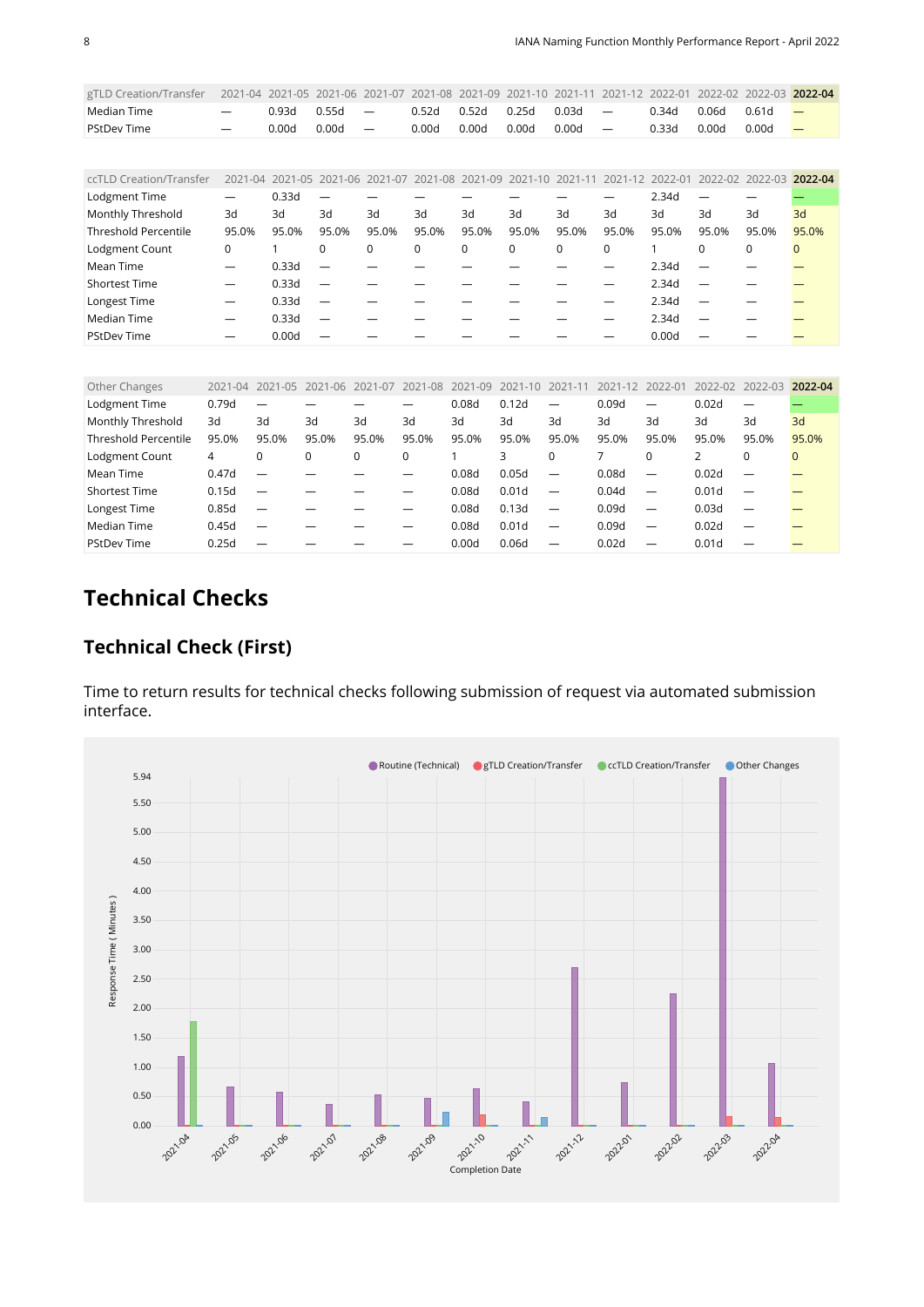<span id="page-8-0"></span>

| Routine (Technical)         | $2021 - 04$     | 2021-05 2021-06   |       | 2021-07           |                 |                   | 2021-08 2021-09 2021-10 2021-11 |                   | 2021-12 | 2022-01           | 2022-02 2022-03 |                   | 2022-04           |
|-----------------------------|-----------------|-------------------|-------|-------------------|-----------------|-------------------|---------------------------------|-------------------|---------|-------------------|-----------------|-------------------|-------------------|
| Response Time               | 1.19m           | 0.67m             | 0.57m | 0.37m             | 0.54m           | 0.48 <sub>m</sub> | 0.63m                           | 0.41 <sub>m</sub> | 2.70m   | 0.74m             | 2.26m           | 5.94m             | 1.07 <sub>m</sub> |
| Monthly Threshold           | 50 <sub>m</sub> | 50 <sub>m</sub>   | 50m   | 50m               | 50 <sub>m</sub> | 50 <sub>m</sub>   | 50m                             | 50 <sub>m</sub>   | 50m     | 50 <sub>m</sub>   | 50 <sub>m</sub> | 50 <sub>m</sub>   | 50 <sub>m</sub>   |
| <b>Threshold Percentile</b> | 95.0%           | 95.0%             | 95.0% | 95.0%             | 95.0%           | 95.0%             | 95.0%                           | 95.0%             | 95.0%   | 95.0%             | 95.0%           | 95.0%             | 95.0%             |
| <b>First Test Count</b>     | 22              | 44                | 38    | 270               | 18              | 25                | 235                             | 510               | 21      | 55                | 29              | 29                | 25                |
| Mean Time                   | 0.38m           | 0.84m             | 0.38m | 0.20m             | 0.28m           | 0.25m             | 0.37m                           | 0.25m             | 0.73m   | 0.28m             | 0.47m           | 1.22m             | 0.44m             |
| <b>Shortest Time</b>        | 0.14m           | 0.12 <sub>m</sub> | 0.08m | 0.09m             | 0.12m           | 0.10 <sub>m</sub> | 0.10 <sub>m</sub>               | 0.09m             | 0.16m   | 0.07 <sub>m</sub> | 0.09m           | 0.13 <sub>m</sub> | 0.09 <sub>m</sub> |
| Longest Time                | 1.39m           | 20.49m            | 4.38m | 2.82m             | 0.70m           | 0.53m             | 3.35m                           | 2.76m             | 4.55m   | 2.02m             | 2.57m           | 13.31m            | 2.66m             |
| Median Time                 | 0.24m           | 0.28m             | 0.22m | 0.16m             | 0.24m           | 0.21 <sub>m</sub> | 0.31 <sub>m</sub>               | 0.23m             | 0.35m   | 0.19m             | 0.20m           | 0.26m             | 0.25m             |
| <b>PStDev Time</b>          | 0.32m           | 3.02m             | 0.67m | 0.21 <sub>m</sub> | 0.14m           | 0.11 <sub>m</sub> | 0.30 <sub>m</sub>               | 0.19m             | 1.05m   | 0.30 <sub>m</sub> | 0.67m           | 2.74m             | 0.54m             |

<span id="page-8-1"></span>

| gTLD Creation/Transfer      |                 |                 | 2021-04 2021-05 2021-06 2021-07 2021-08 2021-09 2021-10 |                 |                 |                 |                   | 2021-11         | 2021-12 2022-01 |                 | 2022-02 2022-03 |                   | 2022-04           |
|-----------------------------|-----------------|-----------------|---------------------------------------------------------|-----------------|-----------------|-----------------|-------------------|-----------------|-----------------|-----------------|-----------------|-------------------|-------------------|
| Response Time               |                 |                 |                                                         |                 |                 |                 | 0.19 <sub>m</sub> |                 |                 |                 |                 | 0.16 <sub>m</sub> | 0.15 <sub>m</sub> |
| Monthly Threshold           | 50 <sub>m</sub> | 50 <sub>m</sub> | 50 <sub>m</sub>                                         | 50 <sub>m</sub> | 50 <sub>m</sub> | 50 <sub>m</sub> | 50 <sub>m</sub>   | 50 <sub>m</sub> | 50 <sub>m</sub> | 50 <sub>m</sub> | 50 <sub>m</sub> | 50 <sub>m</sub>   | 50 <sub>m</sub>   |
| <b>Threshold Percentile</b> | 95.0%           | 95.0%           | 95.0%                                                   | 95.0%           | 95.0%           | 95.0%           | 95.0%             | 95.0%           | 95.0%           | 95.0%           | 95.0%           | 95.0%             | 95.0%             |
| <b>First Test Count</b>     | 0               | 0               | 0                                                       |                 | $\Omega$        | $\mathbf 0$     | 2                 |                 | $\Omega$        | $\Omega$        | $\Omega$        |                   |                   |
| Mean Time                   |                 |                 |                                                         |                 |                 |                 | 0.18 <sub>m</sub> |                 |                 |                 |                 | 0.16 <sub>m</sub> | 0.15 <sub>m</sub> |
| <b>Shortest Time</b>        |                 |                 |                                                         |                 |                 |                 | 0.17 <sub>m</sub> |                 |                 |                 |                 | 0.16 <sub>m</sub> | 0.15m             |
| Longest Time                |                 |                 |                                                         |                 |                 |                 | 0.20 <sub>m</sub> |                 |                 |                 |                 | 0.16 <sub>m</sub> | 0.15m             |
| Median Time                 |                 |                 |                                                         |                 |                 |                 | 0.18 <sub>m</sub> |                 |                 |                 |                 | 0.16m             | 0.15m             |
| <b>PStDev Time</b>          |                 |                 |                                                         |                 |                 |                 | 0.01 <sub>m</sub> |                 |                 |                 |                 | 0.00 <sub>m</sub> | 0.00 <sub>m</sub> |

<span id="page-8-2"></span>

| ccTLD Creation/Transfer     |                   | 2021-04 2021-05 2021-06 2021-07 2021-08 2021-09 2021-10 2021-11 2021-12 2022-01 2022-02 2022-03 |                 |                 |                 |                 |                 |                 |                 |                 |                 |                 | 2022-04         |
|-----------------------------|-------------------|-------------------------------------------------------------------------------------------------|-----------------|-----------------|-----------------|-----------------|-----------------|-----------------|-----------------|-----------------|-----------------|-----------------|-----------------|
| Response Time               | 1.78m             |                                                                                                 |                 |                 |                 |                 |                 |                 |                 |                 |                 |                 |                 |
| Monthly Threshold           | 50 <sub>m</sub>   | 50 <sub>m</sub>                                                                                 | 50 <sub>m</sub> | 50 <sub>m</sub> | 50 <sub>m</sub> | 50 <sub>m</sub> | 50 <sub>m</sub> | 50 <sub>m</sub> | 50 <sub>m</sub> | 50 <sub>m</sub> | 50 <sub>m</sub> | 50 <sub>m</sub> | 50 <sub>m</sub> |
| <b>Threshold Percentile</b> | 95.0%             | 95.0%                                                                                           | 95.0%           | 95.0%           | 95.0%           | 95.0%           | 95.0%           | 95.0%           | 95.0%           | 95.0%           | 95.0%           | 95.0%           | 95.0%           |
| <b>First Test Count</b>     |                   | $\Omega$                                                                                        | 0               | 0               | 0               | 0               | 0               | $\mathbf 0$     | $\Omega$        | $\mathbf 0$     | 0               | 0               | $\Omega$        |
| Mean Time                   | 1.78m             |                                                                                                 |                 |                 |                 |                 |                 |                 |                 |                 |                 |                 |                 |
| Shortest Time               | 1.78m             |                                                                                                 |                 |                 |                 |                 |                 |                 |                 |                 |                 |                 |                 |
| Longest Time                | 1.78m             | $\overline{\phantom{a}}$                                                                        |                 |                 |                 |                 |                 |                 |                 |                 |                 |                 |                 |
| Median Time                 | 1.78m             |                                                                                                 |                 |                 |                 |                 |                 |                 |                 |                 |                 |                 |                 |
| <b>PStDev Time</b>          | 0.00 <sub>m</sub> |                                                                                                 |                 |                 |                 |                 |                 |                 |                 |                 |                 |                 |                 |

<span id="page-8-3"></span>

| Other Changes               | $2021 - 04$     | 2021-05         | 2021-06         | 2021-07         |                 | 2021-08 2021-09   | 2021-10 2021-11          |                   | 2021-12 2022-01          |                 | 2022-02         | 2022-03         | 2022-04         |
|-----------------------------|-----------------|-----------------|-----------------|-----------------|-----------------|-------------------|--------------------------|-------------------|--------------------------|-----------------|-----------------|-----------------|-----------------|
| Response Time               |                 |                 |                 |                 |                 | 0.23m             |                          | 0.15 <sub>m</sub> |                          |                 |                 |                 |                 |
| Monthly Threshold           | 50 <sub>m</sub> | 50 <sub>m</sub> | 50 <sub>m</sub> | 50 <sub>m</sub> | 50 <sub>m</sub> | 50 <sub>m</sub>   | 50 <sub>m</sub>          | 50 <sub>m</sub>   | 50 <sub>m</sub>          | 50 <sub>m</sub> | 50 <sub>m</sub> | 50 <sub>m</sub> | 50 <sub>m</sub> |
| <b>Threshold Percentile</b> | 95.0%           | 95.0%           | 95.0%           | 95.0%           | 95.0%           | 95.0%             | 95.0%                    | 95.0%             | 95.0%                    | 95.0%           | 95.0%           | 95.0%           | 95.0%           |
| <b>First Test Count</b>     | 0               | $\Omega$        | 0               | 0               | $\Omega$        |                   | 0                        |                   | $\Omega$                 | $\Omega$        | $\Omega$        | 0               | $\mathbf{0}$    |
| Mean Time                   |                 |                 |                 |                 |                 | 0.23m             | $\overline{\phantom{a}}$ | 0.15 <sub>m</sub> |                          |                 |                 |                 |                 |
| <b>Shortest Time</b>        |                 |                 |                 |                 |                 | 0.23m             | $\overline{\phantom{a}}$ | 0.15 <sub>m</sub> |                          |                 |                 |                 |                 |
| Longest Time                |                 |                 |                 |                 |                 | 0.23m             | $\overline{\phantom{m}}$ | 0.15 <sub>m</sub> | $\overline{\phantom{m}}$ |                 |                 |                 |                 |
| Median Time                 |                 |                 |                 |                 |                 | 0.23m             | $\overline{\phantom{m}}$ | 0.15 <sub>m</sub> | $\overline{\phantom{m}}$ |                 |                 |                 |                 |
| <b>PStDev Time</b>          |                 |                 |                 |                 |                 | 0.00 <sub>m</sub> |                          | 0.00 <sub>m</sub> |                          |                 |                 |                 |                 |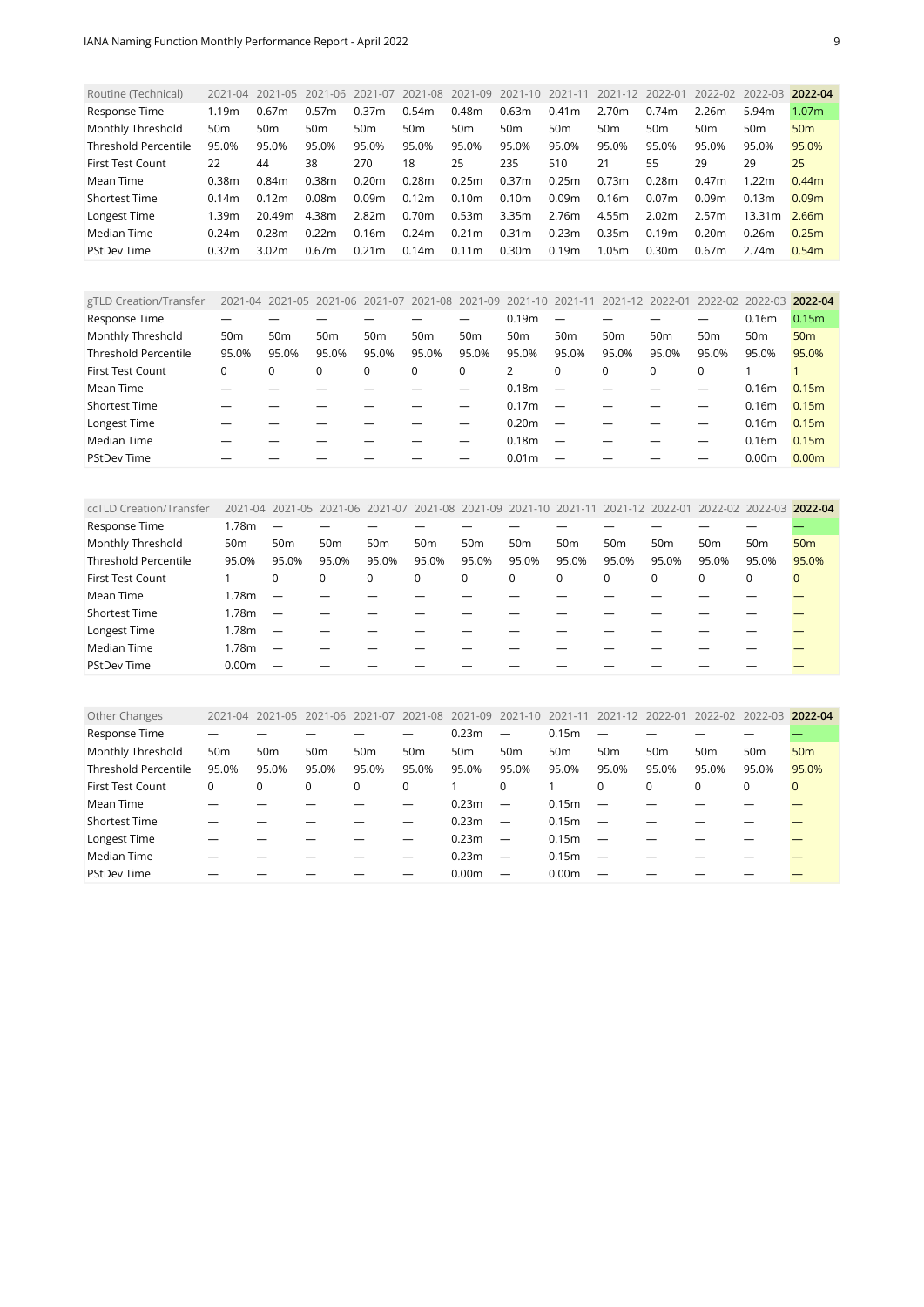#### **Technical Check (Retest)**

● Routine (Technical) ● gTLD Creation/Transfer ● ccTLD Creation/Transfer ● Other Changes 20.00 20.59 18.00 16.00 14.00 Response Time (Minutes) [Response Time \( Minutes \)](https://sle-dashboard.iana.org/chart/technical-test-retest/?granularity=monthly&start=2021-04-01&end=2022-05-01) 12.00 10.00 8.00 6.00 4.00 2.00 I П П г Ī. 0.00 Ī. 2021-12 2021.05 2021.06 **2021-10** 2021.04 2021.07 2021-08 2021.09 2021-11 202204 **202201** 202203 [Completion Date](https://sle-dashboard.iana.org/chart/technical-test-retest/?granularity=monthly&start=2021-04-01&end=2022-05-01)

Time to return results for subsequent performance of technical checks during retesting due to earlier failed tests.

<span id="page-9-0"></span>

| Routine (Technical)         | 2021-04         |        | 2021-05 2021-06   | 2021-07           | 2021-08 2021-09   |       | 2021-10           | 2021-11           | 2021-12           | 2022-01           | 2022-02 2022-03   |                   | 2022-04           |
|-----------------------------|-----------------|--------|-------------------|-------------------|-------------------|-------|-------------------|-------------------|-------------------|-------------------|-------------------|-------------------|-------------------|
| Response Time               | 1.43m           | 20.59m | 4.55m             | 1.30m             | 0.34 <sub>m</sub> | 0.62m | 0.56m             | 0.41m             | 2.46m             | 2.19m             | 1.97 <sub>m</sub> | 2.76m             | 0.62m             |
| Monthly Threshold           | 10 <sub>m</sub> | 10m    | 10 <sub>m</sub>   | 10m               | 10m               | 10m   | 10m               | 10 <sub>m</sub>   | 10 <sub>m</sub>   | 10m               | 10 <sub>m</sub>   | 10m               | 10 <sub>m</sub>   |
| <b>Threshold Percentile</b> | 95.0%           | 95.0%  | 95.0%             | 95.0%             | 95.0%             | 95.0% | 95.0%             | 95.0%             | 95.0%             | 95.0%             | 95.0%             | 95.0%             | 95.0%             |
| Retest Count                |                 | 53     | 76                | 38                |                   | 34    | 256               | 173               | 123               | 140               | 78                | 83                | 83                |
| Mean Time                   | 0.42m           | 7.79m  | 2.58m             | 0.33m             | 0.22m             | 0.25m | 0.27m             | 0.24m             | 1.23m             | 0.98m             | 0.30 <sub>m</sub> | 2.06m             | 0.27m             |
| <b>Shortest Time</b>        | 0.09m           | 0.09m  | 0.06 <sub>m</sub> | 0.08m             | 0.17m             | 0.09m | 0.07m             | 0.08m             | 0.20 <sub>m</sub> | 0.08 <sub>m</sub> | 0.06 <sub>m</sub> | 0.07 <sub>m</sub> | 0.09 <sub>m</sub> |
| Longest Time                | 1.92m           | 20.82m | 4.82m             | 1.39m             | 0.38m             | 0.75m | 2.22m             | 0.74m             | 10.56m            | 2.45m             | 2.02m             | 7.65m             | 1.59m             |
| Median Time                 | 0.18m           | 3.36m  | 4.35m             | 0.17m             | 0.20m             | 0.09m | 0.22m             | 0.19m             | 0.61m             | 0.41m             | 0.14m             | 2.16m             | 0.28m             |
| <b>PStDev Time</b>          | 0.62m           | 8.78m  | 2.09 <sub>m</sub> | 0.40 <sub>m</sub> | 0.07 <sub>m</sub> | 0.20m | 0.21 <sub>m</sub> | 0.11 <sub>m</sub> | 1.24m             | 0.77m             | 0.49m             | 1.33m             | 0.24m             |

<span id="page-9-1"></span>

| gTLD Creation/Transfer      |          |                 |                 |                 | 2021-04 2021-05 2021-06 2021-07 2021-08 2021-09 2021-10 2021-11 2021-12 2022-01 |                 |                   |                 |                 |                 | 2022-02 2022-03 |          | 2022-04         |
|-----------------------------|----------|-----------------|-----------------|-----------------|---------------------------------------------------------------------------------|-----------------|-------------------|-----------------|-----------------|-----------------|-----------------|----------|-----------------|
| Response Time               |          |                 |                 |                 |                                                                                 |                 | 0.15m             |                 |                 |                 |                 |          |                 |
| Monthly Threshold           | 10m      | 10 <sub>m</sub> | 10 <sub>m</sub> | 10 <sub>m</sub> | 10m                                                                             | 10 <sub>m</sub> | 10 <sub>m</sub>   | 10 <sub>m</sub> | 10 <sub>m</sub> | 10 <sub>m</sub> | 10 <sub>m</sub> | 10m      | 10 <sub>m</sub> |
| <b>Threshold Percentile</b> | 95.0%    | 95.0%           | 95.0%           | 95.0%           | 95.0%                                                                           | 95.0%           | 95.0%             | 95.0%           | 95.0%           | 95.0%           | 95.0%           | 95.0%    | 95.0%           |
| <b>Retest Count</b>         | $\Omega$ |                 | 0               | 0               | $\Omega$                                                                        | $\Omega$        | 3                 | $\Omega$        | $\Omega$        | $\Omega$        | $\Omega$        | $\Omega$ | $\Omega$        |
| Mean Time                   |          |                 |                 |                 |                                                                                 |                 | 0.14 <sub>m</sub> |                 |                 |                 |                 |          |                 |
| <b>Shortest Time</b>        |          |                 |                 |                 |                                                                                 |                 | 0.14 <sub>m</sub> |                 |                 |                 |                 |          |                 |
| Longest Time                |          |                 |                 |                 |                                                                                 |                 | 0.15m             |                 |                 |                 |                 |          |                 |
| Median Time                 |          |                 |                 |                 |                                                                                 |                 | 0.14 <sub>m</sub> |                 |                 |                 |                 |          |                 |
| <b>PStDev Time</b>          |          |                 |                 |                 |                                                                                 |                 | 0.01 <sub>m</sub> |                 |                 |                 |                 |          |                 |

<span id="page-9-2"></span>

| ccTLD Creation/Transfer |       |       | 2021-04 2021-05 2021-06 2021-07 2021-08 2021-09 2021-10 2021-11 2021-12 2022-01 |       |                 |                 |                 |       |       |       | 2022-02 2022-03 2022-04 |       |       |
|-------------------------|-------|-------|---------------------------------------------------------------------------------|-------|-----------------|-----------------|-----------------|-------|-------|-------|-------------------------|-------|-------|
| Response Time           | .69m  |       |                                                                                 |       |                 |                 |                 |       |       |       |                         |       |       |
| Monthly Threshold       | 10m   | 10m   | 10m                                                                             | 10m   | 10 <sub>m</sub> | 10 <sub>m</sub> | 10 <sub>m</sub> | 10m   | 10m   | 10m   | 10 <sub>m</sub>         | 10m   | 10m   |
| Threshold Percentile    | 95.0% | 95.0% | 95.0%                                                                           | 95.0% | 95.0%           | 95.0%           | 95.0%           | 95.0% | 95.0% | 95.0% | 95.0%                   | 95.0% | 95.0% |
| <b>Retest Count</b>     | 55    |       |                                                                                 |       |                 |                 | $\Omega$        |       |       |       |                         |       |       |
| Mean Time               | 1.61m |       |                                                                                 |       |                 |                 |                 |       |       |       |                         |       |       |
| <b>Shortest Time</b>    | .57m  |       |                                                                                 |       |                 |                 |                 |       |       |       |                         |       |       |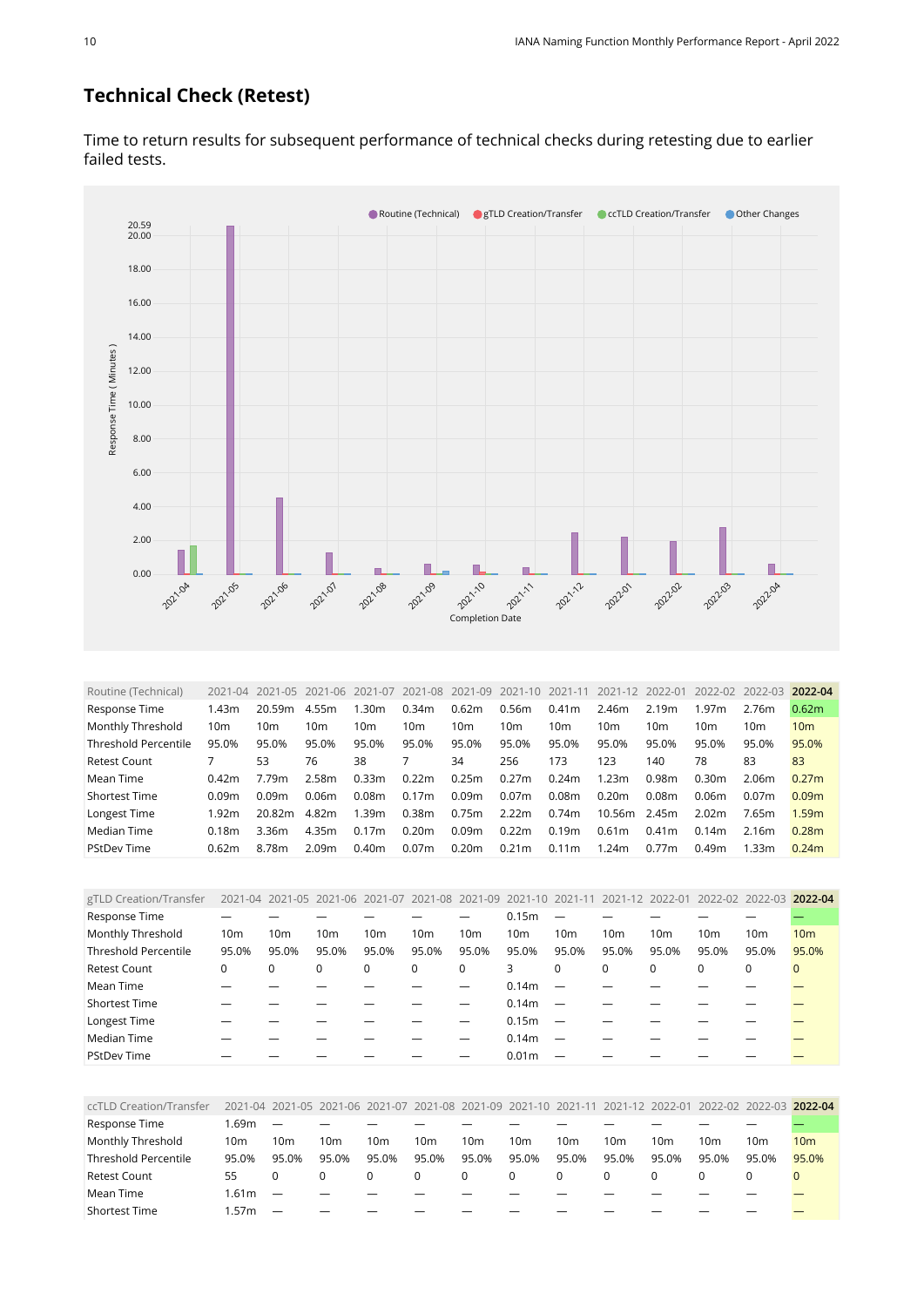| ccTLD Creation/Transfer |       |                          |                          |                          |  |  |  | 2021-04 2021-05 2021-06 2021-07 2021-08 2021-09 2021-10 2021-11 2021-12 2022-01 2022-02 2022-03 2022-04 |  |
|-------------------------|-------|--------------------------|--------------------------|--------------------------|--|--|--|---------------------------------------------------------------------------------------------------------|--|
| Longest Time            | .98m  | $\overline{\phantom{a}}$ | $\overline{\phantom{0}}$ | $\overline{\phantom{0}}$ |  |  |  |                                                                                                         |  |
| Median Time             | . 58m | $\overline{\phantom{0}}$ |                          | $\overline{\phantom{a}}$ |  |  |  |                                                                                                         |  |
| <b>PStDev Time</b>      | 0.06m | $\overline{\phantom{0}}$ | $\overline{\phantom{0}}$ |                          |  |  |  |                                                                                                         |  |

<span id="page-10-0"></span>

| Other Changes               |                 |                 |                 |                 |                 |                   | 2021-04 2021-05 2021-06 2021-07 2021-08 2021-09 2021-10 2021-11 |                 | 2021-12 2022-01 |          | 2022-02 2022-03 |                 | 2022-04         |
|-----------------------------|-----------------|-----------------|-----------------|-----------------|-----------------|-------------------|-----------------------------------------------------------------|-----------------|-----------------|----------|-----------------|-----------------|-----------------|
| Response Time               |                 |                 |                 |                 |                 | 0.18 <sub>m</sub> |                                                                 |                 |                 |          |                 |                 |                 |
| Monthly Threshold           | 10 <sub>m</sub> | 10 <sub>m</sub> | 10 <sub>m</sub> | 10 <sub>m</sub> | 10 <sub>m</sub> | 10 <sub>m</sub>   | 10 <sub>m</sub>                                                 | 10 <sub>m</sub> | 10 <sub>m</sub> | 10m      | 10 <sub>m</sub> | 10 <sub>m</sub> | 10 <sub>m</sub> |
| <b>Threshold Percentile</b> | 95.0%           | 95.0%           | 95.0%           | 95.0%           | 95.0%           | 95.0%             | 95.0%                                                           | 95.0%           | 95.0%           | 95.0%    | 95.0%           | 95.0%           | 95.0%           |
| <b>Retest Count</b>         | 0               | $\Omega$        | 0               | 0               | $\mathbf 0$     | 3                 | $\mathbf 0$                                                     | $\mathbf 0$     | $\Omega$        | $\Omega$ | $\Omega$        | 0               | $\mathbf 0$     |
| Mean Time                   |                 |                 |                 |                 |                 | 0.15 <sub>m</sub> | $\overline{\phantom{0}}$                                        |                 |                 |          |                 |                 |                 |
| <b>Shortest Time</b>        |                 |                 |                 |                 |                 | 0.14 <sub>m</sub> |                                                                 |                 |                 |          |                 |                 |                 |
| Longest Time                |                 |                 |                 |                 |                 | 0.19 <sub>m</sub> | $\overline{\phantom{m}}$                                        |                 |                 |          |                 |                 |                 |
| Median Time                 |                 |                 |                 |                 |                 | 0.14 <sub>m</sub> |                                                                 |                 |                 |          |                 |                 |                 |
| <b>PStDev Time</b>          |                 |                 |                 |                 |                 | 0.02 <sub>m</sub> |                                                                 |                 |                 |          |                 |                 |                 |

## **Technical Check (Supplemental)**



Time to return results for performance of technical checks during Supplemental Technical Check phase.

<span id="page-10-1"></span>

| Routine (Technical)     |                   |                 | 2021-04 2021-05 2021-06 2021-07 2021-08 2021-09 2021-10 2021-11 |                   |                   |                   |                   |                 | 2021-12 2022-01   |                   | 2022-02 2022-03 |                   | 2022-04           |
|-------------------------|-------------------|-----------------|-----------------------------------------------------------------|-------------------|-------------------|-------------------|-------------------|-----------------|-------------------|-------------------|-----------------|-------------------|-------------------|
| Response Time           | 2.96m             | 0.52m           | 1.06m                                                           | 0.22m             | 0.61m             | 0.53m             | 0.51 <sub>m</sub> | 0.33m           | 0.40 <sub>m</sub> | 0.51 <sub>m</sub> | 4.86m           | 1.32m             | 1.69m             |
| Monthly Threshold       | 10 <sub>m</sub>   | 10 <sub>m</sub> | 10m                                                             | 10 <sub>m</sub>   | 10 <sub>m</sub>   | 10m               | 10 <sub>m</sub>   | 10 <sub>m</sub> | 10 <sub>m</sub>   | 10 <sub>m</sub>   | 10 <sub>m</sub> | 10m               | 10 <sub>m</sub>   |
| Threshold Percentile    | 95.0%             | 95.0%           | 95.0%                                                           | 95.0%             | 95.0%             | 95.0%             | 95.0%             | 95.0%           | 95.0%             | 95.0%             | 95.0%           | 95.0%             | 95.0%             |
| Supplemental Test Count | 26                | 52              | 50                                                              | 274               | 16                | 27                | 350               | 528             | 22                | 75                | 44              | 32                | 23                |
| Mean Time               | 0.82 <sub>m</sub> | 0.24m           | 0.40 <sub>m</sub>                                               | 0.12m             | 0.24m             | 0.22m             | 0.27m             | 0.17m           | 0.27m             | 0.22m             | 0.65m           | 0.31 <sub>m</sub> | 0.42 <sub>m</sub> |
| <b>Shortest Time</b>    | 0.10m             | 0.07m           | 0.05 <sub>m</sub>                                               | 0.07 <sub>m</sub> | 0.06m             | 0.07 <sub>m</sub> | 0.07m             | 0.04m           | 0.13m             | 0.06m             | 0.06m           | 0.06m             | 0.06 <sub>m</sub> |
| Longest Time            | 3.07 <sub>m</sub> | 0.82m           | 4.61m                                                           | 1.31 <sub>m</sub> | 0.71 <sub>m</sub> | 0.99m             | 1.48m             | 0.63m           | 0.56m             | 0.88m             | 4.93m           | 2.65m             | 2.67m             |
| Median Time             | 0.28m             | 0.19m           | 0.30 <sub>m</sub>                                               | 0.09m             | 0.18m             | 0.09m             | 0.22m             | 0.16m           | 0.29m             | 0.19m             | 0.16m           | 0.16m             | 0.18m             |
| <b>PStDev Time</b>      | 1.07 <sub>m</sub> | 0.16m           | 0.71m                                                           | 0.10 <sub>m</sub> | 0.18m             | 0.20 <sub>m</sub> | 0.14m             | 0.07m           | 0.10 <sub>m</sub> | 0.17m             | 1.38m           | 0.54m             | 0.61 <sub>m</sub> |
|                         |                   |                 |                                                                 |                   |                   |                   |                   |                 |                   |                   |                 |                   |                   |

<span id="page-10-2"></span>

| gTLD Creation/Transfer 2021-04 2021-05 2021-06 2021-07 2021-08 2021-09 2021-10 2021-11 2021-12 2022-01 2022-02 2022-03 2022-04 |                             |  |  |  |  |  |                 |  |
|--------------------------------------------------------------------------------------------------------------------------------|-----------------------------|--|--|--|--|--|-----------------|--|
| Response Time                                                                                                                  | — — — — — — — 0.53m — — — — |  |  |  |  |  | $0.09m$ $0.11m$ |  |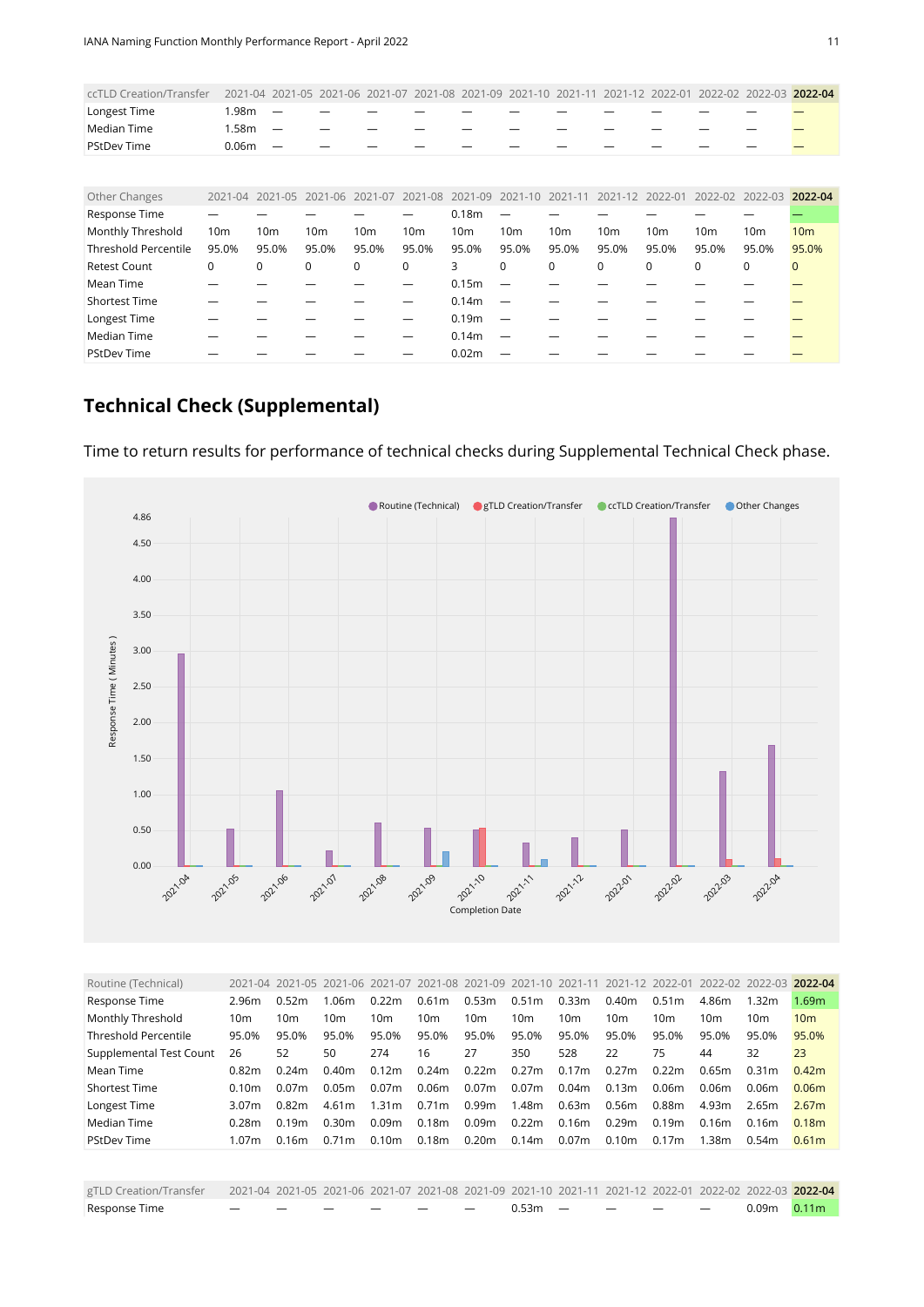| gTLD Creation/Transfer      |                 |                 |                 |       |                 |                 | 2021-04 2021-05 2021-06 2021-07 2021-08 2021-09 2021-10 2021-11 |                          |       |       | 2021-12 2022-01 2022-02 2022-03 2022-04 |                   |                   |
|-----------------------------|-----------------|-----------------|-----------------|-------|-----------------|-----------------|-----------------------------------------------------------------|--------------------------|-------|-------|-----------------------------------------|-------------------|-------------------|
| Monthly Threshold           | 10 <sub>m</sub> | 10 <sub>m</sub> | 10 <sub>m</sub> | 10m   | 10 <sub>m</sub> | 10 <sub>m</sub> | 10 <sub>m</sub>                                                 | 10 <sub>m</sub>          | 10m   | 10m   | 10 <sub>m</sub>                         | 10m               | 10 <sub>m</sub>   |
| <b>Threshold Percentile</b> | 95.0%           | 95.0%           | 95.0%           | 95.0% | 95.0%           | 95.0%           | 95.0%                                                           | 95.0%                    | 95.0% | 95.0% | 95.0%                                   | 95.0%             | 95.0%             |
| Supplemental Test Count     | 0               | 0               | $\Omega$        | 0     | 0               | 0               |                                                                 | $\mathbf 0$              | 0     | 0     | $\Omega$                                |                   |                   |
| Mean Time                   |                 |                 |                 |       |                 |                 | 0.32m                                                           | $\overline{\phantom{m}}$ |       |       |                                         | 0.09 <sub>m</sub> | 0.11 <sub>m</sub> |
| <b>Shortest Time</b>        |                 |                 |                 |       |                 |                 | 0.08 <sub>m</sub>                                               | $\overline{\phantom{m}}$ |       |       |                                         | 0.09 <sub>m</sub> | 0.11 <sub>m</sub> |
| Longest Time                |                 |                 |                 |       |                 |                 | 0.55m                                                           | $\overline{\phantom{m}}$ |       |       |                                         | 0.09 <sub>m</sub> | 0.11 <sub>m</sub> |
| Median Time                 |                 |                 |                 |       |                 |                 | 0.32m                                                           | $\overline{\phantom{m}}$ |       |       |                                         | 0.09 <sub>m</sub> | 0.11 <sub>m</sub> |
| <b>PStDev Time</b>          |                 |                 |                 |       |                 |                 | 0.24m                                                           |                          |       |       |                                         | 0.00 <sub>m</sub> | 0.00 <sub>m</sub> |
|                             |                 |                 |                 |       |                 |                 |                                                                 |                          |       |       |                                         |                   |                   |

<span id="page-11-0"></span>

| ccTLD Creation/Transfer     |                         |                 |       |                 |                 |                 |                 |                 |                 |          | 2021-04 2021-05 2021-06 2021-07 2021-08 2021-09 2021-10 2021-11 2021-12 2022-01 2022-02 2022-03 2022-04 |       |                 |
|-----------------------------|-------------------------|-----------------|-------|-----------------|-----------------|-----------------|-----------------|-----------------|-----------------|----------|---------------------------------------------------------------------------------------------------------|-------|-----------------|
| Response Time               |                         |                 |       |                 |                 |                 |                 |                 |                 |          |                                                                                                         |       |                 |
| Monthly Threshold           | 10 <sub>m</sub>         | 10 <sub>m</sub> | 10m   | 10 <sub>m</sub> | 10 <sub>m</sub> | 10 <sub>m</sub> | 10 <sub>m</sub> | 10 <sub>m</sub> | 10 <sub>m</sub> | 10m      | 10 <sub>m</sub>                                                                                         | 10m   | 10 <sub>m</sub> |
| <b>Threshold Percentile</b> | 95.0%                   | 95.0%           | 95.0% | 95.0%           | 95.0%           | 95.0%           | 95.0%           | 95.0%           | 95.0%           | 95.0%    | 95.0%                                                                                                   | 95.0% | 95.0%           |
| Supplemental Test Count     | $\overline{\mathbf{0}}$ | 0               | 0     | 0               | 0               | 0               | 0               | 0               | $\mathbf 0$     | $\Omega$ | 0                                                                                                       | 0     | $\mathbf 0$     |
| Mean Time                   |                         |                 |       |                 |                 |                 |                 |                 |                 |          |                                                                                                         |       |                 |
| <b>Shortest Time</b>        |                         |                 |       |                 |                 |                 |                 |                 |                 |          |                                                                                                         |       |                 |
| Longest Time                |                         |                 |       |                 |                 |                 |                 |                 |                 |          |                                                                                                         |       |                 |
| Median Time                 |                         |                 |       |                 |                 |                 |                 |                 |                 |          |                                                                                                         |       |                 |
| <b>PStDev Time</b>          |                         |                 |       |                 |                 |                 |                 |                 |                 |          |                                                                                                         |       |                 |

<span id="page-11-1"></span>

| Other Changes               |                 |                 |       |                 |                 |                   |                          | 2021-04 2021-05 2021-06 2021-07 2021-08 2021-09 2021-10 2021-11 2021-12 2022-01 |                          |                 | 2022-02 2022-03 |                 | 2022-04         |
|-----------------------------|-----------------|-----------------|-------|-----------------|-----------------|-------------------|--------------------------|---------------------------------------------------------------------------------|--------------------------|-----------------|-----------------|-----------------|-----------------|
| Response Time               |                 |                 |       |                 |                 | 0.20 <sub>m</sub> |                          | 0.09 <sub>m</sub>                                                               |                          |                 |                 |                 |                 |
| Monthly Threshold           | 10 <sub>m</sub> | 10 <sub>m</sub> | 10m   | 10 <sub>m</sub> | 10 <sub>m</sub> | 10 <sub>m</sub>   | 10 <sub>m</sub>          | 10 <sub>m</sub>                                                                 | 10 <sub>m</sub>          | 10 <sub>m</sub> | 10m             | 10 <sub>m</sub> | 10 <sub>m</sub> |
| <b>Threshold Percentile</b> | 95.0%           | 95.0%           | 95.0% | 95.0%           | 95.0%           | 95.0%             | 95.0%                    | 95.0%                                                                           | 95.0%                    | 95.0%           | 95.0%           | 95.0%           | 95.0%           |
| Supplemental Test Count     | $\overline{0}$  | 0               | 0     | 0               | 0               |                   | 0                        |                                                                                 | $\Omega$                 | $\mathbf 0$     | 0               | 0               | $\Omega$        |
| Mean Time                   |                 |                 |       |                 |                 | 0.20 <sub>m</sub> |                          | 0.09m                                                                           |                          |                 |                 |                 |                 |
| Shortest Time               |                 |                 |       |                 |                 | 0.20 <sub>m</sub> | $\overline{\phantom{m}}$ | 0.09 <sub>m</sub>                                                               |                          |                 |                 |                 |                 |
| Longest Time                |                 |                 |       |                 |                 | 0.20 <sub>m</sub> | $\overline{\phantom{m}}$ | 0.09 <sub>m</sub>                                                               |                          |                 |                 |                 |                 |
| Median Time                 |                 |                 |       |                 |                 | 0.20 <sub>m</sub> | $\overline{\phantom{0}}$ | 0.09 <sub>m</sub>                                                               | $\overline{\phantom{0}}$ |                 |                 |                 |                 |
| <b>PStDev Time</b>          |                 |                 |       |                 |                 | 0.00 <sub>m</sub> |                          | 0.00 <sub>m</sub>                                                               |                          |                 |                 |                 |                 |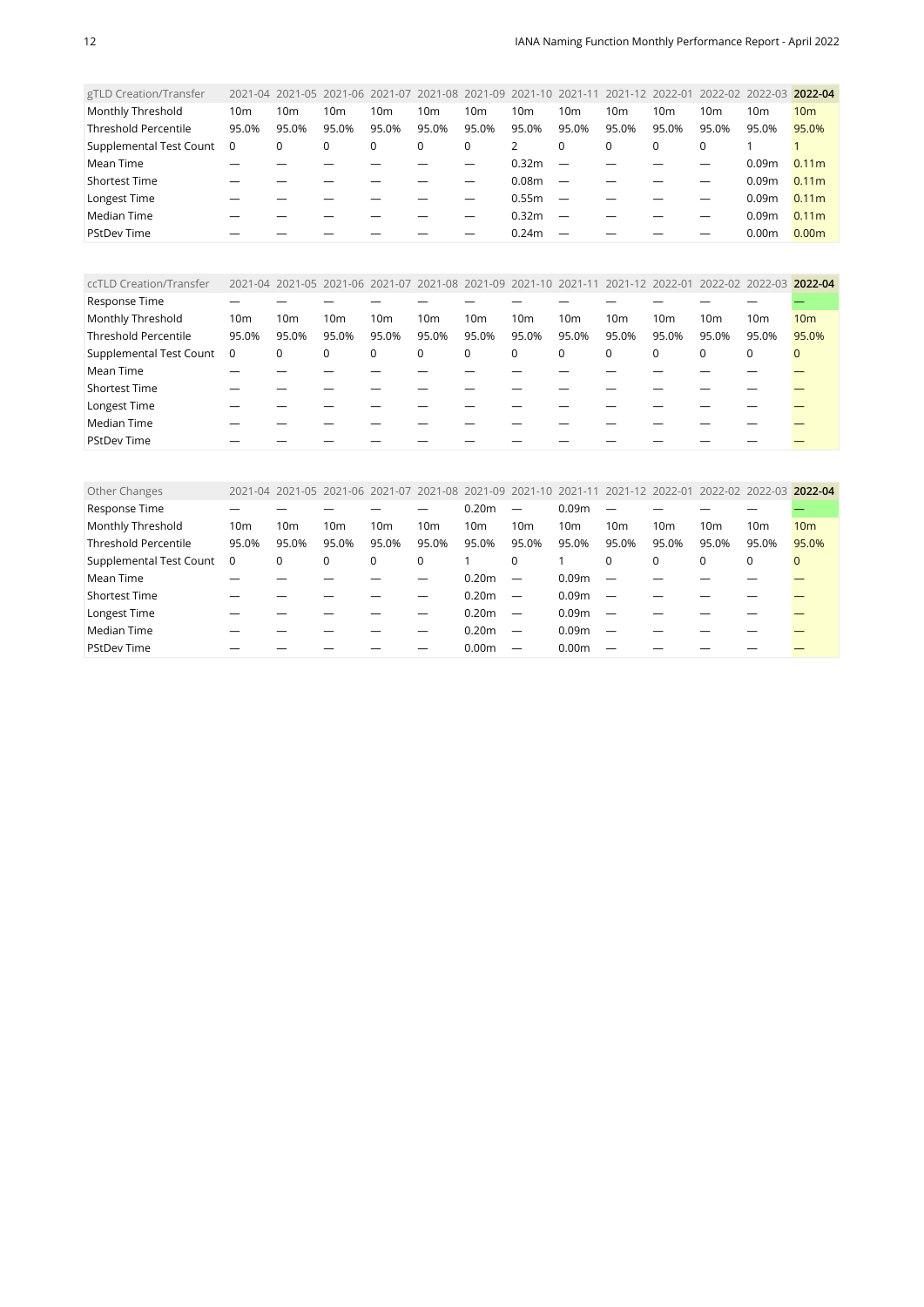### **Contact Confirmations**

#### **Email Dispatch**



Time for authorization contacts to be asked to approve change request after completing previous process phase.

<span id="page-12-0"></span>

| Routine (Technical)        |                    | 2021-04 2021-05 2021-06 2021-07 2021-08 2021-09 |        |        |        |        |                                                |        |                                                    |        |        | 2021-10 2021-11 2021-12 2022-01 2022-02 2022-03 2022-04                                                 |                    |
|----------------------------|--------------------|-------------------------------------------------|--------|--------|--------|--------|------------------------------------------------|--------|----------------------------------------------------|--------|--------|---------------------------------------------------------------------------------------------------------|--------------------|
| Dispatch Time              | 3.00 <sub>ms</sub> | 2.00ms                                          | 2.25ms | 2.00ms | 3.00ms |        | 2.00ms 2.00ms 2.00ms                           |        | 5.20ms                                             | 1.45ms | 2.00ms | 1.75ms                                                                                                  | 2.00ms             |
| Monthly Threshold          |                    |                                                 |        |        |        |        |                                                |        |                                                    |        |        | 60000ms 60000ms 60000ms 60000ms 60000ms 60000ms 60000ms 60000ms 60000ms 60000ms 60000ms 60000ms 60000ms |                    |
| Threshold Percentile 95.0% |                    | 95.0%                                           | 95.0%  | 95.0%  | 95.0%  | 95.0%  | 95.0%                                          | 95.0%  | 95.0%                                              | 95.0%  | 95.0%  | 95.0%                                                                                                   | 95.0%              |
| Email Count                | 20                 | 42                                              | 36     | 269    | 17     | 24     | 233                                            | 509    | 18                                                 | 52     | 27     | 26                                                                                                      | 23                 |
| Mean Time                  | 1.75 <sub>ms</sub> | 1.67 <sub>ms</sub>                              | 1.47ms | 1.60ms | 1.94ms | 1.67ms | 1.09ms                                         | 1.00ms | 1.72ms                                             | 0.90ms | 1.04ms | 0.85ms                                                                                                  | 1.13ms             |
| <b>Shortest Time</b>       | 1.00 $ms$          | 1.00 <sub>ms</sub>                              | 0.00ms | 0.00ms | 1.00ms | 1.00ms | 0.00ms                                         | 0.00ms | 0.00ms                                             | 0.00ms | 0.00ms | 0.00ms                                                                                                  | 0.00ms             |
| Longest Time               | 3.00ms             | 6.00ms                                          | 3.00ms |        |        |        |                                                |        | 4.00ms 3.00ms 3.00ms 17.00ms 4.00ms 12.00ms 5.00ms |        | 3.00ms | 2.00ms                                                                                                  | 3.00 <sub>ms</sub> |
| Median Time                | 2.00ms             | 2.00 ms                                         | 1.00ms | 2.00ms | 2.00ms | 2.00ms | 1.00ms 1.00ms                                  |        | 1.00ms                                             | 1.00ms | 1.00ms | 1.00ms                                                                                                  | 1.00 <sub>ms</sub> |
| <b>PStDev Time</b>         | $0.70$ ms          | 0.86ms                                          | 0.64ms |        |        |        | 0.63ms  0.54ms  0.55ms  1.42ms  0.76ms  2.68ms |        |                                                    | 0.74ms | 0.69ms | 0.53ms                                                                                                  | $0.68$ ms          |

<span id="page-12-1"></span>

| Routine (Non-<br>Technical) |                    | 2021-04 2021-05 2021-06 2021-07 |                    |                                 |       |       | 2021-08 2021-09 2021-10 2021-11 |        |                             |        | 2021-12 2022-01 2022-02 2022-03 2022-04                        |        |                                                                                                         |
|-----------------------------|--------------------|---------------------------------|--------------------|---------------------------------|-------|-------|---------------------------------|--------|-----------------------------|--------|----------------------------------------------------------------|--------|---------------------------------------------------------------------------------------------------------|
| Dispatch Time               | 2.30 <sub>ms</sub> | 4.00ms                          | $3.00$ ms          |                                 |       |       |                                 |        |                             |        | 3.00ms 3.10ms 3.20ms 3.00ms 2.10ms 2.00ms 3.00ms 3.00ms 3.20ms |        | 5.00ms                                                                                                  |
| Monthly Threshold           |                    |                                 |                    |                                 |       |       |                                 |        |                             |        |                                                                |        | 60000ms 60000ms 60000ms 60000ms 60000ms 60000ms 60000ms 60000ms 60000ms 60000ms 60000ms 60000ms 60000ms |
| <b>Threshold Percentile</b> | 95.0%              | 95.0%                           | 95.0%              | 95.0%                           | 95.0% | 95.0% | 95.0%                           | 95.0%  | 95.0%                       | 95.0%  | 95.0%                                                          | 95.0%  | 95.0%                                                                                                   |
| Email Count                 | 15                 | 219                             | 219                | 23                              | 19    | 37    | 78                              | 20     | 54                          | 14     | 28                                                             | 29     | 11                                                                                                      |
| Mean Time                   | 1.87ms             | 2.45ms                          | 1.98 <sub>ms</sub> | 2.00ms 2.26ms 2.35ms 2.22ms     |       |       |                                 |        |                             |        | 1.55ms 1.17ms 1.29ms 1.54ms 1.59ms                             |        | 2.09ms                                                                                                  |
| <b>Shortest Time</b>        | 1.00 ms            | 1.00 ms                         | $1.00 \text{ms}$   | 1.00ms 1.00ms 1.00ms 1.00ms     |       |       |                                 |        | 0.00ms 0.00ms 0.00ms 0.00ms |        |                                                                | 0.00ms | 0.00ms                                                                                                  |
| Longest Time                | 3.00ms             | 5.00ms                          | 4.00ms             | 3.00 ms 4.00 ms 5.00 ms 9.00 ms |       |       |                                 | 4.00ms | 3.00ms 3.00ms               |        | 5.00ms                                                         | 6.00ms | 6.00ms                                                                                                  |
| Median Time                 | 2.00 ms            | 2.00 ms                         | 2.00ms             | 2.00 ms 2.00 ms 2.00 ms 2.00 ms |       |       |                                 | 1.50ms | 1.00ms                      | 1.00ms | 1.00ms                                                         | 1.00ms | 2.00ms                                                                                                  |
| <b>PStDev Time</b>          | 0.50 ms            | 0.83ms                          |                    | 0.55ms  0.66ms  0.64ms  0.74ms  |       |       | 1.03ms                          |        | 0.80ms  0.63ms  0.80ms      |        | 1.05ms                                                         | 1.10ms | 1.62ms                                                                                                  |
|                             |                    |                                 |                    |                                 |       |       |                                 |        |                             |        |                                                                |        |                                                                                                         |

<span id="page-12-2"></span>gTLD Creation/Transfer 2021-04 2021-05 2021-06 2021-07 2021-08 2021-09 2021-10 2021-11 2021-12 2022-01 2022-02 2022-03 **2022-04** Dispatch Time 2.00ms 2.00ms 3.00ms — 3.00ms 3.00ms 1.00ms 1.95ms — 2.00ms 1.90ms 2.00ms 0.00ms Monthly Threshold 60000ms 60000ms 60000ms 60000ms 60000ms 60000ms 60000ms 60000ms 60000ms 60000ms 60000ms 60000ms 60000ms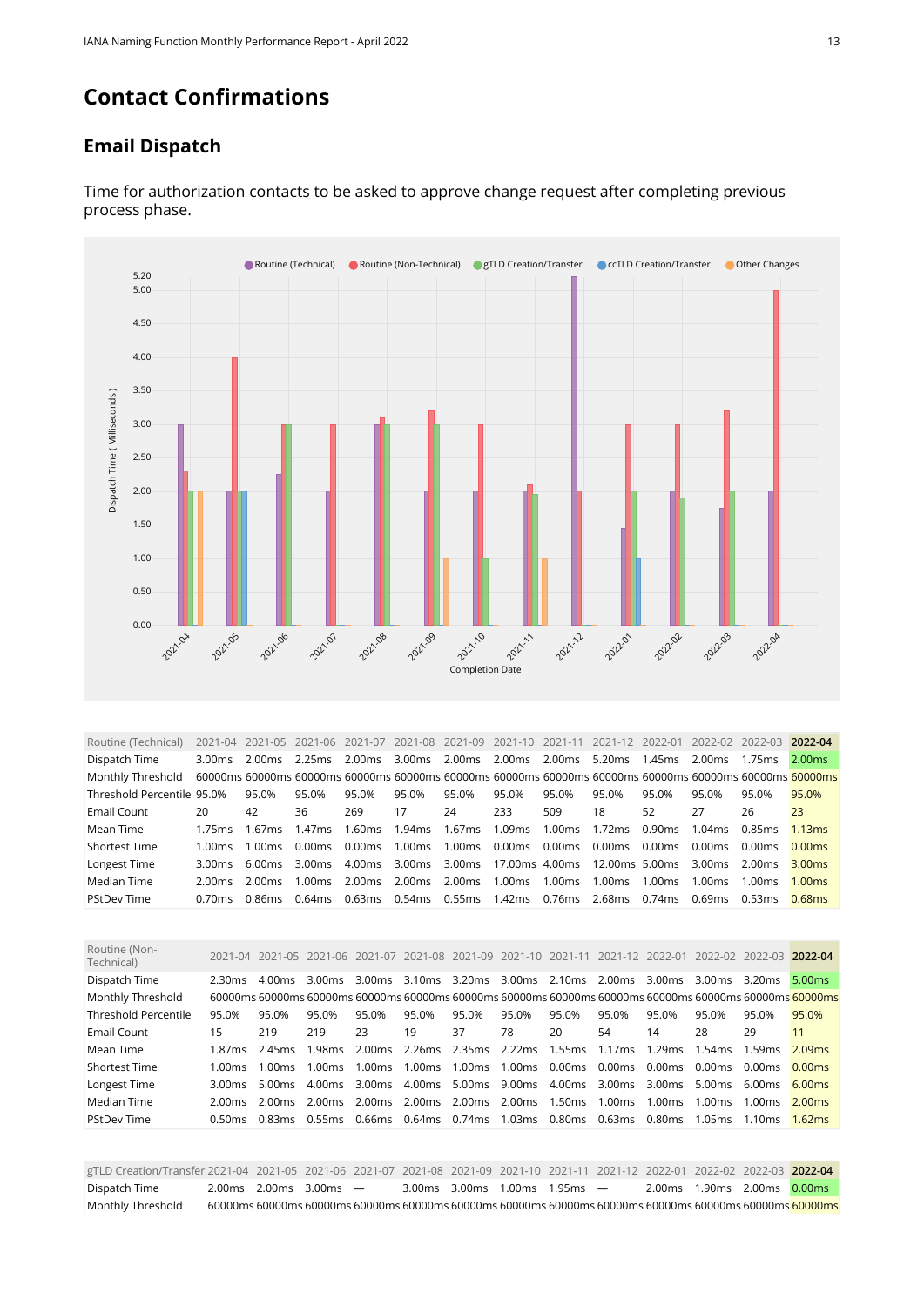| gTLD Creation/Transfer 2021-04 2021-05 2021-06 2021-07 2021-08 2021-09 2021-10 2021-11 |           |        |            |       |         |         |        |           | 2021-12                  | 2022-01            |         | 2022-02 2022-03 2022-04 |                    |
|----------------------------------------------------------------------------------------|-----------|--------|------------|-------|---------|---------|--------|-----------|--------------------------|--------------------|---------|-------------------------|--------------------|
| Threshold Percentile                                                                   | 95.0%     | 95.0%  | 95.0%      | 95.0% | 95.0%   | 95.0%   | 95.0%  | 95.0%     | 95.0%                    | 95.0%              | 95.0%   | 95.0%                   | 95.0%              |
| Email Count                                                                            |           |        | 46         |       | 31      | 19      |        | 2         |                          | 4                  |         |                         |                    |
| Mean Time                                                                              | 1.80ms    | 2.00ms | $1.93ms =$ |       | 2.03ms  | 2.42ms  | 1.00ms | 1.50ms    | $\overline{\phantom{a}}$ | ⊥50ms              | 1.00ms  | 1.18ms                  | 0.00 <sub>ms</sub> |
| Shortest Time                                                                          | 1.00ms    | 2.00ms | $1.00ms$ — |       | 1.00ms  | 2.00 ms | 1.00ms | 1.00 $ms$ | $\overline{\phantom{a}}$ | 1.00 <sub>ms</sub> | 0.00ms  | 1.00ms                  | 0.00 <sub>ms</sub> |
| Longest Time                                                                           | 2.00ms    | 2.00ms | $3.00ms$ - |       | 3.00 ms | 3.00 ms | 1.00ms | 2.00 ms   |                          | 2.00ms             | 2.00 ms | 2.00 ms                 | 0.00ms             |
| Median Time                                                                            | 2.00 ms   | 2.00ms | $2.00ms -$ |       | 2.00 ms | 2.00ms  | 1.00ms | 1.50 $ms$ |                          | 1.50ms             | 1.00ms  | 1.00 <sub>ms</sub>      | 0.00ms             |
| <b>PStDev Time</b>                                                                     | $0.40$ ms | 0.00ms | $0.48ms$ — |       | 0.59ms  | 0.49ms  | 0.00ms | 0.50 ms   |                          | 0.50ms             | 1.00ms  | 0.39ms                  | 0.00ms             |

<span id="page-13-0"></span>

| ccTLD Creation/<br>Transfer |       | 2021-04 2021-05 2021-06 2021-07 |                          |       |          |          | 2021-08 2021-09 2021-10 2021-11                                                                         |       | 2021-12 2022-01 |        | 2022-02  | 2022-03 | 2022-04  |
|-----------------------------|-------|---------------------------------|--------------------------|-------|----------|----------|---------------------------------------------------------------------------------------------------------|-------|-----------------|--------|----------|---------|----------|
| Dispatch Time               |       | 2.00ms                          |                          |       |          |          |                                                                                                         |       |                 | 1.00ms |          |         |          |
| Monthly Threshold           |       |                                 |                          |       |          |          | 60000ms 60000ms 60000ms 60000ms 60000ms 60000ms 60000ms 60000ms 60000ms 60000ms 60000ms 60000ms 60000ms |       |                 |        |          |         |          |
| <b>Threshold Percentile</b> | 95.0% | 95.0%                           | 95.0%                    | 95.0% | 95.0%    | 95.0%    | 95.0%                                                                                                   | 95.0% | 95.0%           | 95.0%  | 95.0%    | 95.0%   | 95.0%    |
| Email Count                 | 0     |                                 | $\Omega$                 | 0     | $\Omega$ | $\Omega$ | $\Omega$                                                                                                | 0     | $\Omega$        |        | $\Omega$ | 0       | $\Omega$ |
| Mean Time                   |       | 2.00ms                          |                          |       |          |          |                                                                                                         |       |                 | 1.00ms |          |         |          |
| <b>Shortest Time</b>        |       | 2.00ms                          | $\overline{\phantom{a}}$ |       |          |          |                                                                                                         |       |                 | 1.00ms |          |         |          |
| Longest Time                |       | 2.00ms                          | $\overline{\phantom{0}}$ |       |          |          |                                                                                                         |       |                 | 1.00ms |          |         |          |
| Median Time                 |       | 2.00ms                          |                          |       |          |          |                                                                                                         |       |                 | 1.00ms |          |         |          |
| <b>PStDev Time</b>          |       | 0.00 <sub>ms</sub>              |                          |       |          |          |                                                                                                         |       |                 | 0.00ms |          |         |          |

<span id="page-13-1"></span>

| Other Changes              | $2021 - 04$ | 2021-05                  | 2021-06                                                                                                 | 2021-07  | 2021-08  | 2021-09    | 2021-10                  | 2021-11    | 2021-12  | 2022-01  | 2022-02 2022-03 |       | 2022-04  |
|----------------------------|-------------|--------------------------|---------------------------------------------------------------------------------------------------------|----------|----------|------------|--------------------------|------------|----------|----------|-----------------|-------|----------|
| Dispatch Time              | 2.00ms      | $\overline{\phantom{0}}$ |                                                                                                         |          |          | 1.00ms     |                          | 1.00ms     |          |          |                 |       |          |
| Monthly Threshold          |             |                          | 60000ms 60000ms 60000ms 60000ms 60000ms 60000ms 60000ms 60000ms 60000ms 60000ms 60000ms 60000ms 60000ms |          |          |            |                          |            |          |          |                 |       |          |
| Threshold Percentile 95.0% |             | 95.0%                    | 95.0%                                                                                                   | 95.0%    | 95.0%    | 95.0%      | 95.0%                    | 95.0%      | 95.0%    | 95.0%    | 95.0%           | 95.0% | 95.0%    |
| Email Count                |             | 0                        | $\Omega$                                                                                                | $\Omega$ | $\Omega$ |            | $\Omega$                 |            | $\Omega$ | $\Omega$ | $\Omega$        | 0     | $\Omega$ |
| Mean Time                  | 2.00ms      | $\overline{\phantom{0}}$ |                                                                                                         |          |          | 1.00ms     | $\overline{\phantom{m}}$ | 1.00ms     |          |          |                 |       |          |
| <b>Shortest Time</b>       | 2.00ms      | $\sim$                   |                                                                                                         |          |          | $1.00ms$ — |                          | $1.00ms$ — |          |          |                 |       |          |
| Longest Time               | 2.00ms      | $\overline{\phantom{0}}$ |                                                                                                         |          |          | $1.00ms$ - |                          | 1.00ms     |          |          |                 |       |          |
| Median Time                | 2.00ms      | $\overline{\phantom{0}}$ |                                                                                                         |          |          | 1.00ms     | $\overline{\phantom{0}}$ | 1.00ms     |          |          |                 |       |          |
| <b>PStDev Time</b>         | 0.00ms      |                          |                                                                                                         |          |          | 0.00ms     | $\overline{\phantom{a}}$ | 0.00ms     |          |          |                 |       |          |
|                            |             |                          |                                                                                                         |          |          |            |                          |            |          |          |                 |       |          |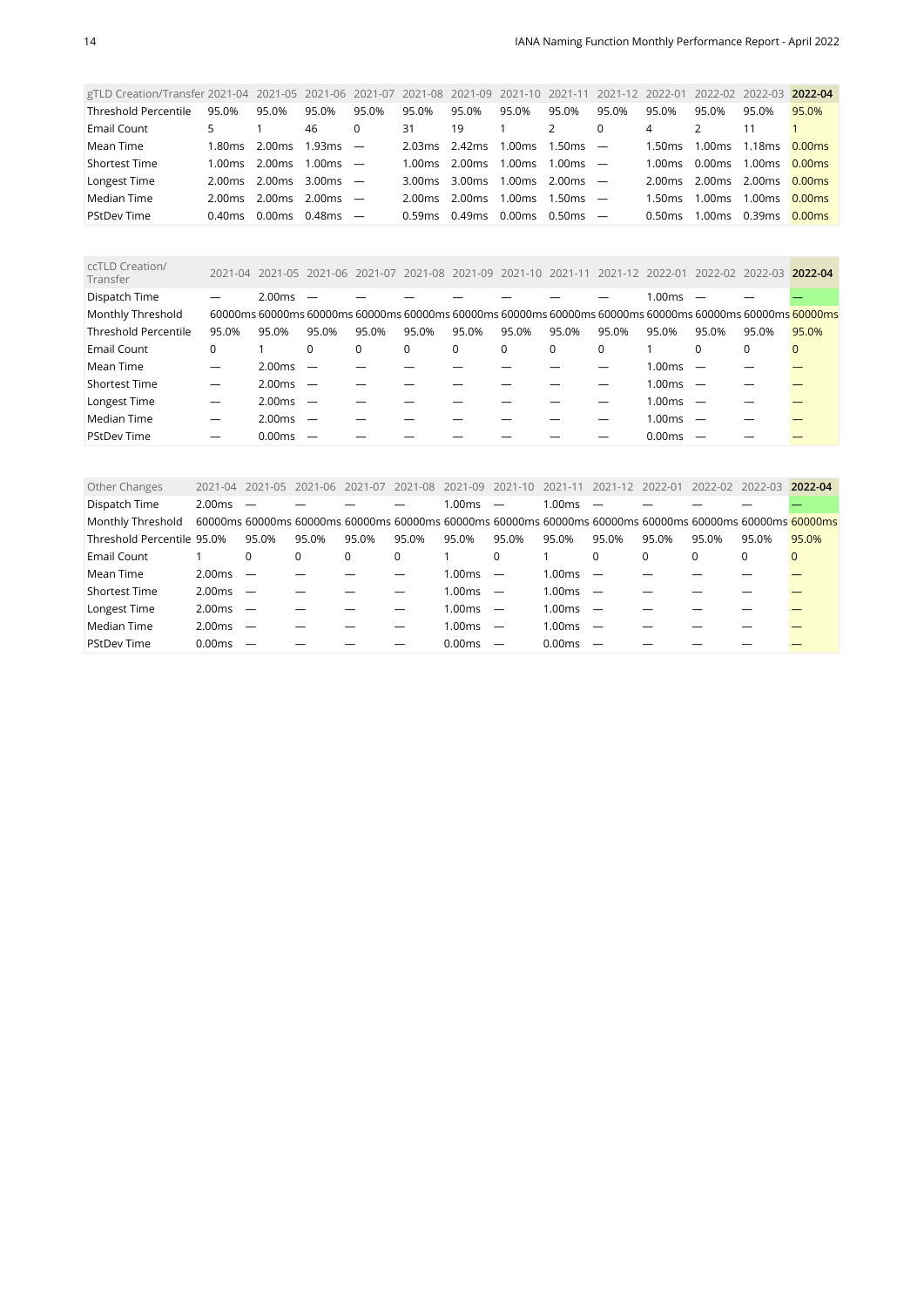#### **Recognition of Confirmation**

Time for response to be affirmed by IANA.



<span id="page-14-0"></span>Routine (Technical) 2021-04 2021-05 2021-06 2021-07 2021-08 2021-09 2021-10 2021-11 2021-12 2022-01 2022-02 2022-03 **2022-04** Affirmation Time 1.25ms 1.00ms 1.00ms 1.00ms 1.00ms 1.00ms 1.00ms 1.00ms 2.15ms 1.00ms 1.00ms 1.00ms 1.00ms Monthly Threshold 60000ms 60000ms 60000ms 60000ms 60000ms 60000ms 60000ms 60000ms 60000ms 60000ms 60000ms 60000ms 60000ms Threshold Percentile 95.0% 95.0% 95.0% 95.0% 95.0% 95.0% 95.0% 95.0% 95.0% 95.0% 95.0% 95.0% 95.0% Affirmation Count 20 42 35 269 16 23 233 509 18 52 27 26 23 Mean Time 0.65ms 0.33ms 0.09ms 0.17ms 0.31ms 0.35ms 0.21ms 0.21ms 0.67ms 0.10ms 0.11ms 0.31ms 0.17ms Shortest Time 0.00ms 0.00ms 0.00ms 0.00ms 0.00ms 0.00ms 0.00ms 0.00ms 0.00ms 0.00ms 0.00ms 0.00ms 0.00ms Longest Time 6.00ms 2.00ms 1.00ms 1.00ms 1.00ms 2.00ms 3.00ms 4.00ms 3.00ms 1.00ms 1.00ms 2.00ms 1.00ms Median Time 0.00ms 0.00ms 0.00ms 0.00ms 0.00ms 0.00ms 0.00ms 0.00ms 0.00ms 0.00ms 0.00ms 0.00ms 0.00ms PStDev Time 1.31ms 0.52ms 0.28ms 0.38ms 0.46ms 0.56ms 0.44ms 0.44ms 0.94ms 0.29ms 0.31ms 0.54ms 0.38ms

<span id="page-14-1"></span>

| Routine (Non-<br>Technical) |           | 2021-04 2021-05 2021-06 2021-07 |                                    |        |               |                         | 2021-08 2021-09 2021-10 2021-11 2021-12 2022-01                       |                |        |                    |                                   | 2022-02 2022-03 2022-04                                                                                 |                    |
|-----------------------------|-----------|---------------------------------|------------------------------------|--------|---------------|-------------------------|-----------------------------------------------------------------------|----------------|--------|--------------------|-----------------------------------|---------------------------------------------------------------------------------------------------------|--------------------|
| Affirmation Time            | 1.00 $ms$ | 1.00ms                          | 1.00ms                             | 1.00ms | 1.00ms 1.00ms |                         | 1.00ms                                                                | 1.00ms         | 1.00ms | 0.45ms             | $1.00 \text{ms}$ $1.00 \text{ms}$ |                                                                                                         | 1.65ms             |
| Monthly Threshold           |           |                                 |                                    |        |               |                         |                                                                       |                |        |                    |                                   | 60000ms 60000ms 60000ms 60000ms 60000ms 60000ms 60000ms 60000ms 60000ms 60000ms 60000ms 60000ms 60000ms |                    |
| <b>Threshold Percentile</b> | 95.0%     | 95.0%                           | 95.0%                              | 95.0%  | 95.0%         | 95.0%                   | 95.0%                                                                 | 95.0%          | 95.0%  | 95.0%              | 95.0%                             | 95.0%                                                                                                   | 95.0%              |
| Affirmation Count           | 13        | 218                             | 216                                | 22     | 14            | 32                      | 70                                                                    | 19             | 49     | 12                 | 28                                | 26                                                                                                      | 8                  |
| Mean Time                   | 0.31 ms   | 0.13ms                          | 0.15ms 0.14ms 0.21ms 0.28ms 0.16ms |        |               |                         |                                                                       | 0.11ms  0.18ms |        |                    | 0.08ms 0.36ms 0.15ms              |                                                                                                         | 0.62ms             |
| <b>Shortest Time</b>        | 0.00 ms   | 0.00ms                          | 0.00ms                             | 0.00ms |               | 0.00 ms 0.00 ms 0.00 ms |                                                                       | $0.00$ ms      | 0.00ms | 0.00ms             | 0.00ms 0.00ms                     |                                                                                                         | 0.00ms             |
| Longest Time                | 1.00 $ms$ | 1.00ms                          | $1.00 \text{ms}$                   | 1.00ms | 1.00ms 4.00ms |                         | 1.00ms                                                                | 1.00ms         | 5.00ms | 1.00 ms            | 2.00 ms                           | 1.00ms                                                                                                  | 2.00 <sub>ms</sub> |
| Median Time                 | 0.00 ms   | 0.00ms                          | 0.00ms                             | 0.00ms | 0.00ms 0.00ms |                         | 0.00ms                                                                | 0.00ms         | 0.00ms | 0.00 <sub>ms</sub> | 0.00ms                            | 0.00ms                                                                                                  | 0.50ms             |
| <b>PStDev Time</b>          | 0.46ms    | 0.33ms                          |                                    |        |               |                         | 0.36ms 0.34ms 0.41ms 0.76ms 0.36ms 0.31ms 0.75ms 0.28ms 0.55ms 0.36ms |                |        |                    |                                   |                                                                                                         | 0.70 <sub>ms</sub> |
|                             |           |                                 |                                    |        |               |                         |                                                                       |                |        |                    |                                   |                                                                                                         |                    |

<span id="page-14-2"></span>

| gTLD Creation/Transfer 2021-04 2021-05 2021-06 2021-07 2021-08 2021-09 2021-10 2021-11 2021-12 2022-01 2022-02 2022-03 2022-04 |           |                       |            |          |        |        |        |              |          |               |           |        |                                                                                                         |
|--------------------------------------------------------------------------------------------------------------------------------|-----------|-----------------------|------------|----------|--------|--------|--------|--------------|----------|---------------|-----------|--------|---------------------------------------------------------------------------------------------------------|
| <b>Affirmation Time</b>                                                                                                        | 1.00ms    | 0.00ms                | $1.00ms$ — |          | 0.45ms | 1.00ms | 0.00ms | $0.00ms$ $-$ |          | 0.95ms        | 1.00ms    | 0.00ms | 0.00ms                                                                                                  |
| Monthly Threshold                                                                                                              |           |                       |            |          |        |        |        |              |          |               |           |        | 60000ms 60000ms 60000ms 60000ms 60000ms 60000ms 60000ms 60000ms 60000ms 60000ms 60000ms 60000ms 60000ms |
| Threshold Percentile                                                                                                           | 95.0%     | 95.0%                 | 95.0%      | 95.0%    | 95.0%  | 95.0%  | 95.0%  | 95.0%        | 95.0%    | 95.0%         | 95.0%     | 95.0%  | 95.0%                                                                                                   |
| Affirmation Count                                                                                                              | 5.        |                       | 46         | $\Omega$ | 12     | - 19   |        |              | $\Omega$ | $\mathcal{P}$ |           |        |                                                                                                         |
| Mean Time                                                                                                                      | $0.40$ ms | $0.00$ ms $0.13$ ms — |            |          | 0.08ms | 0.11ms | 0.00ms | $0.00ms$ —   |          | 0.50ms        | 1.00ms    | 0.00ms | 0.00ms                                                                                                  |
| <b>Shortest Time</b>                                                                                                           | 0.00ms    | $0.00 \text{ms}$      | $0.00ms$ — |          | 0.00ms | 0.00ms | 0.00ms | $0.00ms$ —   |          | 0.00ms        | 1.00 $ms$ | 0.00ms | 0.00 <sub>ms</sub>                                                                                      |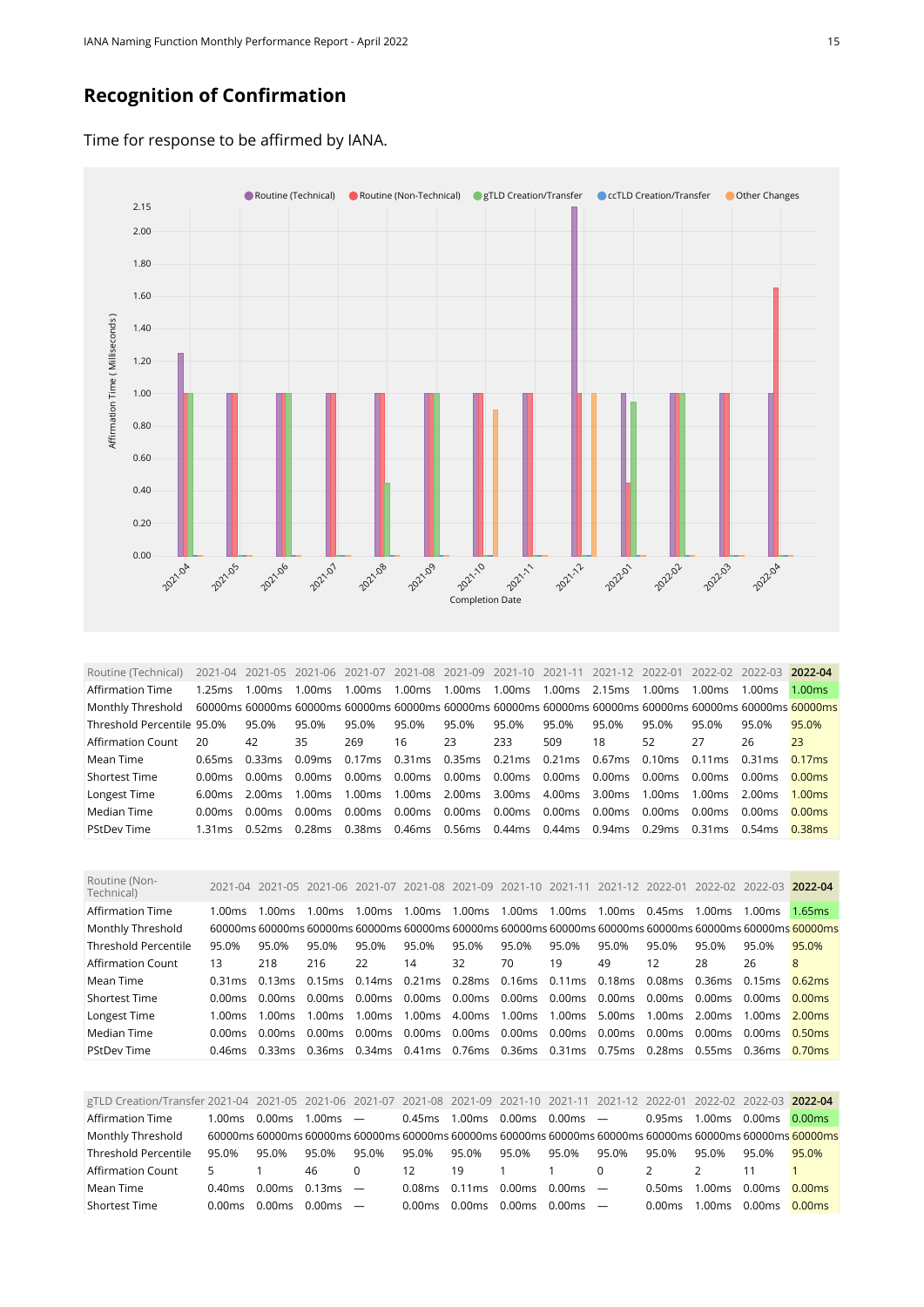| gTLD Creation/Transfer 2021-04 2021-05 2021-06 2021-07 2021-08 2021-09 2021-10 2021-11 2021-12 2022-01 2022-02 2022-03 2022-04 |  |                                                 |                                                 |                                                                             |  |  |                                 |  |
|--------------------------------------------------------------------------------------------------------------------------------|--|-------------------------------------------------|-------------------------------------------------|-----------------------------------------------------------------------------|--|--|---------------------------------|--|
| Longest Time                                                                                                                   |  | $1.00\,\text{ms}$ 0.00 ms $1.00\,\text{ms}$ $-$ |                                                 | $1.00\,\text{ms}$ $1.00\,\text{ms}$ $0.00\,\text{ms}$ $0.00\,\text{ms}$ $-$ |  |  | 1.00ms 1.00ms 0.00ms 0.00ms     |  |
| Median Time                                                                                                                    |  | $0.00 \text{ms}$ 0.00ms 0.00ms $-$              |                                                 | 0.00ms 0.00ms 0.00ms 0.00ms $-$                                             |  |  | 0.50 ms 1.00 ms 0.00 ms 0.00 ms |  |
| <b>PStDev Time</b>                                                                                                             |  | 0.49ms 0.00ms 0.34ms $-$                        | $0.28\,\mathrm{ms}$ 0.31 ms 0.00 ms 0.00 ms $-$ |                                                                             |  |  | 0.50ms 0.00ms 0.00ms 0.00ms     |  |

<span id="page-15-0"></span>

| ccTLD Creation/<br>Transfer |          |       |             |       |          | 2021-04 2021-05 2021-06 2021-07 2021-08 2021-09 2021-10 2021-11 2021-12 2022-01                         |          |             |          |          |          | 2022-02 2022-03 2022-04 |       |
|-----------------------------|----------|-------|-------------|-------|----------|---------------------------------------------------------------------------------------------------------|----------|-------------|----------|----------|----------|-------------------------|-------|
| <b>Affirmation Time</b>     |          |       |             |       |          |                                                                                                         |          |             |          |          |          |                         |       |
| Monthly Threshold           |          |       |             |       |          | 60000ms 60000ms 60000ms 60000ms 60000ms 60000ms 60000ms 60000ms 60000ms 60000ms 60000ms 60000ms 60000ms |          |             |          |          |          |                         |       |
| <b>Threshold Percentile</b> | 95.0%    | 95.0% | 95.0%       | 95.0% | 95.0%    | 95.0%                                                                                                   | 95.0%    | 95.0%       | 95.0%    | 95.0%    | 95.0%    | 95.0%                   | 95.0% |
| <b>Affirmation Count</b>    | $\Omega$ | 0     | $\mathbf 0$ | 0     | $\Omega$ | $\mathbf 0$                                                                                             | $\Omega$ | $\mathbf 0$ | $\Omega$ | $\Omega$ | $\Omega$ | $\Omega$                |       |
| Mean Time                   |          |       |             |       |          |                                                                                                         |          |             |          |          |          |                         |       |
| <b>Shortest Time</b>        |          |       |             |       |          |                                                                                                         |          |             |          |          |          |                         |       |
| Longest Time                |          |       |             |       |          |                                                                                                         |          |             |          |          |          |                         |       |
| Median Time                 |          |       |             |       |          |                                                                                                         |          |             |          |          |          |                         |       |
| <b>PStDev Time</b>          |          |       |             |       |          |                                                                                                         |          |             |          |          |          |                         |       |

<span id="page-15-1"></span>

| Other Changes              | 2021-04            | 2021-05                  | 2021-06  | 2021-07 | 2021-08  | 2021-09       | 2021-10 2021-11    |        | 2021-12            | 2022-01                  | 2022-02            | -2022-03 | 2022-04                                                                                                 |
|----------------------------|--------------------|--------------------------|----------|---------|----------|---------------|--------------------|--------|--------------------|--------------------------|--------------------|----------|---------------------------------------------------------------------------------------------------------|
| <b>Affirmation Time</b>    | 0.00ms             |                          |          |         |          | 0.00ms        | 0.90 <sub>ms</sub> | 0.00ms | 1.00ms             | $\overline{\phantom{a}}$ | 0.00 ms            |          |                                                                                                         |
| Monthly Threshold          |                    |                          |          |         |          |               |                    |        |                    |                          |                    |          | 60000ms 60000ms 60000ms 60000ms 60000ms 60000ms 60000ms 60000ms 60000ms 60000ms 60000ms 60000ms 60000ms |
| Threshold Percentile 95.0% |                    | 95.0%                    | 95.0%    | 95.0%   | 95.0%    | 95.0%         | 95.0%              | 95.0%  | 95.0%              | 95.0%                    | 95.0%              | 95.0%    | 95.0%                                                                                                   |
| Affirmation Count          | 5                  | $\Omega$                 | $\Omega$ | 0       | $\Omega$ | $\mathcal{P}$ | 3                  |        |                    |                          |                    | $\Omega$ | $\mathbf{0}$                                                                                            |
| Mean Time                  | 0.00ms             | $\overline{\phantom{a}}$ |          |         |          | 0.00ms        | 0.33ms             | 0.00ms | 0.29ms             |                          | 0.00 <sub>ms</sub> |          |                                                                                                         |
| <b>Shortest Time</b>       | 0.00ms             | $\overline{\phantom{m}}$ |          |         |          | 0.00ms        | 0.00ms             | 0.00ms | 0.00ms             |                          | 0.00ms             |          |                                                                                                         |
| Longest Time               | 0.00ms             | $\overline{\phantom{m}}$ |          |         |          | 0.00ms        | 1.00ms             | 0.00ms | 1.00 <sub>ms</sub> |                          | 0.00ms             |          |                                                                                                         |
| Median Time                | 0.00 <sub>ms</sub> | $\overline{\phantom{m}}$ |          |         |          | 0.00ms        | 0.00 <sub>ms</sub> | 0.00ms | 0.00ms             |                          | 0.00ms             |          |                                                                                                         |
| <b>PStDev Time</b>         | 0.00ms             |                          |          |         |          | 0.00ms        | 0.47ms             | 0.00ms | 0.45ms             |                          | 0.00ms             |          |                                                                                                         |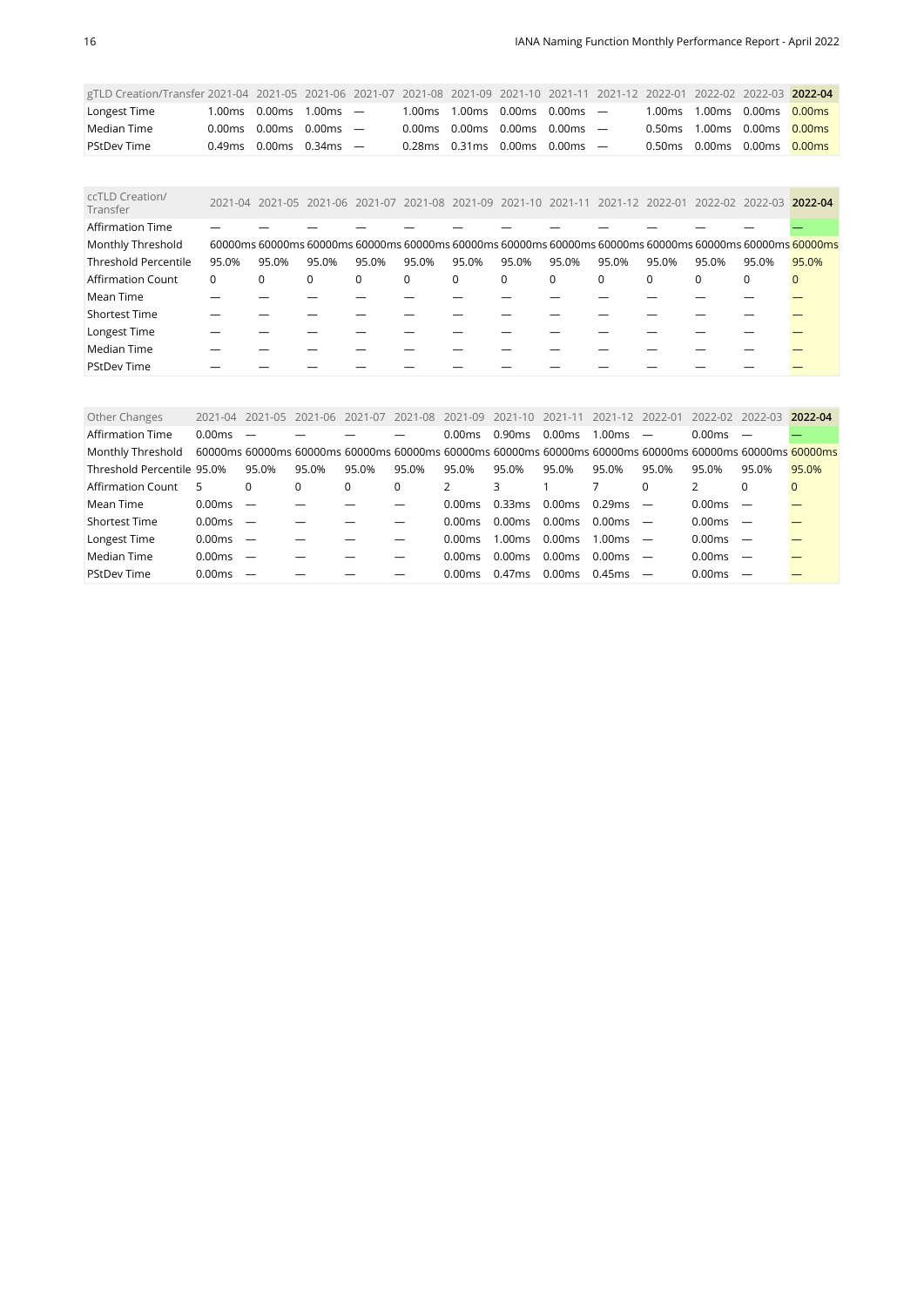## **Staff Processing**

#### **Validation and Reviews**



Time to complete all other validations and reviews by IANA Functions Operator and release request for implementation.

<span id="page-16-0"></span>

| Routine (Technical)  | 2021-04           | 2021<br>$-05$ | 2021-06 | 2021-07 | 2021-08 | -09<br>2021 | 2021-10 | $2021 - 11$ | 2021-12 | 2022-01 | 2022-02 | 2022-03 | 2022-04           |
|----------------------|-------------------|---------------|---------|---------|---------|-------------|---------|-------------|---------|---------|---------|---------|-------------------|
| Processing Time      | 1.21 <sub>d</sub> | 0.67d         | 0.65d   | 0.29d   | 0.59d   | 0.93d       | 0.58d   | 0.56d       | 0.97d   | 0.42d   | 1.17d   | 0.96d   | 2.02 <sub>d</sub> |
| Monthly Threshold    | 5d                | 5d            | 5d      | 5d      | 5d      | 5d          | 5d      | 5d          | 5d      | 5d      | 5d      | 5d      | 5d                |
| Threshold Percentile | 90.0%             | 90.0%         | 90.0%   | 90.0%   | 90.0%   | 90.0%       | 90.0%   | 90.0%       | 90.0%   | 90.0%   | 90.0%   | 90.0%   | 90.0%             |
| <b>Request Count</b> | 20                | 43            | 35      | 269     | 16      | 23          | 233     | 509         | 18      | 52      | 27      | 26      | 23                |
| Mean Time            | 0.67d             | 0.30d         | 0.26d   | 0.20d   | 0.36d   | 0.27d       | 0.32d   | 0.25d       | 0.49d   | 0.30d   | 0.47d   | 0.46d   | 0.73d             |
| <b>Shortest Time</b> | 0.04d             | 0.00d         | 0.01d   | 0.00d   | 0.00d   | 0.01d       | 0.02d   | 0.00d       | 0.04d   | 0.00d   | 0.03d   | 0.06d   | 0.01 <sub>d</sub> |
| Longest Time         | 2.97d             | 2.65d         | L30d    | 1.17d   | 2.75d   | 1.22d       | 2.19d   | 4.77d       | 1.36d   | 3.41d   | 1.87d   | 1.37d   | 4.03 <sub>d</sub> |
| Median Time          | 0.42d             | 0.14d         | 0.11d   | 0.17d   | 0.18d   | 0.07d       | 0.28d   | 0.17d       | 0.41d   | 0.08d   | 0.22d   | 0.38d   | 0.34d             |
| <b>PStDev Time</b>   | 0.65d             | 0.43d         | 0.32d   | 0.17d   | 0.65d   | 0.37d       | 0.22d   | 0.50d       | 0.36d   | 0.68d   | 0.48d   | 0.35d   | 1.07d             |

<span id="page-16-1"></span>

| Routine (Non-Technical)     |       |                   | 2021-04 2021-05 2021-06 2021-07 |                   | 2021-08 2021-09   |       | 2021-10 | 2021-11 | 2021-12 2022-01 |                   | $2022 - 02$ | 2022-03           | 2022-04           |
|-----------------------------|-------|-------------------|---------------------------------|-------------------|-------------------|-------|---------|---------|-----------------|-------------------|-------------|-------------------|-------------------|
| Processing Time             | 0.73d | 0.00d             | 0.00d                           | 0.58d             | 3.02d             | 1.87d | 0.08d   | 3.95d   | 0.66d           | 0.90d             | 0.38d       | 0.71d             | 1.21 <sub>d</sub> |
| Monthly Threshold           | 5d    | 5d                | 5d                              | 5d                | 5d                | 5d    | 5d      | 5d      | 5d              | 5d                | 5d          | 5d                | 5d                |
| <b>Threshold Percentile</b> | 90.0% | 90.0%             | 90.0%                           | 90.0%             | 90.0%             | 90.0% | 90.0%   | 90.0%   | 90.0%           | 90.0%             | 90.0%       | 90.0%             | 90.0%             |
| <b>Request Count</b>        | 13    | 216               | 216                             | 22                | 14                | 32    | 70      | 19      | 49              | 12                | 27          | 26                | 8                 |
| Mean Time                   | 0.27d | 0.01 <sub>d</sub> | 0.01 <sub>d</sub>               | 0.26d             | 1.20 <sub>d</sub> | 0.94d | 0.06d   | 1.19d   | 0.26d           | 0.31 <sub>d</sub> | 0.30d       | 0.40 <sub>d</sub> | 0.60d             |
| <b>Shortest Time</b>        | 0.01d | 0.00d             | 0.00d                           | 0.00d             | 0.00d             | 0.00d | 0.00d   | 0.01d   | 0.00d           | 0.04d             | 0.00d       | 0.00d             | 0.04d             |
| Longest Time                | 0.76d | 0.31d             | 0.91d                           | 2.50 <sub>d</sub> | 3.02 <sub>d</sub> | 1.87d | 1.39d   | 3.95d   | 1.36d           | 0.93d             | 0.71d       | 4.17d             | 1.81d             |
| Median Time                 | 0.13d | 0.00d             | 0.00d                           | 0.09d             | 0.53d             | 0.67d | 0.00d   | 0.22d   | 0.18d           | 0.05d             | 0.37d       | 0.15d             | 0.44d             |
| <b>PStDev Time</b>          | 0.28d | 0.03d             | 0.08d                           | 0.52d             | 1.25d             | 0.82d | 0.23d   | 1.65d   | 0.28d           | 0.35d             | 0.16d       | 0.80 <sub>d</sub> | 0.52d             |
|                             |       |                   |                                 |                   |                   |       |         |         |                 |                   |             |                   |                   |

<span id="page-16-2"></span>

| gTLD Creation/Transfer | 2021-04 2021-05 2021-06 2021-07 2021-08 2021-09 2021-10 2021-11 2021-12 2022-01 2022-02 2022-03 2022-04 |       |       |            |       |       |       |       |                          |       |       |       |       |
|------------------------|---------------------------------------------------------------------------------------------------------|-------|-------|------------|-------|-------|-------|-------|--------------------------|-------|-------|-------|-------|
| Processing Time        | 2.01d                                                                                                   | 0.06d | 0.06d | $\sim$ $-$ | 0.29d | 0.04d | 1.96d | 0.23d | $\overline{\phantom{0}}$ | 0.01d | 0.63d | 0.08d | 2.68d |
| Monthly Threshold      | 10d                                                                                                     | 10d   | 10d   | 10d        | 10d   | 10d   | 10d   | 10d   | 10d                      | 10d   | 10d   | 10d   | 10d   |
| Threshold Percentile   | 90.0%                                                                                                   | 90.0% | 90.0% | 90.0%      | 90.0% | 90.0% | 90.0% | 90.0% | 90.0%                    | 90.0% | 90.0% | 90.0% | 90.0% |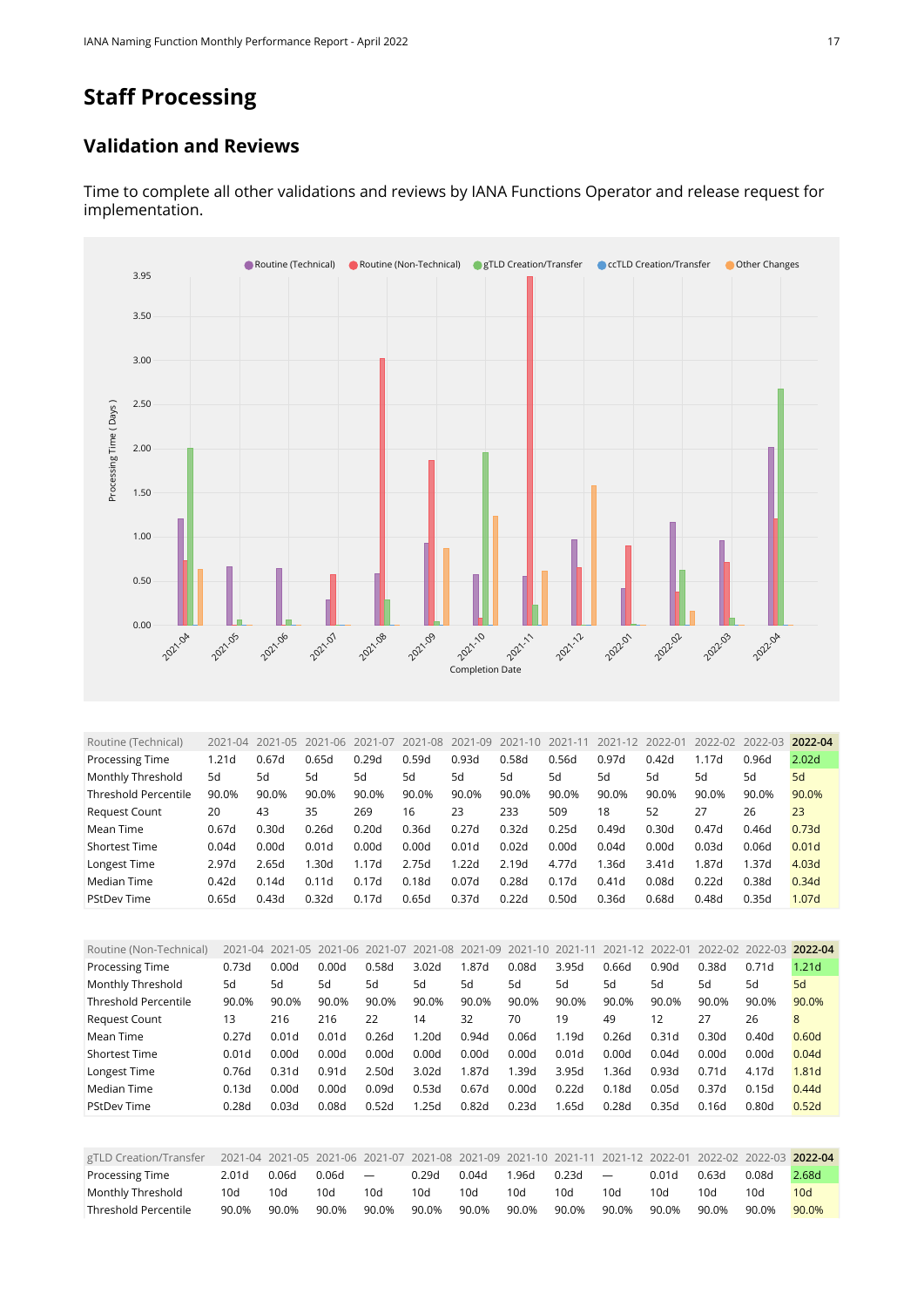<span id="page-17-0"></span>

| gTLD Creation/Transfer      | $2021 - 04$       | 2021-05                                                                                                 | 2021-06     | 2021-07                  | 2021-08     | 2021-09     | $2021 - 10$ | 2021-11      | 2021-12                  | 2022-01           | 2022-02           | 2022-03           | 2022-04      |
|-----------------------------|-------------------|---------------------------------------------------------------------------------------------------------|-------------|--------------------------|-------------|-------------|-------------|--------------|--------------------------|-------------------|-------------------|-------------------|--------------|
| Request Count               | 5                 |                                                                                                         | 46          | $\mathbf 0$              | 12          | 19          |             | $\mathbf{1}$ | $\mathbf 0$              | $\overline{2}$    | $\overline{2}$    | 11                | $\mathbf{1}$ |
| Mean Time                   | 2.01 <sub>d</sub> | 0.06d                                                                                                   | 0.01d       | -                        | 0.11d       | 0.04d       | 1.96d       | 0.23d        | $\overline{\phantom{0}}$ | 0.01 <sub>d</sub> | 0.46d             | 0.15d             | 2.68d        |
| <b>Shortest Time</b>        | 2.01 <sub>d</sub> | 0.06d                                                                                                   | 0.00d       | —                        | 0.02d       | 0.04d       | 1.96d       | 0.23d        | $\qquad \qquad -$        | 0.01 <sub>d</sub> | 0.24d             | 0.08d             | 2.68d        |
| Longest Time                | 2.01 <sub>d</sub> | 0.06d                                                                                                   | 0.12d       | —                        | 0.33d       | 0.05d       | 1.96d       | 0.23d        | $\overline{\phantom{0}}$ | 0.02d             | 0.67d             | 0.81 <sub>d</sub> | 2.68d        |
| Median Time                 | 2.01 <sub>d</sub> | 0.06d                                                                                                   | 0.00d       | $\overline{\phantom{0}}$ | 0.06d       | 0.04d       | 1.96d       | 0.23d        | $\overline{\phantom{0}}$ | 0.01 <sub>d</sub> | 0.46d             | 0.08d             | 2.68d        |
| <b>PStDev Time</b>          | 0.00d             | 0.00d                                                                                                   | 0.03d       | —                        | 0.10d       | 0.00d       | 0.00d       | 0.00d        | —                        | 0.00d             | 0.21 <sub>d</sub> | 0.21 <sub>d</sub> | 0.00d        |
|                             |                   |                                                                                                         |             |                          |             |             |             |              |                          |                   |                   |                   |              |
| ccTLD Creation/Transfer     |                   | 2021-04 2021-05 2021-06 2021-07 2021-08 2021-09 2021-10 2021-11 2021-12 2022-01 2022-02 2022-03 2022-04 |             |                          |             |             |             |              |                          |                   |                   |                   |              |
| Processing Time             |                   |                                                                                                         |             |                          |             |             |             |              |                          |                   |                   |                   |              |
| Monthly Threshold           |                   |                                                                                                         |             |                          |             |             |             |              |                          |                   |                   |                   |              |
| <b>Threshold Percentile</b> |                   |                                                                                                         |             |                          |             |             |             |              |                          |                   |                   |                   |              |
| Request Count               | 0                 | $\mathbf 0$                                                                                             | $\mathbf 0$ | $\mathbf 0$              | $\mathbf 0$ | $\mathbf 0$ | $\mathbf 0$ | $\mathbf 0$  | $\mathbf 0$              | $\mathbf 0$       | $\Omega$          | $\mathbf 0$       | $\mathbf{0}$ |
| Mean Time                   |                   |                                                                                                         |             |                          |             |             |             |              |                          |                   |                   |                   |              |
| <b>Shortest Time</b>        |                   |                                                                                                         |             |                          |             |             |             |              |                          |                   |                   |                   |              |
| Longest Time                |                   |                                                                                                         |             |                          |             |             |             |              |                          |                   |                   |                   |              |
| <b>Median Time</b>          |                   |                                                                                                         |             |                          |             |             |             |              |                          |                   |                   |                   |              |
| <b>PStDev Time</b>          |                   |                                                                                                         |             |                          |             |             |             |              |                          |                   |                   |                   |              |
|                             |                   |                                                                                                         |             |                          |             |             |             |              |                          |                   |                   |                   |              |
| Other Changes               | 2021-04           | 2021-05                                                                                                 | 2021-06     | 2021-07                  | 2021-08     | 2021-09     | $2021 - 10$ | $2021 - 11$  | $2021 - 12$              | 2022-01           | $2022 - 02$       | 2022-03           | 2022-04      |
| Processing Time             | 0.64d             |                                                                                                         |             |                          |             | 0.87d       | 1.24d       | 0.62d        | 1.58d                    |                   | 0.16d             |                   |              |
| Monthly Threshold           |                   |                                                                                                         |             |                          |             |             |             |              |                          |                   |                   |                   |              |

<span id="page-17-1"></span>

| Monthly Inreshold           |                          |                          |  |                   |       |       |       |                          |                   |          |
|-----------------------------|--------------------------|--------------------------|--|-------------------|-------|-------|-------|--------------------------|-------------------|----------|
| <b>Threshold Percentile</b> | $\overline{\phantom{a}}$ |                          |  |                   |       |       |       |                          |                   |          |
| <b>Request Count</b>        |                          | 0                        |  |                   | З     |       |       | 0                        |                   | $\Omega$ |
| Mean Time                   | 0.18d                    | $\overline{\phantom{0}}$ |  | 0.46d             | 0.46d | 0.62d | 0.26d | $\overline{\phantom{0}}$ | 0.10 <sub>d</sub> |          |
| <b>Shortest Time</b>        | 0.03d                    | $\overline{\phantom{m}}$ |  | 0.05d             | 0.06d | 0.62d | 0.04d | $\overline{\phantom{m}}$ | 0.03d             |          |
| Longest Time                | 0.64d                    | $\overline{\phantom{m}}$ |  | 0.87d             | 1.24d | 0.62d | 1.58d | $\overline{\phantom{0}}$ | 0.16d             |          |
| Median Time                 | 0.07d                    | $\overline{\phantom{0}}$ |  | 0.46d             | 0.09d | 0.62d | 0.04d | $\overline{\phantom{0}}$ | 0.10 <sub>d</sub> |          |
| <b>PStDev Time</b>          | 0.23d                    | $\overline{\phantom{0}}$ |  | 0.41 <sub>d</sub> | 0.55d | 0.00d | 0.54d | $\overline{\phantom{0}}$ | 0.07d             |          |

#### **Third Party Approval**

Time for third party review of request (e.g. by ICANN Board of Directors, PTI Board or other relevant verification parties).

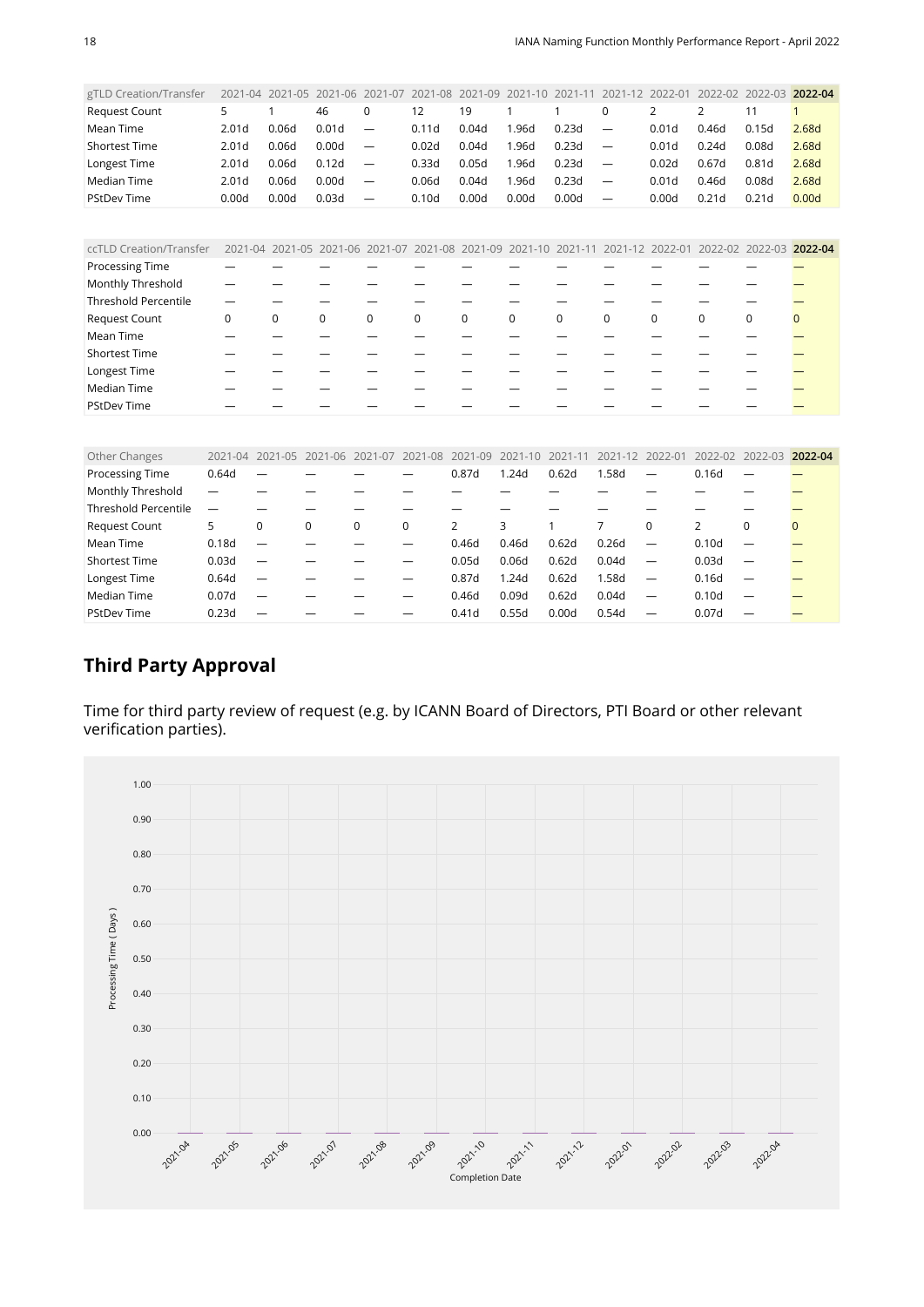<span id="page-18-0"></span>

| ccTLD Creation/Transfer | 2021-04 2021-05 2021-06 2021-07 2021-08 2021-09 2021-10 2021-11 2021-12 2022-01 2022-02 2022-03 2022-04 |          |   |             |             |              |             |              |          |          |   |  |
|-------------------------|---------------------------------------------------------------------------------------------------------|----------|---|-------------|-------------|--------------|-------------|--------------|----------|----------|---|--|
| <b>Processing Time</b>  |                                                                                                         |          |   |             |             |              |             |              |          |          |   |  |
| <b>Request Count</b>    | 0                                                                                                       | $\Omega$ | 0 | $\mathbf 0$ | $\mathbf 0$ | $\mathbf{0}$ | $\mathbf 0$ | $\mathbf{0}$ | $\Omega$ | $\Omega$ | 0 |  |
| Mean Time               |                                                                                                         |          |   |             |             |              |             |              |          |          |   |  |
| <b>Shortest Time</b>    |                                                                                                         |          |   |             |             |              |             |              |          |          |   |  |
| Longest Time            |                                                                                                         |          |   |             |             |              |             |              |          |          |   |  |
| Median Time             |                                                                                                         |          |   |             |             |              |             |              |          |          |   |  |
| <b>PStDev Time</b>      |                                                                                                         |          |   |             |             |              |             |              |          |          |   |  |
|                         |                                                                                                         |          |   |             |             |              |             |              |          |          |   |  |

## **ccTLD Creation/Transfer**

#### **Submission Review**

Time it takes staff to process the information included in each documentation submission, and respond to the requester describing deficiencies if necessary.



<span id="page-18-1"></span>

| <b>Staff Review</b>         |             |        | 2021-04 2021-05 2021-06 2021-07 |        |          |             | 2021-08 2021-09 2021-10 2021-11 2021-12 2022-01 |             |             |        |          | 2022-02 2022-03 | 2022-04     |
|-----------------------------|-------------|--------|---------------------------------|--------|----------|-------------|-------------------------------------------------|-------------|-------------|--------|----------|-----------------|-------------|
| <b>Review Time</b>          |             |        |                                 |        |          |             |                                                 |             |             |        |          |                 |             |
| Monthly Threshold           | 14d         | 14d    | 14d                             | 14d    | 14d      | 14d         | 14d                                             | 14d         | 14d         | 14d    | 14d      | 14d             | 14d         |
| <b>Threshold Percentile</b> | 100.0%      | 100.0% | 100.0%                          | 100.0% | 100.0%   | 100.0%      | 100.0%                                          | 100.0%      | 100.0%      | 100.0% | 100.0%   | 100.0%          | 100.0%      |
| <b>Review Count</b>         | $\mathbf 0$ | 0      | 0                               | 0      | $\Omega$ | $\mathbf 0$ | 0                                               | $\mathbf 0$ | $\mathbf 0$ | 0      | $\Omega$ | 0               | $\mathbf 0$ |
| Mean Time                   |             |        |                                 |        |          |             |                                                 |             |             |        |          |                 |             |
| Shortest Time               |             |        |                                 |        |          |             |                                                 |             |             |        |          |                 |             |
| Longest Time                |             |        |                                 |        |          |             |                                                 |             |             |        |          |                 |             |
| Median Time                 |             |        |                                 |        |          |             |                                                 |             |             |        |          |                 |             |
| <b>PStDev Time</b>          |             |        |                                 |        |          |             |                                                 |             |             |        |          |                 |             |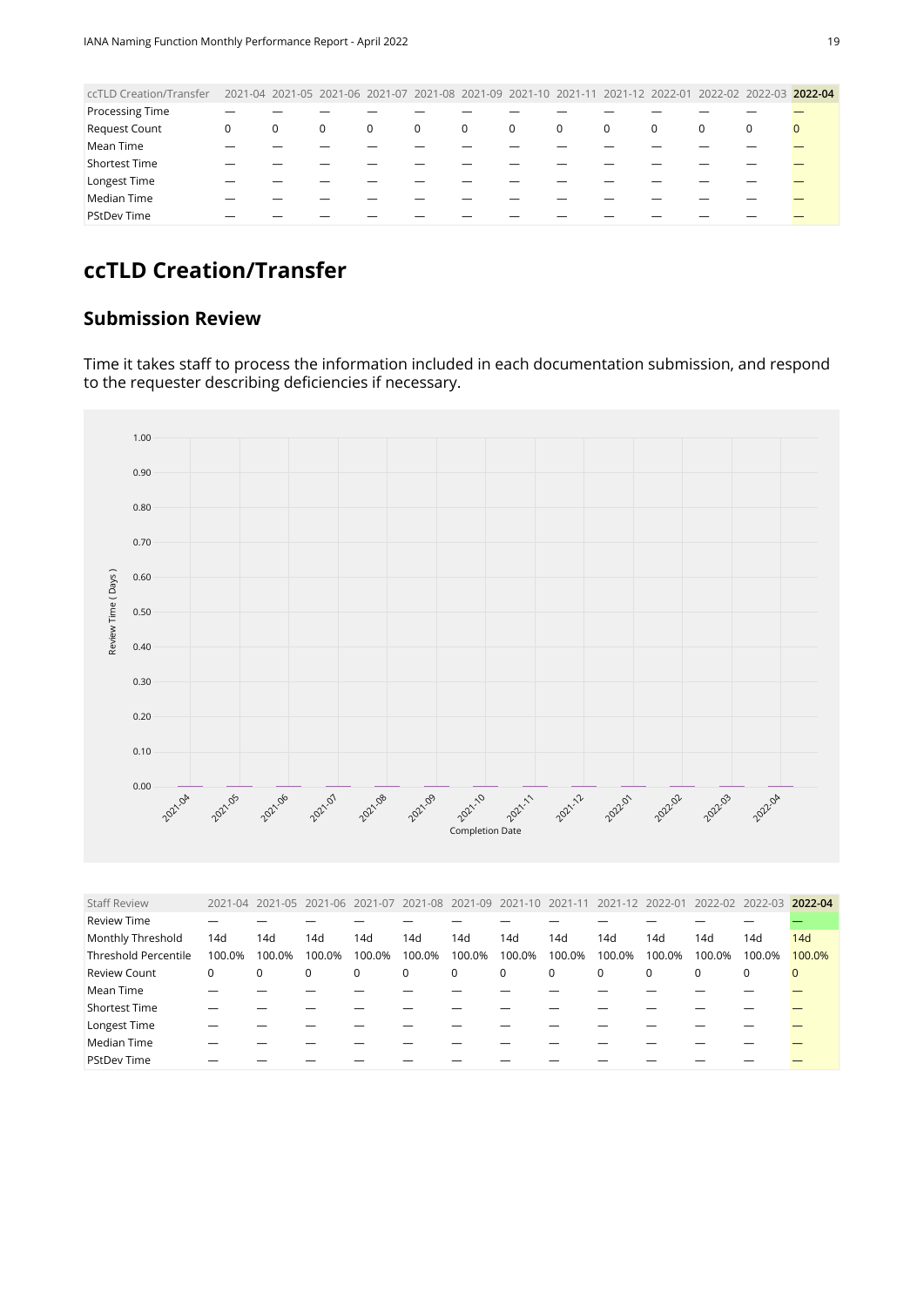#### **Requester Clarification**

<span id="page-19-0"></span>

The number of times a clarification or remediation was required from the requester.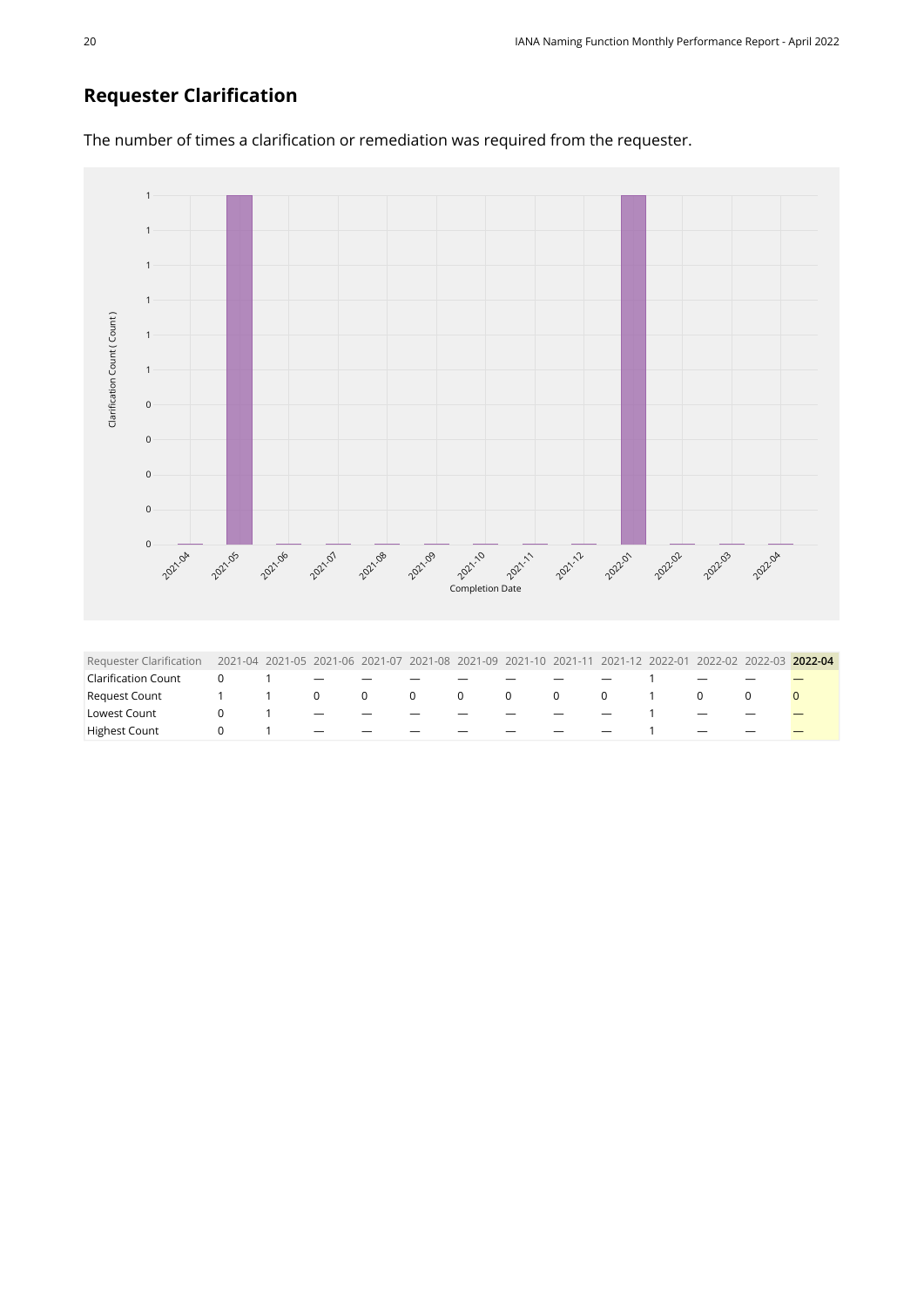#### **Report Preparation**

Time it takes for staff to prepare a delegation or transfer report to be submitted for review and publication.



<span id="page-20-0"></span>

| <b>Report Preparation</b>   | $2021 - 04$ |        |        |        | 2021-05 2021-06 2021-07 2021-08 2021-09 2021-10 2021-11 2021-12 2022-01 |             |        |        |             |             | 2022-02 2022-03 |             | 2022-04      |
|-----------------------------|-------------|--------|--------|--------|-------------------------------------------------------------------------|-------------|--------|--------|-------------|-------------|-----------------|-------------|--------------|
| Preparation Time            |             |        |        |        |                                                                         |             |        |        |             |             |                 |             |              |
| Monthly Threshold           | 21d         | 21d    | 21d    | 21d    | 21d                                                                     | 21d         | 21d    | 21d    | 21d         | 21d         | 21d             | 21d         | 21d          |
| <b>Threshold Percentile</b> | 100.0%      | 100.0% | 100.0% | 100.0% | 100.0%                                                                  | 100.0%      | 100.0% | 100.0% | 100.0%      | 100.0%      | 100.0%          | 100.0%      | 100.0%       |
| <b>Report Count</b>         | 0           | 0      | 0      | 0      | $\mathbf 0$                                                             | $\mathbf 0$ | 0      | 0      | $\mathbf 0$ | $\mathbf 0$ | $\Omega$        | $\mathbf 0$ | $\mathbf{0}$ |
| Mean Time                   |             |        |        |        |                                                                         |             |        |        |             |             |                 |             |              |
| <b>Shortest Time</b>        |             |        |        |        |                                                                         |             |        |        |             |             |                 |             |              |
| Longest Time                |             |        |        |        |                                                                         |             |        |        |             |             |                 |             |              |
| Median Time                 |             |        |        |        |                                                                         |             |        |        |             |             |                 |             |              |
| <b>PStDev Time</b>          |             |        |        |        |                                                                         |             |        |        |             |             |                 |             |              |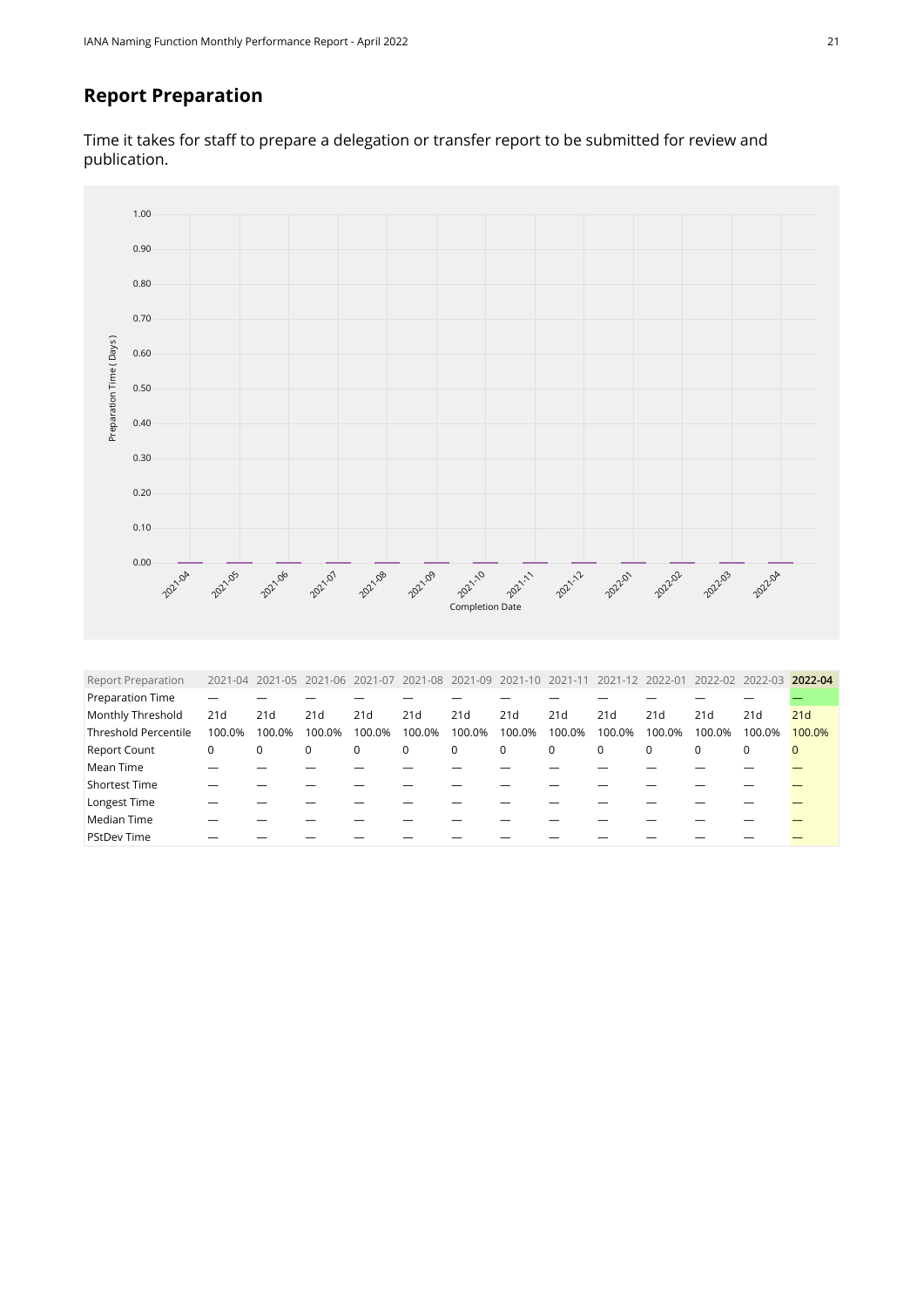## **Implementation**

#### **Root Zone Publication**



Time for root zone changes to be published following completion of validations and reviews by IANA Functions Operator.

<span id="page-21-0"></span>

| Routine (Technical)         | 2021-04 | 2021-05 | 2021-06 | 2021-07 | 2021-08 2021-09 |        | 2021-10 | 2021-11 | 2021-12 | 2022-01 | 2022-02 | 2022-03 | 2022-04 |
|-----------------------------|---------|---------|---------|---------|-----------------|--------|---------|---------|---------|---------|---------|---------|---------|
| <b>Publication Time</b>     | 24.85h  | 64.63h  | 54.44h  | 19.02h  | 24.94h          | 26.53h | 22.80h  | 20.56h  | 24.57h  | 48.15h  | 35.98h  | 29.95h  | 54.36h  |
| Monthly Threshold           | 72h     | 72h     | 72h     | 72h     | 72h             | 72h    | 72h     | 72h     | 72h     | 72h     | 72h     | 72h     | 72h     |
| <b>Threshold Percentile</b> | 99.0%   | 99.0%   | 99.0%   | 99.0%   | 99.0%           | 99.0%  | 99.0%   | 99.0%   | 99.0%   | 99.0%   | 99.0%   | 99.0%   | 99.0%   |
| <b>Publication Count</b>    | 20      | 42      | 34      | 269     | 16              | 23     | 233     | 509     | 18      | 51      | 27      | 25      | 23      |
| Mean Time                   | 7.87h   | 9.70h   | 11.98h  | 7.93h   | 8.10h           | 6.54h  | 10.24h  | 6.16h   | 12.21h  | 12.39h  | 10.82h  | 7.40h   | 9.89h   |
| <b>Shortest Time</b>        | 0.55h   | 0.64h   | 0.25h   | 0.79h   | 0.70h           | 1.71h  | 0.79h   | 0.45h   | 4.57h   | 1.84h   | 0.00h   | 0.19h   | 0.74h   |
| Longest Time                | 25.25h  | 68.07h  | 64.70h  | 55.75h  | 24.94h          | 28.78h | 71.12h  | 24.87h  | 24.61h  | 52.58h  | 38.13h  | 33.39h  | 60.72h  |
| Median Time                 | 5.49h   | 3.98h   | 6.18h   | 5.96h   | 2.98h           | 3.73h  | 7.00h   | 3.71h   | 7.10h   | 8.91h   | 4.73h   | 5.37h   | 4.96h   |
| <b>PStDev Time</b>          | 7.45h   | 13.75h  | 13.54h  | 6.53h   | 9.12h           | 6.40h  | 7.25h   | 5.75h   | 7.70h   | 10.87h  | 11.90h  | 7.58h   | 13.33h  |

<span id="page-21-1"></span>

| gTLD Creation/Transfer      |          |          | 2021-04 2021-05 2021-06 2021-07 2021-08 2021-09 2021-10 2021-11 |       |       |       |        |                          |       |             | 2021-12 2022-01 2022-02 2022-03 |        | 2022-04 |
|-----------------------------|----------|----------|-----------------------------------------------------------------|-------|-------|-------|--------|--------------------------|-------|-------------|---------------------------------|--------|---------|
| <b>Publication Time</b>     |          |          |                                                                 |       |       |       | 16.40h |                          |       |             |                                 | 14.72h | 24.30h  |
| Monthly Threshold           | 72h      | 72h      | 72h                                                             | 72h   | 72h   | 72h   | 72h    | 72h                      | 72h   | 72h         | 72h                             | 72h    | 72h     |
| <b>Threshold Percentile</b> | 99.0%    | 99.0%    | 99.0%                                                           | 99.0% | 99.0% | 99.0% | 99.0%  | 99.0%                    | 99.0% | 99.0%       | 99.0%                           | 99.0%  | 99.0%   |
| <b>Publication Count</b>    | $\Omega$ | $\Omega$ | 0                                                               | 0     | 0     | 0     |        | $\Omega$                 | 0     | $\mathbf 0$ | 0                               |        |         |
| Mean Time                   |          |          |                                                                 |       |       |       | 16.40h |                          |       |             |                                 | 14.72h | 24.30h  |
| <b>Shortest Time</b>        |          |          |                                                                 |       |       |       | 16.40h | $\overline{\phantom{0}}$ |       |             |                                 | 14.72h | 24.30h  |
| Longest Time                |          |          |                                                                 |       |       |       | 16.40h |                          |       |             |                                 | 14.72h | 24.30h  |
| Median Time                 |          |          |                                                                 |       |       |       | 16.40h |                          |       |             |                                 | 14.72h | 24.30h  |
| <b>PStDev Time</b>          |          |          |                                                                 |       |       |       | 0.00h  |                          |       |             |                                 | 0.00h  | 0.00h   |

<span id="page-21-2"></span>

| ccTLD Creation/Transfer |                          |       |       |       |       |       |       |       |       |       | 2021-04 2021-05 2021-06 2021-07 2021-08 2021-09 2021-10 2021-11 2021-12 2022-01 2022-02 2022-03 2022-04 |       |       |
|-------------------------|--------------------------|-------|-------|-------|-------|-------|-------|-------|-------|-------|---------------------------------------------------------------------------------------------------------|-------|-------|
| <b>Publication Time</b> | $\overline{\phantom{0}}$ |       |       | _     |       |       |       |       |       |       |                                                                                                         |       |       |
| Monthly Threshold       | 72h                      | 72h   | 72h   | 72h   | 72h   | 72h   | 72h   | 72h   | 72h   | 72h   | 72h                                                                                                     | 72h   | 72h   |
| Threshold Percentile    | 99.0%                    | 99.0% | 99.0% | 99.0% | 99.0% | 99.0% | 99.0% | 99.0% | 99.0% | 99.0% | 99.0%                                                                                                   | 99.0% | 99.0% |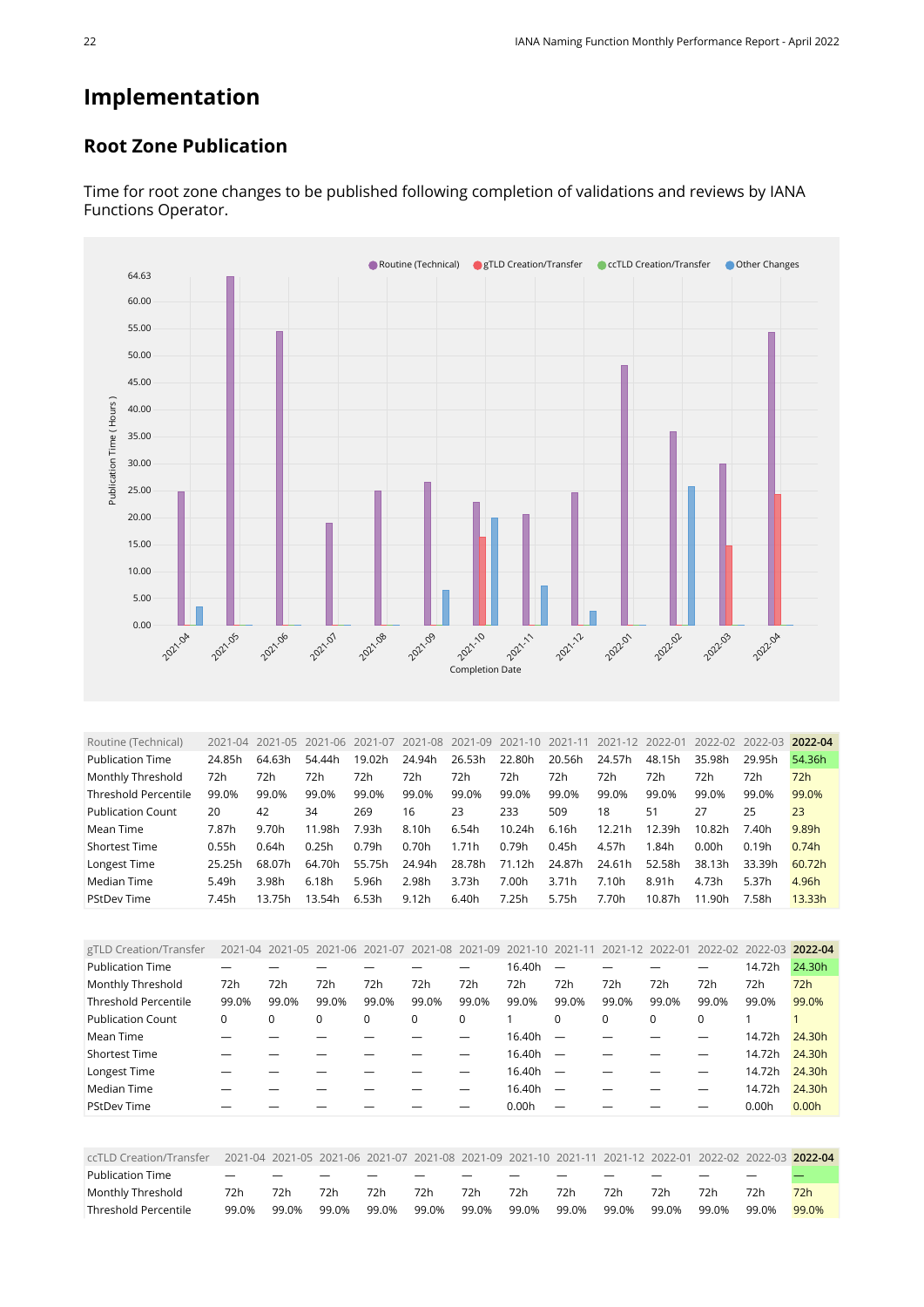<span id="page-22-0"></span>

| ccTLD Creation/Transfer     | 2021-04 | $2021 - 05$ | 2021-06     | $2021 - 07$ | 2021<br>$-08$ | $2021 - 09$    | $2021 - 10$ | 2021        |             | $2022 - 01$ | $2022 - 02$     | 2022-03                  | 2022-04      |
|-----------------------------|---------|-------------|-------------|-------------|---------------|----------------|-------------|-------------|-------------|-------------|-----------------|--------------------------|--------------|
| <b>Publication Count</b>    | 0       | $\mathbf 0$ | $\mathbf 0$ | $\mathbf 0$ | $\mathbf 0$   | $\mathbf 0$    | $\mathbf 0$ | $\mathbf 0$ | $\mathbf 0$ | $\mathbf 0$ | 0               | $\mathbf 0$              | $\mathbf{0}$ |
| Mean Time                   |         |             |             |             |               |                |             |             |             |             |                 |                          |              |
| <b>Shortest Time</b>        |         |             |             |             |               |                |             |             |             |             |                 |                          |              |
| Longest Time                |         |             |             |             |               |                |             |             |             |             |                 |                          |              |
| Median Time                 |         |             |             |             |               |                |             |             |             |             |                 |                          |              |
| <b>PStDev Time</b>          |         |             |             |             |               |                |             |             |             |             |                 |                          |              |
|                             |         |             |             |             |               |                |             |             |             |             |                 |                          |              |
| Other Changes               | 2021-04 | 2021-05     | 2021-06     | 2021-07     | 2021-08       | $2021 - 09$    | $2021 - 10$ | 2021-11     | $2021 - 12$ | 2022-01     | 2022-02 2022-03 |                          | 2022-04      |
| <b>Publication Time</b>     | 3.41h   |             |             |             |               | 6.57h          | 19.87h      | 7.28h       | 2.72h       | —           | 25.81h          | $\overline{\phantom{m}}$ |              |
| Monthly Threshold           |         |             |             |             |               |                |             |             |             |             |                 |                          |              |
| <b>Threshold Percentile</b> | -       |             |             |             |               |                |             |             |             |             |                 |                          |              |
| <b>Publication Count</b>    | 4       | $\Omega$    | $\Omega$    | $\Omega$    | 0             | $\overline{2}$ | 3           |             | 7           | $\Omega$    | 2               | $\Omega$                 | $\Omega$     |
| Mean Time                   | 3.28h   |             |             |             |               | 6.01h          | 15.11h      | 7.28h       | 2.09h       | -           | 13.52h          |                          |              |
| <b>Shortest Time</b>        | 3.20h   |             |             |             |               | 5.45h          | 7.05h       | 7.28h       | 1.98h       | —           | 1.23h           |                          |              |
| Longest Time                | 3.41h   |             |             |             |               | 6.57h          | 19.87h      | 7.28h       | 2.72h       | —           | 25.81h          | —                        |              |
| Median Time                 | 3.25h   |             |             |             |               | 6.01h          | 18.43h      | 7.28h       | 1.99h       | —           | 13.52h          | —                        |              |
| <b>PStDev Time</b>          | 0.09h   |             |             |             |               | 0.56h          | 5.74h       | 0.00h       | 0.25h       |             | 12.29h          |                          |              |

#### **Notification of Completion**

Time to notify requester of change completion following publication of requested changes.



<span id="page-22-1"></span>

| Routine (Technical)         | $2021 - 04$ | 2021-05 | 2021-06 | 2021-07 | 2021-08 | 2021-09           | 2021-10           | 2021-11 | 2021-12 | 2022-01 | 2022-02 | 2022-03 | 2022-04           |
|-----------------------------|-------------|---------|---------|---------|---------|-------------------|-------------------|---------|---------|---------|---------|---------|-------------------|
| Notification Time           | 0.34s       | 2.05s   | 1.15s   | 0.35s   | 0.38s   | 0.49s             | 0.35s             | 0.36s   | 0.34s   | 0.51s   | 0.34s   | 0.40s   | 0.63s             |
| Monthly Threshold           | 60s         | 60s     | 60s     | 60s     | 60s     | 60s               | 60s               | 60s     | 60s     | 60s     | 60s     | 60s     | 60s               |
| <b>Threshold Percentile</b> | 95.0%       | 95.0%   | 95.0%   | 95.0%   | 95.0%   | 95.0%             | 95.0%             | 95.0%   | 95.0%   | 95.0%   | 95.0%   | 95.0%   | 95.0%             |
| Notification Count          | 20          | 42      | 34      | 268     | 16      | 23                | 233               | 509     | 18      | 51      | 27      | 25      | 23                |
| Mean Time                   | 0.23s       | 1.07s   | 0.35s   | 0.19s   | 0.22s   | 0.26s             | 0.22s             | 0.23s   | 0.21s   | 0.27s   | 0.22s   | 0.23s   | 0.28 <sub>S</sub> |
| <b>Shortest Time</b>        | 0.15s       | 0.16s   | 0.14s   | 0.13s   | 0.13s   | 0.14s             | 0.13s             | 0.12s   | 0.14s   | 0.13s   | 0.13s   | 0.13s   | 0.14s             |
| Longest Time                | 0.37s       | 2.11s   | 2.00s   | 0.49s   | 0.39s   | 0.54s             | l.14s             | 2.76s   | 0.42s   | 0.56s   | 0.39s   | 0.41s   | 0.64s             |
| Median Time                 | 0.21s       | 1.04s   | 0.20s   | 0.17s   | 0.17s   | 0.26s             | 0.20s             | 0.21s   | 0.18s   | 0.27s   | 0.21s   | 0.23s   | 0.22s             |
| <b>PStDev Time</b>          | 0.06s       | 0.61s   | 0.41s   | 0.07s   | 0.09s   | 0.10 <sub>S</sub> | 0.08 <sub>S</sub> | 0.18s   | 0.07s   | 0.11s   | 0.07s   | 0.08s   | 0.15s             |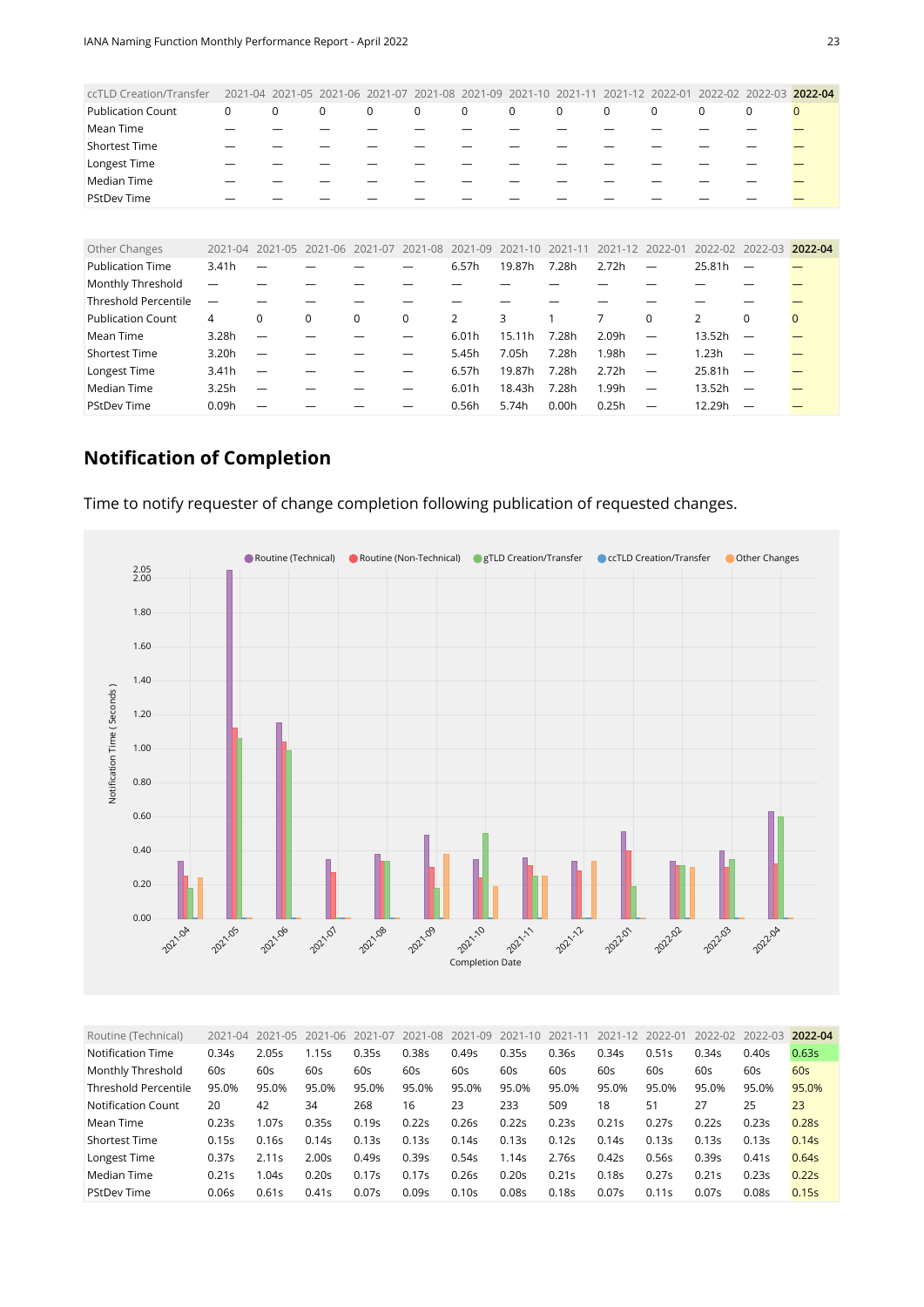<span id="page-23-0"></span>

| Routine (Non-Technical)     |       |       | 2021-04 2021-05 2021-06 2021-07 |       | 2021-08 2021-09 2021-10 |       |       | 2021-11 | 2021-12 2022-01 |       | 2022-02 2022-03 |       | 2022-04 |
|-----------------------------|-------|-------|---------------------------------|-------|-------------------------|-------|-------|---------|-----------------|-------|-----------------|-------|---------|
| Notification Time           | 0.25s | l.12s | 1.04s                           | 0.27s | 0.34s                   | 0.30s | 0.24s | 0.31s   | 0.28s           | 0.40s | 0.31s           | 0.30s | 0.32s   |
| Monthly Threshold           | 60s   | 60s   | 60s                             | 60s   | 60s                     | 60s   | 60s   | 60s     | 60s             | 60s   | 60s             | 60s   | 60s     |
| <b>Threshold Percentile</b> | 95.0% | 95.0% | 95.0%                           | 95.0% | 95.0%                   | 95.0% | 95.0% | 95.0%   | 95.0%           | 95.0% | 95.0%           | 95.0% | 95.0%   |
| <b>Notification Count</b>   | 12    | 216   | 216                             | 22    | 14                      | 32    | 70    | 19      | 49              | 12    | 27              | 26    | 8       |
| Mean Time                   | 0.20s | 0.93s | 0.40s                           | 0.19s | 0.20s                   | 0.18s | 0.15s | 0.20s   | 0.19s           | 0.22s | 0.20s           | 0.21s | 0.23s   |
| <b>Shortest Time</b>        | 0.16s | 0.19s | 0.12s                           | 0.14s | 0.14s                   | 0.13s | 0.13s | 0.13s   | 0.14s           | 0.14s | 0.14s           | 0.14s | 0.14s   |
| Longest Time                | 0.28s | 1.70s | 8.285                           | 0.34s | 0.43s                   | 0.32s | 0.28s | 0.31s   | 0.36s           | 0.45s | 0.35s           | 0.31s | 0.36s   |
| Median Time                 | 0.19s | 0.93s | 0.15s                           | 0.17s | 0.16s                   | 0.15s | 0.14s | 0.18s   | 0.17s           | 0.16s | 0.17s           | 0.19s | 0.23s   |
| <b>PStDev Time</b>          | 0.03s | 0.15s | 0.66s                           | 0.05s | 0.08s                   | 0.06s | 0.03s | 0.06s   | 0.05s           | 0.10s | 0.06s           | 0.05s | 0.06s   |

<span id="page-23-1"></span>

| gTLD Creation/Transfer    | $2021 - 04$ | 2021-05 | 2021-06 | 2021-07                  | 2021-08           |       | 2021-09 2021-10 | 2021-11 | $2021 - 12$              | 2022-01 | 2022-02 | 2022-03 | 2022-04 |
|---------------------------|-------------|---------|---------|--------------------------|-------------------|-------|-----------------|---------|--------------------------|---------|---------|---------|---------|
| Notification Time         | 0.18s       | .06s    | 0.99s   | —                        | 0.34s             | 0.18s | 0.50s           | 0.25s   |                          | 0.19s   | 0.31s   | 0.35s   | 0.60s   |
| Monthly Threshold         | 60s         | 60s     | 60s     | 60s                      | 60s               | 60s   | 60s             | 60s     | 60s                      | 60s     | 60s     | 60s     | 60s     |
| Threshold Percentile      | 95.0%       | 95.0%   | 95.0%   | 95.0%                    | 95.0%             | 95.0% | 95.0%           | 95.0%   | 95.0%                    | 95.0%   | 95.0%   | 95.0%   | 95.0%   |
| <b>Notification Count</b> | 5           |         | 46      | $\Omega$                 | 12                | 19    |                 |         | $\Omega$                 |         |         |         |         |
| Mean Time                 | 0.16s       | .06s    | 0.83s   | $\overline{\phantom{0}}$ | 0.21s             | 0.15s | 0.50s           | 0.25s   | $\overline{\phantom{m}}$ | 0.17s   | 0.25s   | 0.19s   | 0.60s   |
| <b>Shortest Time</b>      | 0.12s       | .06s    | 0.14s   | $\overline{\phantom{m}}$ | 0.14s             | 0.14s | 0.50s           | 0.25s   | $\overline{\phantom{m}}$ | 0.15s   | 0.20s   | 0.15s   | 0.60s   |
| Longest Time              | 0.18s       | .06s    | 1.07s   | $\overline{\phantom{0}}$ | 0.36s             | 0.18s | 0.50s           | 0.25s   | $\overline{\phantom{0}}$ | 0.20s   | 0.31s   | 0.41s   | 0.60s   |
| Median Time               | 0.16s       | .06s    | 0.92s   | $\overline{\phantom{m}}$ | 0.15s             | 0.14s | 0.50s           | 0.25s   | $\overline{\phantom{m}}$ | 0.17s   | 0.25s   | 0.16s   | 0.60s   |
| <b>PStDev Time</b>        | 0.02s       | 0.00s   | 0.26s   | $\overline{\phantom{m}}$ | 0.08 <sub>S</sub> | 0.01s | 0.00s           | 0.00s   | $\overline{\phantom{m}}$ | 0.02s   | 0.06s   | 0.08s   | 0.00s   |

<span id="page-23-2"></span>

| ccTLD Creation/Transfer     |       |          |       | 2021-04 2021-05 2021-06 2021-07 2021-08 2021-09 2021-10 2021-11 2021-12 2022-01 2022-02 2022-03 2022-04 |          |       |       |             |          |             |       |       |              |
|-----------------------------|-------|----------|-------|---------------------------------------------------------------------------------------------------------|----------|-------|-------|-------------|----------|-------------|-------|-------|--------------|
| <b>Notification Time</b>    |       |          |       |                                                                                                         |          |       |       |             |          |             |       |       |              |
| Monthly Threshold           | 60s   | 60s      | 60s   | 60s                                                                                                     | 60s      | 60s   | 60s   | 60s         | 60s      | 60s         | 60s   | 60s   | 60s          |
| <b>Threshold Percentile</b> | 95.0% | 95.0%    | 95.0% | 95.0%                                                                                                   | 95.0%    | 95.0% | 95.0% | 95.0%       | 95.0%    | 95.0%       | 95.0% | 95.0% | 95.0%        |
| <b>Notification Count</b>   | 0     | $\Omega$ | 0     | 0                                                                                                       | $\Omega$ | 0     | 0     | $\mathbf 0$ | $\Omega$ | $\mathbf 0$ | 0     | 0     | $\mathbf{0}$ |
| Mean Time                   |       |          |       |                                                                                                         |          |       |       |             |          |             |       |       |              |
| <b>Shortest Time</b>        |       |          |       |                                                                                                         |          |       |       |             |          |             |       |       |              |
| Longest Time                |       |          |       |                                                                                                         |          |       |       |             |          |             |       |       |              |
| Median Time                 |       |          |       |                                                                                                         |          |       |       |             |          |             |       |       |              |
| <b>PStDev Time</b>          |       |          |       |                                                                                                         |          |       |       |             |          |             |       |       |              |

<span id="page-23-3"></span>

| Other Changes               | 2021-04 | 2021-05                  | 2021-06 | 2021-07 | 2021-08  | 2021-09           | 2021-10 | 2021-11 | 2021-12 | 2022-01                         | 2022-02 | 2022-03                  | 2022-04      |
|-----------------------------|---------|--------------------------|---------|---------|----------|-------------------|---------|---------|---------|---------------------------------|---------|--------------------------|--------------|
| Notification Time           | 0.24s   |                          |         |         |          | 0.38s             | 0.19s   | 0.25s   | 0.34s   |                                 | 0.30s   | $\overline{\phantom{m}}$ |              |
| Monthly Threshold           | 60s     | 60s                      | 60s     | 60s     | 60s      | 60s               | 60s     | 60s     | 60s     | 60s                             | 60s     | 60s                      | 60s          |
| <b>Threshold Percentile</b> | 95.0%   | 95.0%                    | 95.0%   | 95.0%   | 95.0%    | 95.0%             | 95.0%   | 95.0%   | 95.0%   | 95.0%                           | 95.0%   | 95.0%                    | 95.0%        |
| Notification Count          | 5       | $\Omega$                 | 0       | 0       | $\Omega$ | $\overline{2}$    | 3       |         |         | $\Omega$                        |         | 0                        | $\mathbf{0}$ |
| Mean Time                   | 0.19s   | $\overline{\phantom{m}}$ |         |         |          | 0.33s             | 0.17s   | 0.25s   | 0.22s   | $\overline{\phantom{0}}$        | 0.26s   |                          |              |
| <b>Shortest Time</b>        | 0.14s   |                          |         |         |          | 0.28 <sub>S</sub> | 0.15s   | 0.25s   | 0.17s   |                                 | 0.21s   | $\overline{\phantom{0}}$ |              |
| Longest Time                | 0.24s   |                          |         |         |          | 0.39s             | 0.19s   | 0.25s   | 0.35s   | $\overline{\phantom{0}}$        | 0.30s   |                          |              |
| Median Time                 | 0.19s   | $\overline{\phantom{0}}$ |         |         |          | 0.33s             | 0.18s   | 0.25s   | 0.17s   | $\hspace{0.1mm}-\hspace{0.1mm}$ | 0.26s   | $\overline{\phantom{m}}$ |              |
| <b>PStDev Time</b>          | 0.04s   |                          |         |         |          | 0.05s             | 0.02s   | 0.00s   | 0.07s   |                                 | 0.04s   |                          |              |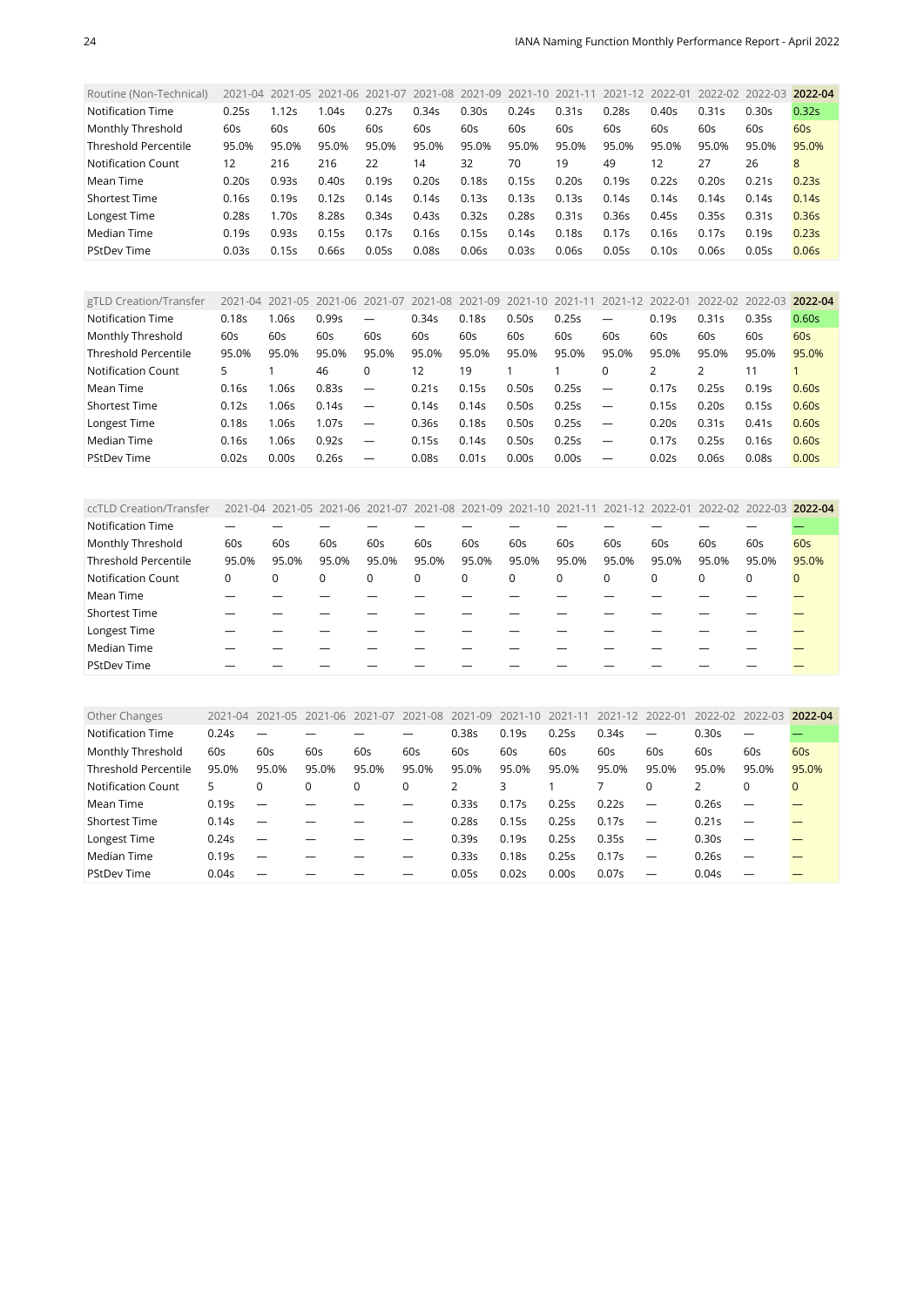## **System Availability**

#### **IANA Website**



Percentage availability of IANA website for consulting documentations and other posted materials.

<span id="page-24-0"></span>

| IANA Site Availability 2021-04 2021-05 2021-06 2021-07 2021-08 2021-09 2021-10 2021-11 2021-12 2022-01 2022-02 2022-03 2022-04 |     |     |     |     |     |     |     |                                                                                                        |     |     |     |     |
|--------------------------------------------------------------------------------------------------------------------------------|-----|-----|-----|-----|-----|-----|-----|--------------------------------------------------------------------------------------------------------|-----|-----|-----|-----|
| Availability                                                                                                                   |     |     |     |     |     |     |     | 100.00% 99.99% 100.00% 100.00% 100.00% 100.00% 100.00% 100.00% 100.00% 100.00% 100.00% 100.00% 100.00% |     |     |     |     |
| Monthly Threshold 99%                                                                                                          | 99% | 99% | 99% | 99% | 99% | 99% | 99% | 99%                                                                                                    | 99% | 99% | 99% | 99% |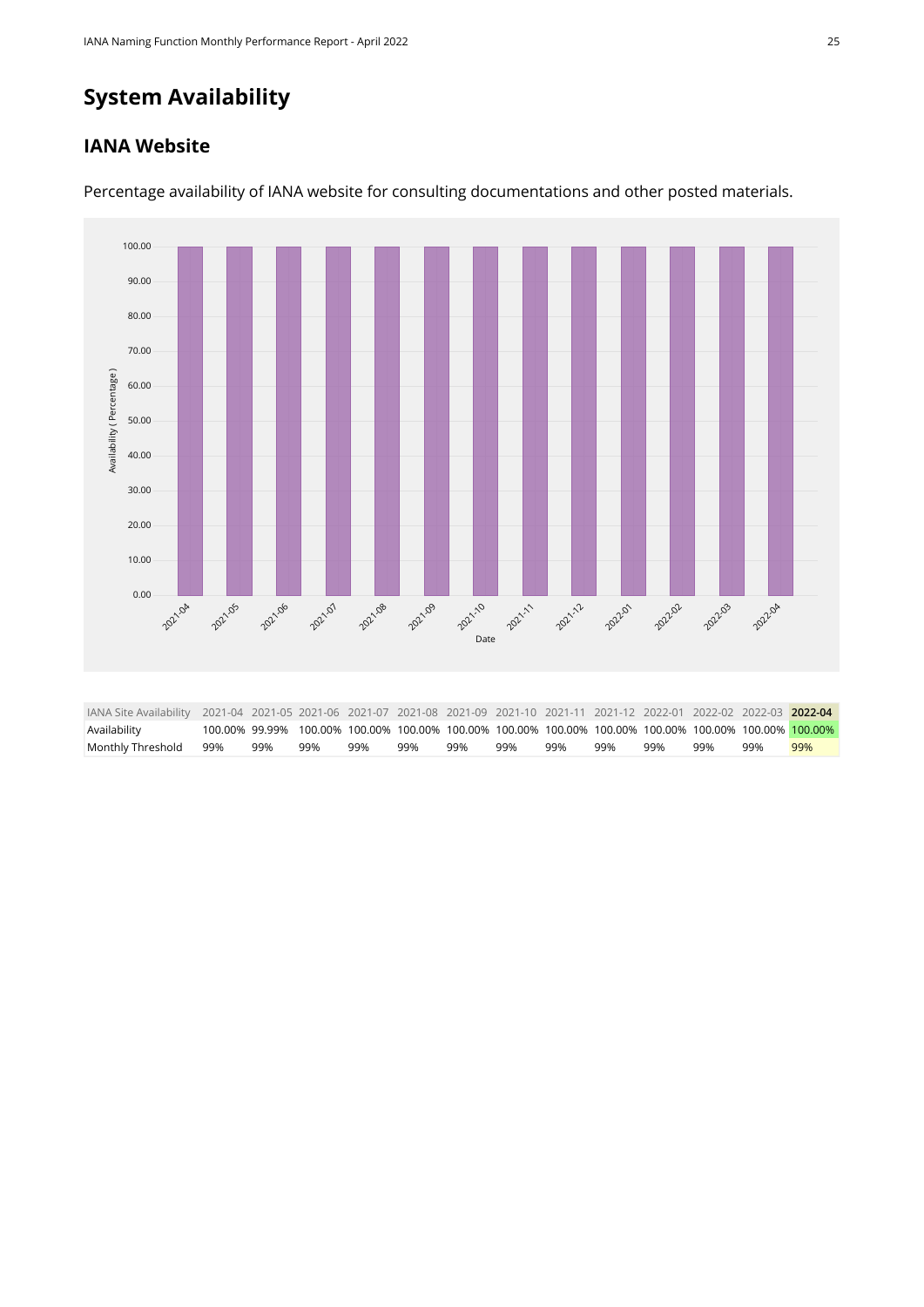#### **Root Zone Management System**

Percentage availability of the RZMS to allow customers to perform self-service operations via the web interface.

<span id="page-25-0"></span>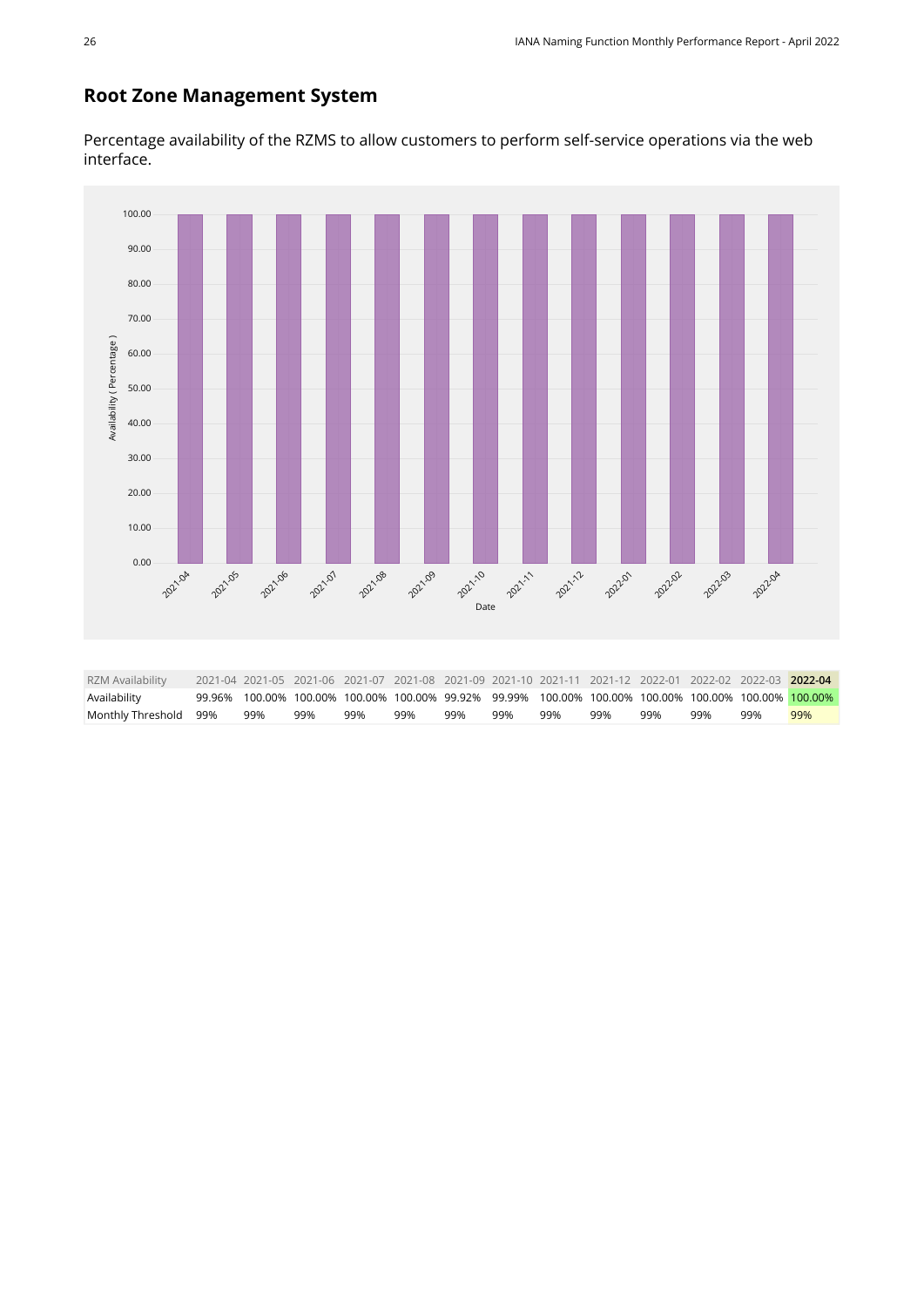#### **Directory Service**

Percentage availability of WHOIS server and other registration data publication services.

<span id="page-26-0"></span>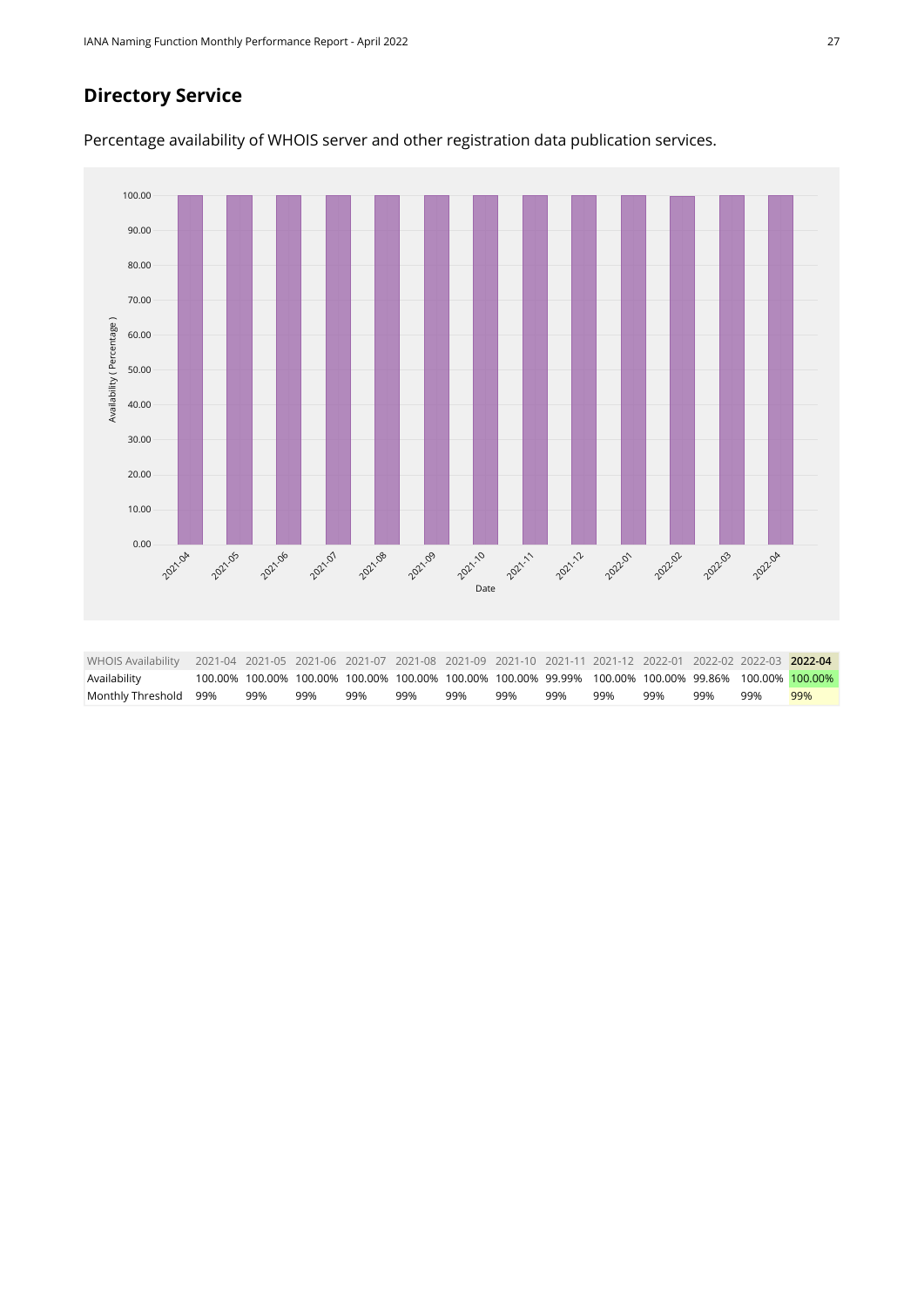#### **Root Zone Service Level Dashboard**

100.00 90.00 80.00 70.00 Availability (Percentage) [Availability \( Percentage \)](https://sle-dashboard.iana.org/chart/root-zone-service-level-dashboard/?granularity=monthly&start=2021-04-01&end=2022-05-01) 60.00 50.00 40.00 30.00 20.00 10.00 0.00 **2021-09** 2021-10 2021.04 2021.05 2021-06 2021.07 2021-08 2021-11 2021-12 **202202 202201** 202203 202204 [Date](https://sle-dashboard.iana.org/chart/root-zone-service-level-dashboard/?granularity=monthly&start=2021-04-01&end=2022-05-01) Dashboard Availability 2021-04 2021-05 2021-06 2021-07 2021-08 2021-09 2021-10 2021-11 2021-12 2022-01 2022-02 2022-03 **2022-04** Availability 100.00% 100.00% 100.00% 100.00% 100.00% 100.00% 100.00% 99.97% 100.00% 100.00% 100.00% 100.00% 100.00%

<span id="page-27-0"></span>Monthly Threshold 99% 99% 99% 99% 99% 99% 99% 99% 99% 99% 99% 99% 99%

Availability of accurate, timely reporting to these standards via dashboard and other mechanisms.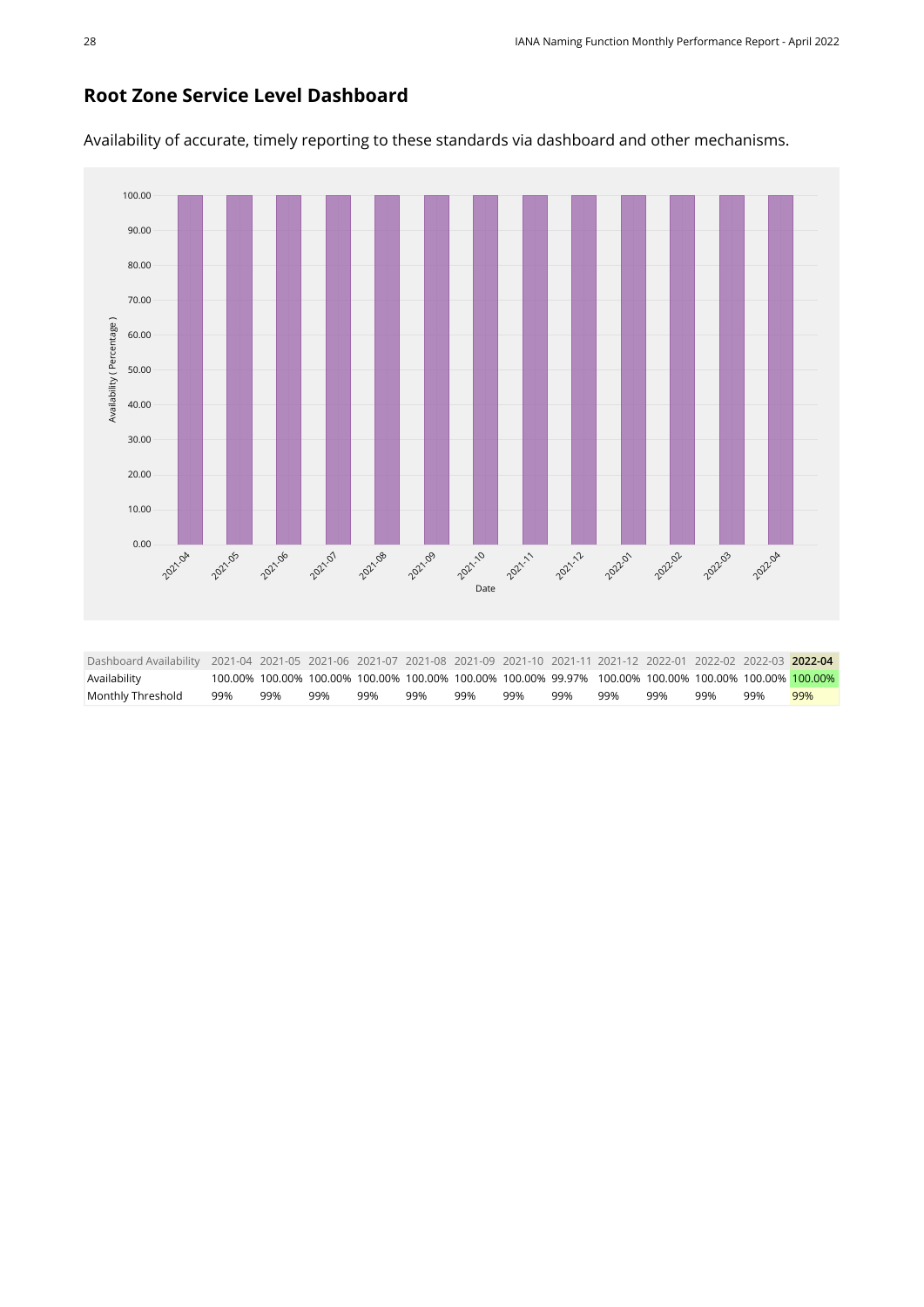#### **Credential Recovery**



Time to dispatch confirmation email of forgotten password.

<span id="page-28-0"></span>

| 0.14s | 0.09s | 0.08s |     |                                                             |                                  | 0.18s                                                       |                |                                                                                                                                |                                                             |                                                                                |                | 0.15s                                                                                  |
|-------|-------|-------|-----|-------------------------------------------------------------|----------------------------------|-------------------------------------------------------------|----------------|--------------------------------------------------------------------------------------------------------------------------------|-------------------------------------------------------------|--------------------------------------------------------------------------------|----------------|----------------------------------------------------------------------------------------|
| 60s   | 60s   | 60s   | 60s | 60s                                                         | 60s                              | 60s                                                         | 60s            | 60s                                                                                                                            | 60s                                                         | 60s                                                                            | 60s            | 60s                                                                                    |
| 95.0% | 95.0% | 95.0% |     | 95.0%                                                       |                                  | 95.0%                                                       |                |                                                                                                                                |                                                             | 95.0%                                                                          |                | 95.0%                                                                                  |
|       |       | 11    |     |                                                             |                                  | 9                                                           | 9              | 4                                                                                                                              |                                                             | 8                                                                              | 8              |                                                                                        |
| 0.08s | 0.06s | 0.05s |     |                                                             |                                  |                                                             |                |                                                                                                                                |                                                             | 0.06s                                                                          |                | 0.12s                                                                                  |
| 0.05s | 0.05s | 0.01s |     | 0.05s                                                       |                                  | 0.04s                                                       |                |                                                                                                                                |                                                             | 0.01s                                                                          |                | 0.07s                                                                                  |
| 0.16s | 0.10s | 0.08s |     |                                                             |                                  |                                                             |                |                                                                                                                                |                                                             |                                                                                |                | 0.15s                                                                                  |
| 0.07s | 0.06s | 0.05s |     | 0.09s                                                       |                                  | 0.12s                                                       |                |                                                                                                                                |                                                             | 0.05s                                                                          |                | 0.12s                                                                                  |
| 0.04s |       | 0.02s |     |                                                             |                                  | 0.05s                                                       |                |                                                                                                                                |                                                             | 0.03s                                                                          |                | 0.03s                                                                                  |
|       |       | 0.02s |     | 0.06s<br>95.0%<br>0.04s<br>0.01s<br>0.06s<br>0.045<br>0.02s | 0.16s<br>0.11s<br>0.16s<br>0.04s | 0.16s<br>95.0%<br>0.15s<br>0.14s<br>0.16s<br>0.15s<br>0.01s | 0.11s<br>0.20s | 2021-04 2021-05 2021-06 2021-07 2021-08 2021-09 2021-10 2021-11<br>0.28s<br>95.0%<br>0.10s<br>0.02s<br>0.385<br>0.06s<br>0.10s | 0.12s<br>95.0%<br>0.06s<br>0.01s<br>0.13s<br>0.05s<br>0.04s | 2021-12 2022-01<br>0.13s<br>95.0%<br>0.09s<br>0.04s<br>0.14s<br>0.09s<br>0.05s | 0.12s<br>0.13s | 2022-02 2022-03 2022-04<br>0.18s<br>95.0%<br>0.11s<br>0.03s<br>0.18s<br>0.12s<br>0.05s |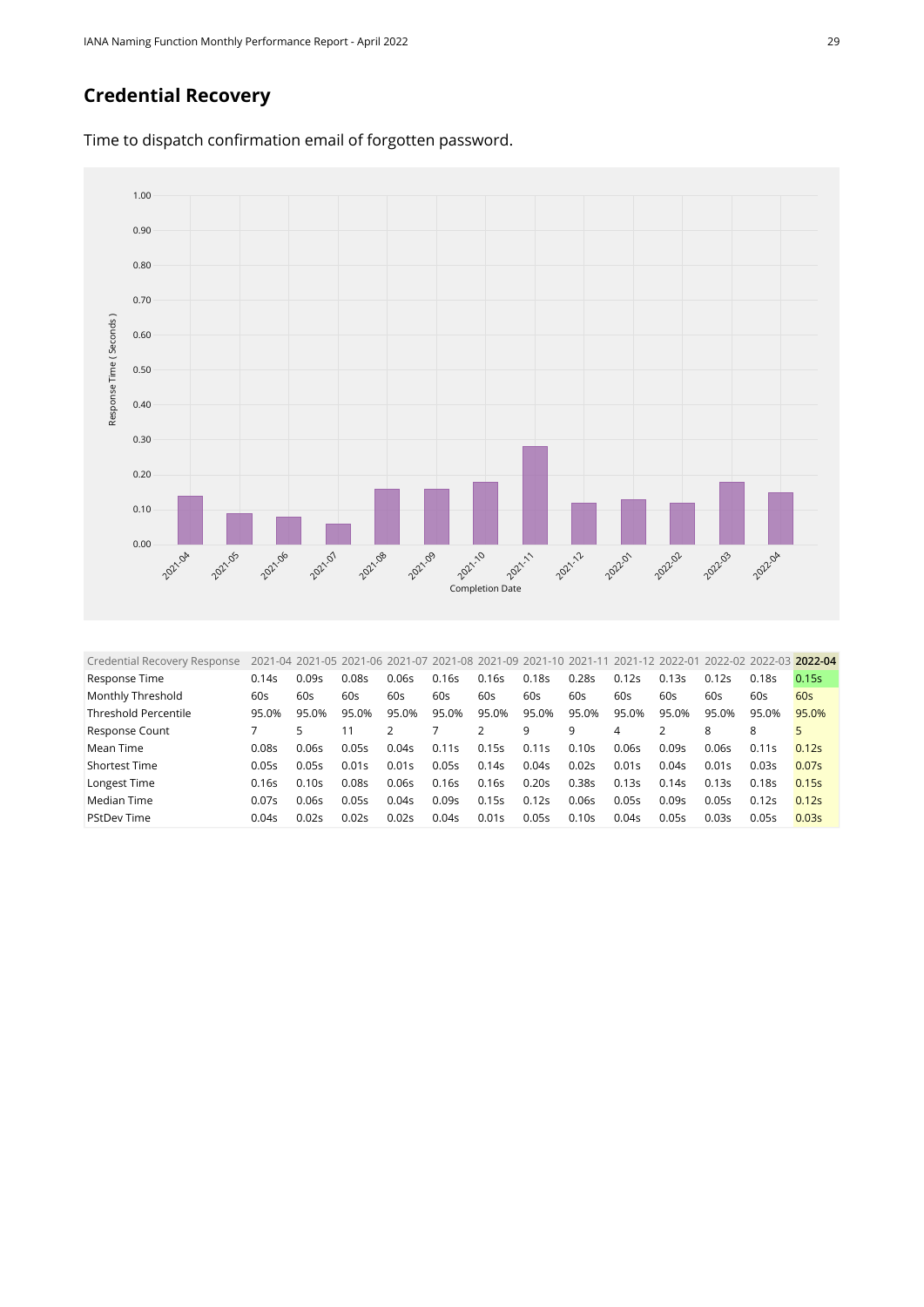#### **Credential Change**



Time to implement new password within the system.

<span id="page-29-0"></span>

| Credential<br>Change    | 2021-04 | 2021-05           | $2021 - 06$ | 2021-07 | 2021-08 | 2021-09 | 2021-10 | 2021-11 | 2021-12             | 2022-01 | 2022-02 | 2022-03 | 2022-04                                                                                            |
|-------------------------|---------|-------------------|-------------|---------|---------|---------|---------|---------|---------------------|---------|---------|---------|----------------------------------------------------------------------------------------------------|
| Update<br>Time          | 1.000ms | 1.000ms           | 1.000ms     | 0.950ms | 1.750ms | 0.950ms | 1.650ms | 1.000ms | 1.950ms             | 0.000ms | 1.000ms | 1.000ms | 1.000ms                                                                                            |
| Monthly<br>Threshold    |         | 300000ms 300000ms |             |         |         |         |         |         |                     |         |         |         | 300000ms 300000ms 300000ms 300000ms 300000ms 300000ms 300000ms 300000ms 300000ms 300000ms 300000ms |
| Threshold<br>Percentile | 95.0%   | 95.0%             | 95.0%       | 95.0%   | 95.0%   | 95.0%   | 95.0%   | 95.0%   | 95.0%               | 95.0%   | 95.0%   | 95.0%   | 95.0%                                                                                              |
| Update<br>Count         | 6       | 3                 | 9           | 2       | 6       | 2       | 8       | 5       | 2                   | 2       | 4       | 7       | 5                                                                                                  |
| Mean<br>Time            | 0.333ms | 0.667ms           | 0.333ms     | 0.500ms | 0.667ms | 0.500ms | 0.625ms | 0.800ms | 1.500 <sub>ms</sub> | 0.000ms | 0.500ms | 0.571ms | 0.800 <sub>ms</sub>                                                                                |
| Shortest<br>Time        | 0.000ms | 0.000ms           | 0.000ms     | 0.000ms | 0.000ms | 0.000ms | 0.000ms | 0.000ms | 1.000ms             | 0.000ms | 0.000ms | 0.000ms | 0.000ms                                                                                            |
| Longest<br>Time         | 1.000ms | 1.000ms           | 1.000ms     | 1.000ms | 2.000ms | 1.000ms | 2.000ms | 1.000ms | 2.000ms             | 0.000ms | 1.000ms | 1.000ms | 1.000ms                                                                                            |
| Median<br>Time          | 0.000ms | 1.000ms           | 0.000ms     | 0.500ms | 0.500ms | 0.500ms | 0.500ms | 1.000ms | 1.500ms             | 0.000ms | 0.500ms | 1.000ms | 1.000ms                                                                                            |
| PStDev<br>Time          | 0.471ms | 0.471ms           | 0.471 ms    | 0.500ms | 0.745ms | 0.500ms | 0.696ms | 0.400ms | 0.500ms             | 0.000ms | 0.500ms | 0.495ms | 0.400ms                                                                                            |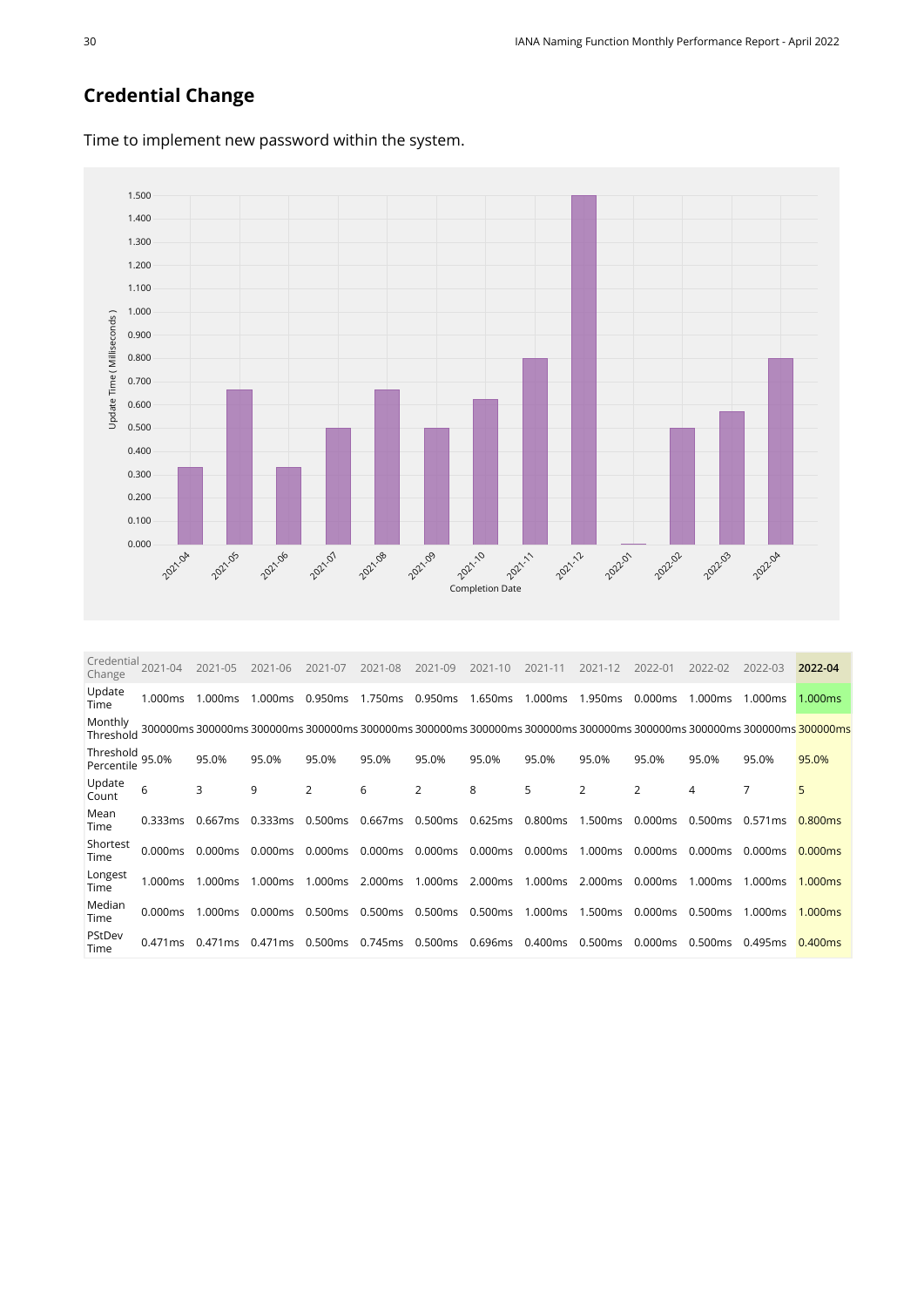## **Accuracy**

#### **Root Zone File**



Root zone file data published in the root zone matches that provided in the change request.

<span id="page-30-0"></span>

| 100% | 100% | 100% | 100% | 100% | 100% | 100% | 100% | 100% | 100% | 100% | 100% | 100%                                                                                                                                                                                                               |
|------|------|------|------|------|------|------|------|------|------|------|------|--------------------------------------------------------------------------------------------------------------------------------------------------------------------------------------------------------------------|
| 0    |      |      | 0    |      | 0    |      | 0    |      |      |      |      |                                                                                                                                                                                                                    |
| 20   | 42   | 34   | 269  | 16   | 23   | 233  | 509  | 18   | 51   |      | 25   | 23                                                                                                                                                                                                                 |
|      |      |      |      |      |      |      |      |      |      |      |      |                                                                                                                                                                                                                    |
|      |      |      |      |      |      |      |      |      |      |      |      |                                                                                                                                                                                                                    |
|      |      |      |      |      |      |      |      |      |      |      |      | 2021-04 2021-05 2021-06 2021-07 2021-08 2021-09 2021-10 2021-11 2021-12 2022-01 2022-02 2022-03 2022-04<br>100.00% 100.00% 100.00% 100.00% 100.00% 100.00% 100.00% 100.00% 100.00% 100.00% 100.00% 100.00% 100.00% |

<span id="page-30-3"></span><span id="page-30-2"></span><span id="page-30-1"></span>

| gTLD Creation/Transfer     | 2021-04  | 2021-05     | 2021-06     | 2021-07                 | 2021-08     | 2021-09  | $2021 - 10$ | 2021-11                 | $2021 - 12$     | $2022 - 01$ | $2022 - 02$ | $2022 - 03$  | 2022-04      |
|----------------------------|----------|-------------|-------------|-------------------------|-------------|----------|-------------|-------------------------|-----------------|-------------|-------------|--------------|--------------|
| Accuracy                   | 100.00%  | 100.00%     | 100.00%     | 100.00%                 | 100.00%     | 100.00%  | 100.00%     |                         | 100.00% 100.00% | 100.00%     | 100.00%     | 100.00%      | 100.00%      |
| Monthly Threshold          | 100%     | 100%        | 100%        | 100%                    | 100%        | 100%     | 100%        | 100%                    | 100%            | 100%        | 100%        | 100%         | 100%         |
| Incident Count             | 0        | 0           | $\Omega$    | 0                       | $\Omega$    | $\Omega$ | $\Omega$    | $\Omega$                | 0               | 0           | $\Omega$    | 0            |              |
| <b>Request Count</b>       | 5        |             | 46          | 0                       | 12          | 19       |             | 1                       | $\Omega$        | 2           | 2           | 11           |              |
|                            |          |             |             |                         |             |          |             |                         |                 |             |             |              |              |
| ccTLD Creation/Transfer    | 2021-04  | $2021 - 05$ | 2021-06     | 2021-07                 | 2021-08     | 2021-09  | $2021 - 10$ | 2021-11                 | $2021 - 12$     | 2022-01     | 2022-02     | 2022-03      | 2022-04      |
| Accuracy                   | 100.00%  |             |             | 100.00% 100.00% 100.00% | 100.00%     |          |             | 100.00% 100.00% 100.00% | 100.00%         | 100.00%     | 100.00%     | 100.00%      | 100.00%      |
| Monthly Threshold          | 100%     | 100%        | 100%        | 100%                    | 100%        | 100%     | 100%        | 100%                    | 100%            | 100%        | 100%        | 100%         | 100%         |
| Incident Count             | $\Omega$ | 0           | 0           | $\Omega$                | $\Omega$    | $\Omega$ | 0           | $\Omega$                | $\mathbf 0$     | $\Omega$    | $\Omega$    | 0            | $\Omega$     |
| <b>Request Count</b>       | 0        | 0           | 0           | $\Omega$                | $\mathbf 0$ | 0        | 0           | 0                       | $\mathbf 0$     | 0           | $\Omega$    | $\mathbf 0$  | $\mathbf{0}$ |
|                            |          |             |             |                         |             |          |             |                         |                 |             |             |              |              |
| Other Changes              | 2021-04  | $2021 - 05$ | $2021 - 06$ | 2021-07                 | 2021-08     | 2021-09  | $2021 - 10$ | 2021-11                 | $2021 - 12$     | 2022-01     | 2022-02     | $2022 - 03$  | 2022-04      |
| Accuracy                   | 100.00%  | 100.00%     | 100.00%     | 100.00%                 | 100.00%     | 100.00%  | 100.00%     | 100.00%                 | 100.00%         | 100.00%     | 100.00%     | 100.00%      | 100.00%      |
| Monthly Threshold          | 100%     | 100%        | 100%        | 100%                    | 100%        | 100%     | 100%        | 100%                    | 100%            | 100%        | 100%        | 100%         | 100%         |
| Incident Count<br>$\Omega$ | 0        | $\Omega$    | 0           | $\Omega$                |             | $\Omega$ | $\Omega$    | $\Omega$                | $\Omega$        | $\Omega$    | $\Omega$    | $\Omega$     | $\Omega$     |
| 5<br><b>Request Count</b>  | 0        | 0           | U           | $\Omega$                |             |          | 3           |                         |                 | $\Omega$    |             | <sup>0</sup> | $\Omega$     |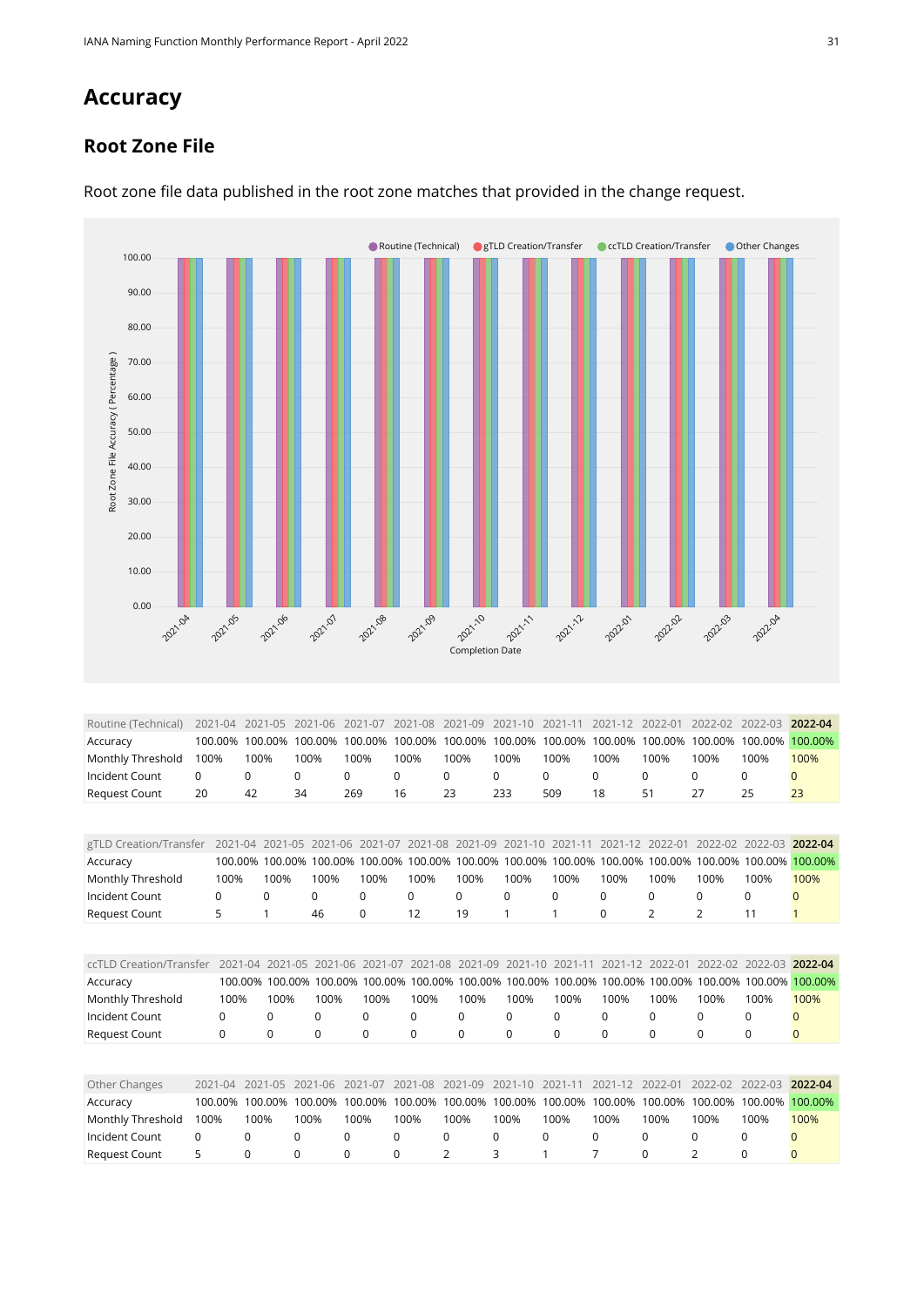#### **Root Zone Database**



Root Zone Database is correctly updated in accordance with change request.

<span id="page-31-4"></span><span id="page-31-3"></span><span id="page-31-2"></span><span id="page-31-1"></span><span id="page-31-0"></span>

| Routine (Non-Technical) |          | $2021 - 04$ | $2021 - 05$     | $2021 - 06$ | 2021-07         | 2021-08  | 2021-09         | 2021-10     | 2021-11                                                                                         |             | 2022-01         | 2022-02  | 2022-03     | 2022-04      |
|-------------------------|----------|-------------|-----------------|-------------|-----------------|----------|-----------------|-------------|-------------------------------------------------------------------------------------------------|-------------|-----------------|----------|-------------|--------------|
| Accuracy                |          | 100.00%     | 100.00%         | 100.00%     | 100.00%         | 100.00%  | 100.00%         | 100.00%     | 100.00%                                                                                         | 100.00%     | 100.00%         | 100.00%  | 100.00%     | 100.00%      |
| Monthly Threshold       |          | 100%        | 100%            | 100%        | 100%            | 100%     | 100%            | 100%        | 100%                                                                                            | 100%        | 100%            | 100%     | 100%        | 100%         |
| Incident Count          | 0        |             | 0               | 0           | $\mathbf 0$     | 0        | 0               | 0           | 0                                                                                               | $\Omega$    | 0               | 0        | $\mathbf 0$ | $\Omega$     |
| <b>Request Count</b>    |          | 12          | 216             | 216         | 22              | 14       | 32              | 70          | 19                                                                                              | 49          | 12              | 27       | 26          | 8            |
|                         |          |             |                 |             |                 |          |                 |             |                                                                                                 |             |                 |          |             |              |
| gTLD Creation/Transfer  |          |             | 2021-04 2021-05 | 2021-06     | 2021-07         | 2021-08  | 2021-09         | $2021 - 10$ | $2021 - 11$                                                                                     | $2021 - 12$ | 2022-01         | 2022-02  | 2022-03     | 2022-04      |
| Accuracy                |          | 100.00%     | 100.00%         | 100.00%     | 100.00%         | 100.00%  | 100.00%         | 100.00%     | 100.00%                                                                                         | 100.00%     | 100.00%         | 100.00%  | 100.00%     | 100.00%      |
| Monthly Threshold       |          | 100%        | 100%            | 100%        | 100%            | 100%     | 100%            | 100%        | 100%                                                                                            | 100%        | 100%            | 100%     | 100%        | 100%         |
| Incident Count          | 0        |             | 0               | $\mathbf 0$ | 0               | 0        | $\Omega$        | 0           | 0                                                                                               | 0           | 0               | 0        | 0           | $\mathbf{0}$ |
| <b>Request Count</b>    | 5        |             | 1               | 46          | 0               | 12       | 19              |             | 1                                                                                               | 0           | 2               | 2        | 11          | $\mathbf{1}$ |
|                         |          |             |                 |             |                 |          |                 |             |                                                                                                 |             |                 |          |             |              |
| ccTLD Creation/Transfer |          | $2021 - 04$ | 2021-05         |             | 2021-06 2021-07 |          | 2021-08 2021-09 | $2021 - 10$ | 2021-11                                                                                         |             | 2021-12 2022-01 | 2022-02  | 2022-03     | 2022-04      |
| Accuracy                |          |             |                 |             |                 |          |                 |             | 100.00% 100.00% 100.00% 100.00% 100.00% 100.00% 100.00% 100.00% 100.00% 100.00% 100.00% 100.00% |             |                 |          |             | 100.00%      |
| Monthly Threshold       |          | 100%        | 100%            | 100%        | 100%            | 100%     | 100%            | 100%        | 100%                                                                                            | 100%        | 100%            | 100%     | 100%        | 100%         |
| Incident Count          |          | $\Omega$    | 0               | $\Omega$    | $\Omega$        | $\Omega$ | $\Omega$        | 0           | $\Omega$                                                                                        | $\mathbf 0$ | $\mathbf 0$     | $\Omega$ | $\Omega$    | $\Omega$     |
| <b>Request Count</b>    | $\Omega$ |             | 0               | $\Omega$    | $\Omega$        | $\Omega$ | $\Omega$        | $\Omega$    | $\Omega$                                                                                        | $\Omega$    | $\mathbf 0$     | $\Omega$ | $\Omega$    | $\mathbf{0}$ |
|                         |          |             |                 |             |                 |          |                 |             |                                                                                                 |             |                 |          |             |              |
| Other Changes           | 2021-04  |             | 2021-05         | 2021-06     | 2021-07         | 2021-08  | 2021-09         | $2021 - 10$ | $2021 - 11$                                                                                     | $2021 - 12$ | 2022-01         | 2022-02  | 2022-03     | 2022-04      |
| Accuracy                | 100.00%  |             | 100.00%         | 100.00%     | 100.00%         | 100.00%  | 100.00%         | 100.00%     | 100.00%                                                                                         | 100.00%     | 100.00%         | 100.00%  | 100.00%     | 100.00%      |
| Monthly Threshold       | 100%     | 100%        | 100%            |             | 100%            | 100%     | 100%            | 100%        | 100%                                                                                            | 100%        | 100%            | 100%     | 100%        | 100%         |
| Incident Count          | 0        | 0           | 0               | 0           | <sup>0</sup>    | O        |                 | $\Omega$    | 0                                                                                               | 0           | $\Omega$        | $\Omega$ | $\Omega$    | $\Omega$     |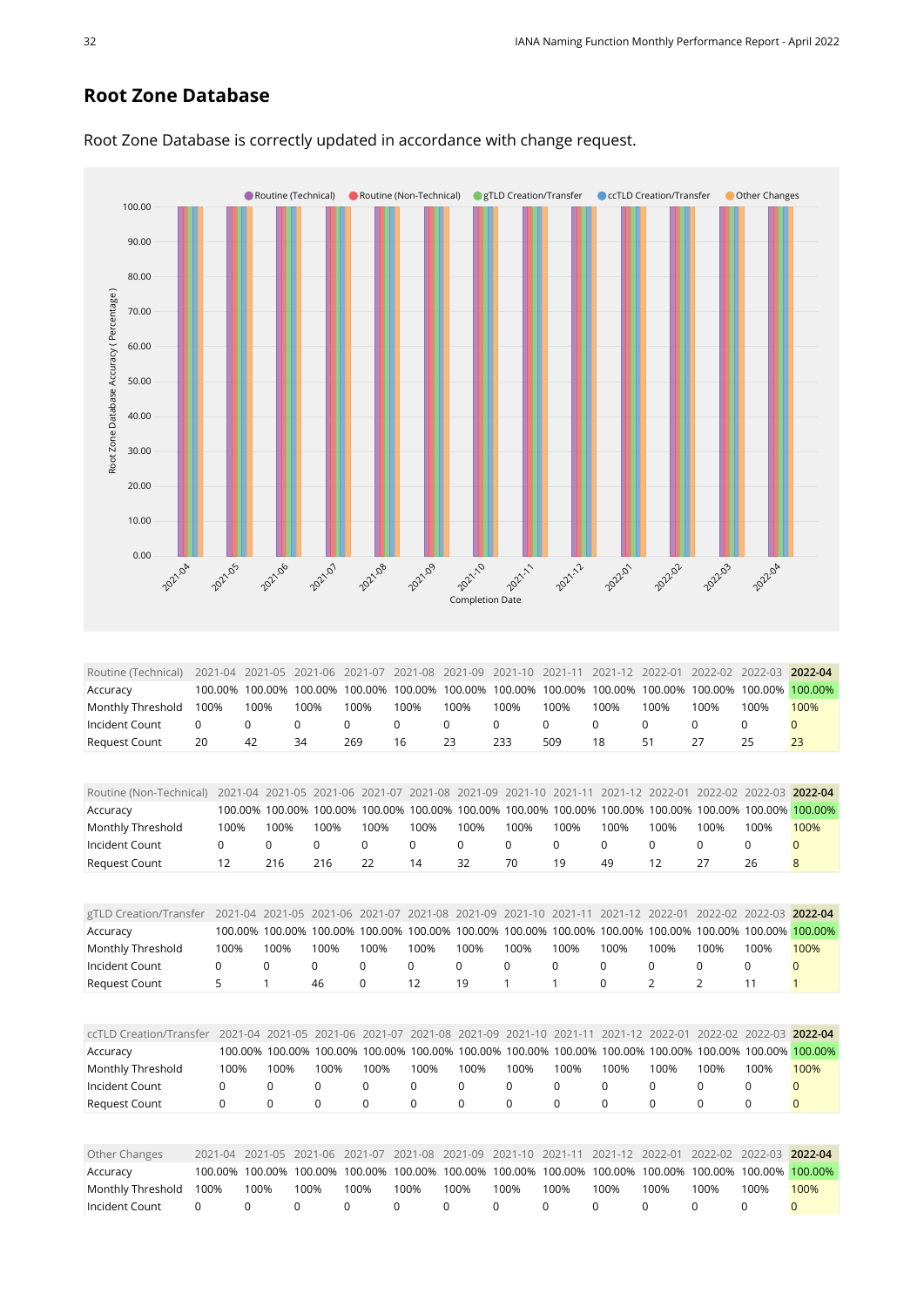| Other Changes 2021-04 2021-05 2021-06 2021-07 2021-08 2021-09 2021-10 2021-11 2021-12 2022-01 2022-02 2022-03 2022-04 |  |  |  |  |  |  |  |
|-----------------------------------------------------------------------------------------------------------------------|--|--|--|--|--|--|--|
|                                                                                                                       |  |  |  |  |  |  |  |

## **Enquiry Processing**

#### **Time to acknowledge**

Time taken to send initial acknowledgement of a receipt of a general enquiry pertaining to root zone management but not pertaining to interactions in a change request context.



<span id="page-32-0"></span>

| <b>Manual Enquiries</b> | 2021-04 | 2021-05           | 2021-06 | 2021-07                  | 2021-08           | 2021-09 | 2021-10 | 2021-11 | 2021-12 | 2022-01 | 2022-02 | 2022-03 | 2022-04           |
|-------------------------|---------|-------------------|---------|--------------------------|-------------------|---------|---------|---------|---------|---------|---------|---------|-------------------|
| Acknowledgment Time     | 0.95s   | 2.30s             | 0.85s   | $\overline{\phantom{a}}$ | 0.00s             | 0.00s   | 0.80s   | 0.65s   | 0.00s   | 0.00s   | 1.00s   | 0.00s   | 1.00 <sub>S</sub> |
| Monthly Threshold       | 60s     | 60s               | 60s     | 60s                      | 60s               | 60s     | 60s     | 60s     | 60s     | 60s     | 60s     | 60s     | 60s               |
| Acknowledge Percentile  | 95.0%   | 95.0%             | 95.0%   | 95.0%                    | 95.0%             | 95.0%   | 95.0%   | 95.0%   | 95.0%   | 95.0%   | 95.0%   | 95.0%   | 95.0%             |
| Acknowledgment Count    | 2       | 8                 | 4       | 0                        | 3                 | 4       | 5       | 8       | っ       | 4       | 11      | 5       | 9                 |
| Mean Time               | 0.50s   | .00s              | 0.25s   | $\overline{\phantom{m}}$ | 0.00 <sub>S</sub> | 0.00s   | 0.20s   | 0.12s   | 0.00s   | 0.00s   | 0.36s   | 0.00s   | 0.56s             |
| <b>Shortest Time</b>    | 0.00s   | 0.00s             | 0.00s   |                          | 0.00s             | 0.00s   | 0.00s   | 0.00s   | 0.00s   | 0.00s   | 0.00s   | 0.00s   | 0.00s             |
| Longest Time            | 1.00s   | 3.00 <sub>S</sub> | 1.00s   | $\overline{\phantom{m}}$ | 0.00s             | 0.00s   | 00s     | 1.00s   | 0.00s   | 0.00s   | 1.00s   | 0.00s   | 1.00 <sub>S</sub> |
| Median Time             | 0.50s   | .00 <sub>S</sub>  | 0.00s   | $\overline{\phantom{m}}$ | 0.00s             | 0.00s   | 0.00s   | 0.00s   | 0.00s   | 0.00s   | 0.00s   | 0.00s   | 1.00 <sub>S</sub> |
| <b>PStDev Time</b>      | 0.50s   | 0.87s             | 0.43s   | $\overline{\phantom{m}}$ | 0.00s             | 0.00s   | 0.40s   | 0.33s   | 0.00s   | 0.00s   | 0.48s   | 0.00s   | 0.50s             |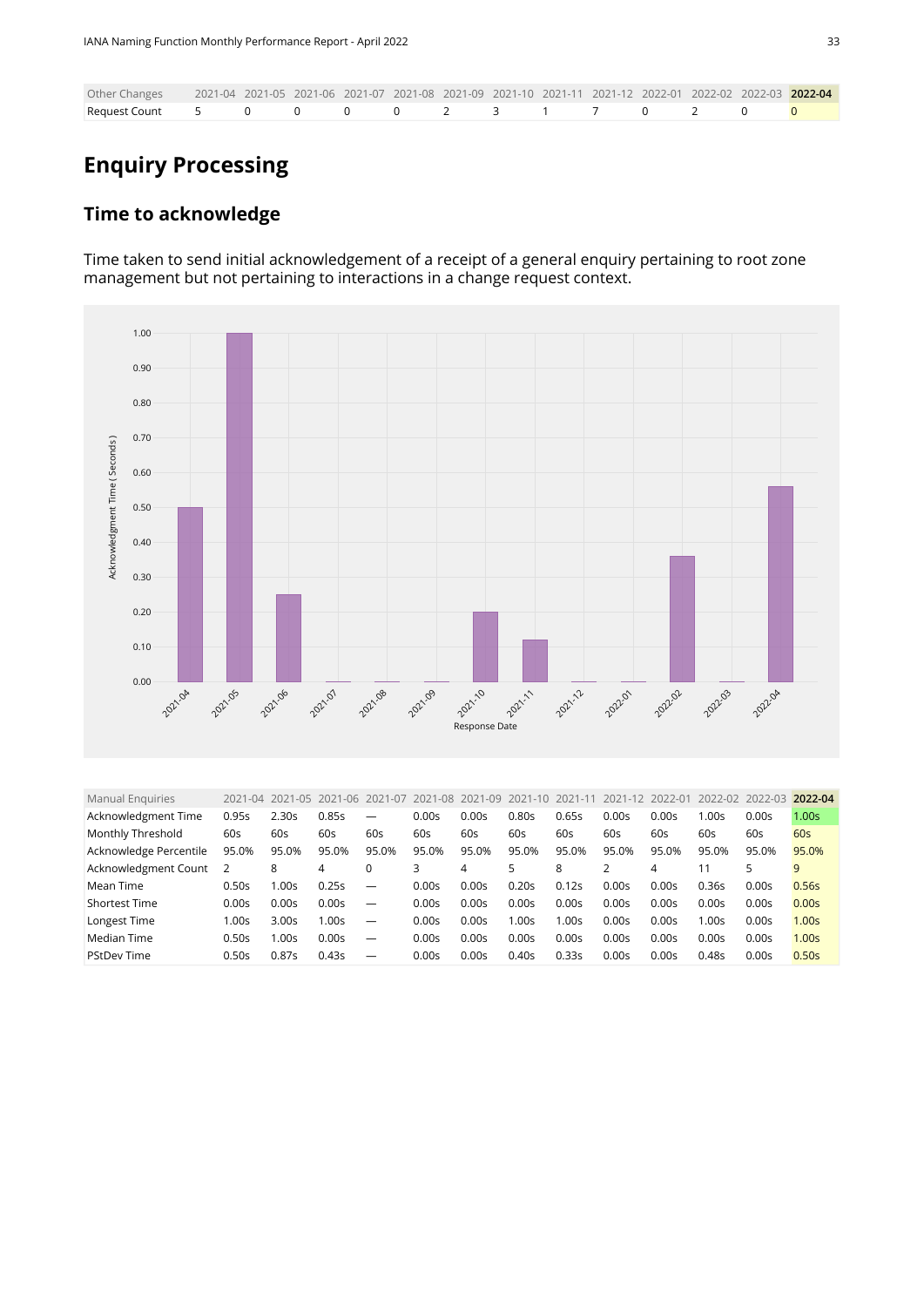#### **Time to initial response**



Time taken for staff to respond to enquiry, either in part or in whole.

<span id="page-33-0"></span>

| <b>Manual Enguiries</b>     | $2021 - 04$ | 2021-05 | 2021<br>$-06$     | 2021-07                  | 2021-08 | 2021-09 | $2021 - 10$ | 2021-11 | 2021-12 | 2022-01 | 2022-02           | 2022-03           | 2022-04           |
|-----------------------------|-------------|---------|-------------------|--------------------------|---------|---------|-------------|---------|---------|---------|-------------------|-------------------|-------------------|
| Response Time               | 0.62d       | 1.46d   | 0.80 <sub>d</sub> |                          | 2.68d   | 0.56d   | 1.71d       | 2.26d   | 1.19d   | 2.80d   | 2.22d             | 3.90d             | 1.01 <sub>d</sub> |
| Monthly Threshold           | 5d          | 5d      | 5d                | 5d                       | 5d      | 5d      | 5d          | 5d      | 5d      | 5d      | 5d                | 5d                | 5d                |
| <b>Threshold Percentile</b> | 90.0%       | 90.0%   | 90.0%             | 90.0%                    | 90.0%   | 90.0%   | 90.0%       | 90.0%   | 90.0%   | 90.0%   | 90.0%             | 90.0%             | 90.0%             |
| <b>Request Count</b>        | 2           | 8       | 4                 |                          |         | 4       | 5           |         |         | 4       | 10                | 6                 |                   |
| Mean Time                   | 0.56d       | 0.79d   | 0.55d             | $\overline{\phantom{0}}$ | 1.13d   | 0.29d   | 0.79d       | 0.88d   | 0.69d   | 1.75d   | 0.75d             | 1.61d             | 0.49d             |
| <b>Shortest Time</b>        | 0.49d       | 0.18d   | 0.26d             | —                        | 0.01d   | 0.04d   | 0.02d       | 0.07d   | 0.04d   | 0.00d   | 0.02d             | 0.01 <sub>d</sub> | 0.05d             |
| Longest Time                | 0.64d       | 1.52d   | 0.88d             | $\overline{\phantom{0}}$ | 3.34d   | 0.67d   | 1.89d       | 2.75d   | .32d    | 3.08d   | 2.25d             | 4.95d             | 1.18d             |
| Median Time                 | 0.56d       | 0.58d   | 0.53d             | $\overline{\phantom{0}}$ | 0.04d   | 0.22d   | 0.36d       | 0.36d   | 0.71d   | 1.96d   | 0.51d             | 0.82d             | 0.38d             |
| <b>PStDev Time</b>          | 0.07d       | 0.47d   | 0.23d             |                          | 1.56d   | 0.24d   | 0.74d       | 0.98d   | 0.52d   | 1.12d   | 0.81 <sub>d</sub> | 1.79d             | 0.43d             |
|                             |             |         |                   |                          |         |         |             |         |         |         |                   |                   |                   |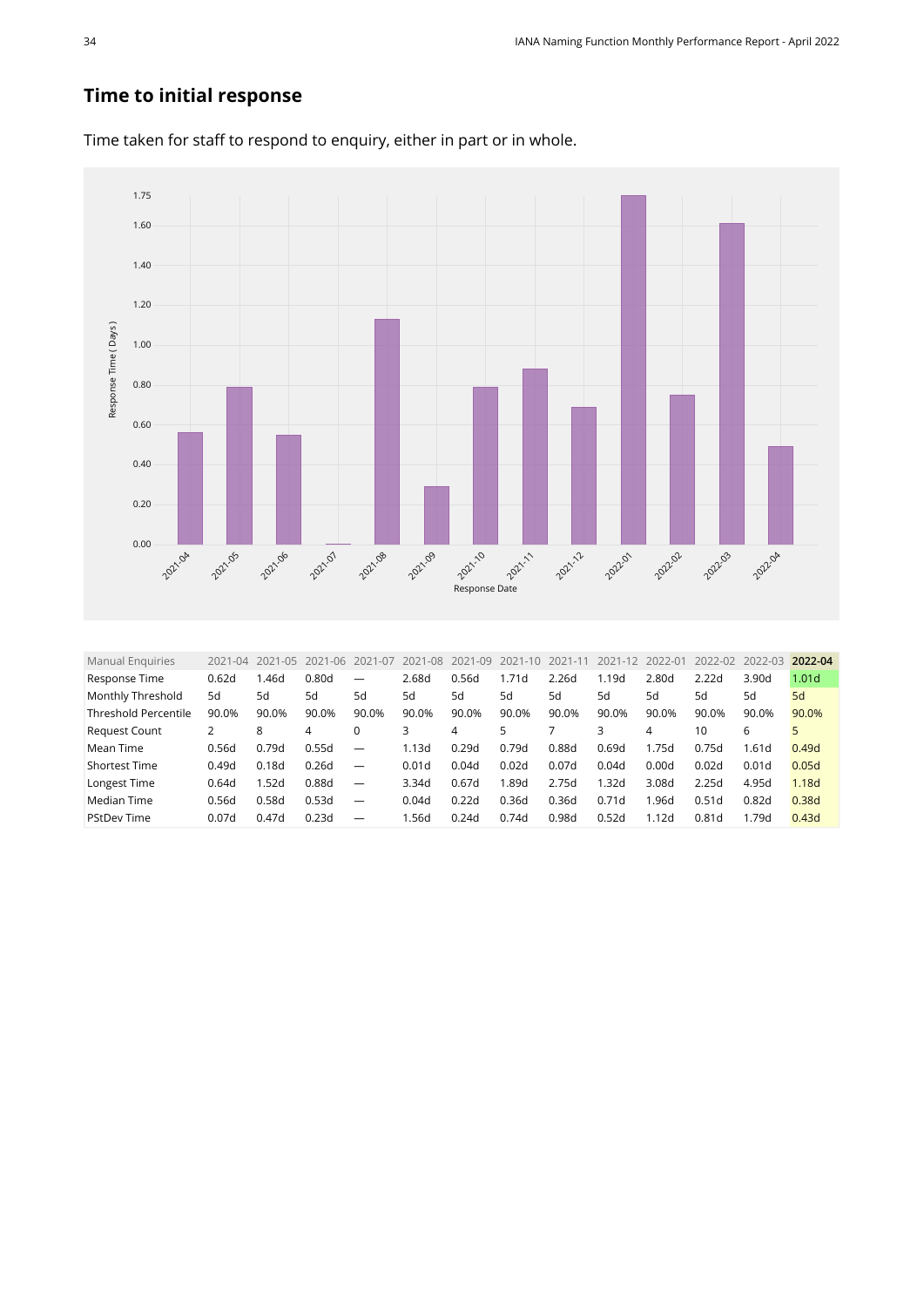## **Label Generation Rulesets**

#### **Review Time**



The time it takes for staff to review a submission and either agree that it is well-formed or send it back for remediation.

<span id="page-34-0"></span>

| <b>Review Time</b>          | $2021 - 04$ | 2021-05 | 2021<br>$-06$ | 2021-07                  | 2021-08 | 2021-09 | 2021-10 | $2021 - 1$ | 2021-12 | 2022-01 | 2022-02 | 2022-03                  | 2022-04 |
|-----------------------------|-------------|---------|---------------|--------------------------|---------|---------|---------|------------|---------|---------|---------|--------------------------|---------|
| <b>Review Time</b>          | .50d        | 0.98d   | 0.94d         |                          | 0.71d   |         |         |            | 0.52d   | 0.61d   | 0.02d   | $\overline{\phantom{m}}$ | 1.15d   |
| Monthly Threshold           | 5d          | 5d      | 5d            | 5d                       | 5d      | 5d      | 5d      | 5d         | 5d      | 5d      | 5d      | 5d                       | 5d      |
| <b>Threshold Percentile</b> | 90.0%       | 90.0%   | 90.0%         | 90.0%                    | 90.0%   | 90.0%   | 90.0%   | 90.0%      | 90.0%   | 90.0%   | 90.0%   | 90.0%                    | 90.0%   |
| <b>Review Count</b>         | 11          | 18      | 9             |                          | 5.      | 0       | 0       | $\Omega$   |         |         |         | 0                        |         |
| Shortest Time               | 0.17d       | 0.17d   | 0.08d         | $\overline{\phantom{0}}$ | 0.24d   |         |         | -          | 0.52d   | 0.25d   | 0.02d   | $\overline{\phantom{m}}$ | 1.15d   |
| Longest Time                | 1.66d       | 4.40d   | 1.10d         | $\overline{\phantom{0}}$ | 0.71d   |         |         |            | 0.52d   | 0.65d   | 0.02d   | $\overline{\phantom{m}}$ | 1.15d   |
| Median Time                 | 0.54d       | 0.94d   | 0.67d         |                          | 0.49d   |         |         | —          | 0.52d   | 0.45d   | 0.02d   | $\overline{\phantom{m}}$ | 1.15d   |
| <b>PStDev Time</b>          | 0.50d       | 0.86d   | 0.35d         |                          | 0.18d   |         |         |            | 0.00d   | 0.20d   | 0.00d   | $\overline{\phantom{m}}$ | 0.00d   |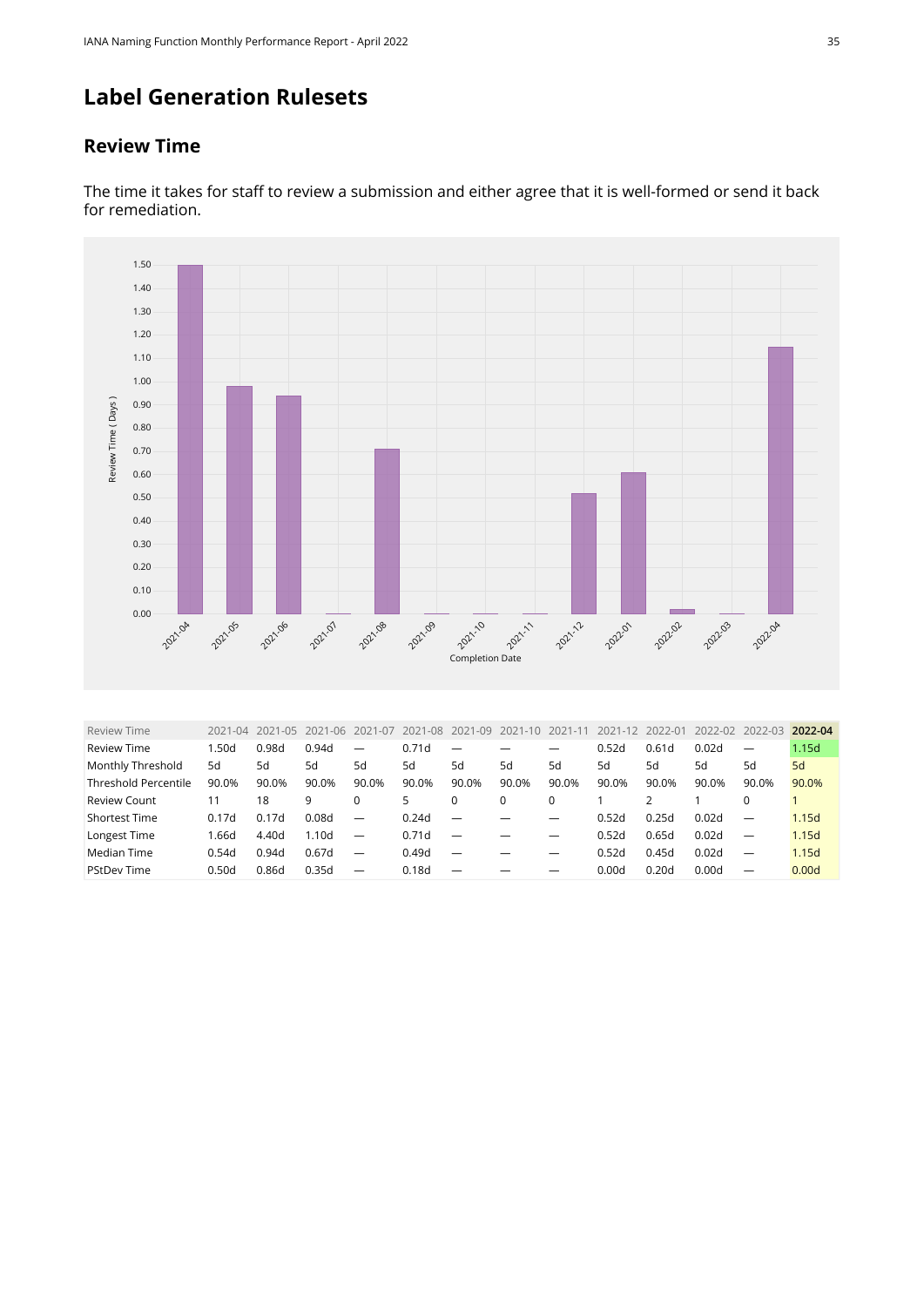#### **Implementation Time**



Time it takes for staff to publish a change once it meets all requirements.

<span id="page-35-0"></span>

| Implementation Time         | 2021-04           |       | 2021-05 2021-06 | 2021-07                  | 2021-08 | 2021-09 | 2021-10 2021-11 |                          | 2021-12 2022-01 |       | 2022-02 2022-03 |                          | 2022-04 |
|-----------------------------|-------------------|-------|-----------------|--------------------------|---------|---------|-----------------|--------------------------|-----------------|-------|-----------------|--------------------------|---------|
| Implementation Time         | 5.84d             | 4.95d | 5.95d           | $\overline{\phantom{0}}$ | 6.15d   |         |                 |                          | 5.82d           | 1.18d | 1.00d           | $\overline{\phantom{m}}$ | 3.15d   |
| Monthly Threshold           | 7d                | 7d    | 7d              | 7d                       | 7d      | 7d      | 7d              | 7d                       | 7d              | 7d    | 7d              | 7d                       | 7d      |
| <b>Threshold Percentile</b> | 90.0%             | 90.0% | 90.0%           | 90.0%                    | 90.0%   | 90.0%   | 90.0%           | 90.0%                    | 90.0%           | 90.0% | 90.0%           | 90.0%                    | 90.0%   |
| <b>Request Count</b>        | 10                | 18    | 9               | $\Omega$                 | 5.      |         | $\Omega$        | 0                        |                 |       |                 |                          |         |
| <b>Shortest Time</b>        | 1.07d             | 0.88d | 2.91d           | $\overline{\phantom{m}}$ | 1.23d   |         |                 |                          | 5.82d           | 0.93d | 1.00d           |                          | 3.15d   |
| Longest Time                | 6.00d             | 5.94d | 6.36d           | $\overline{\phantom{m}}$ | 6.15d   |         |                 |                          | 5.82d           | 1.20d | 1.00d           | $\overline{\phantom{m}}$ | 3.15d   |
| Median Time                 | 2.41 <sub>d</sub> | 2.51d | 5.29d           | $\overline{\phantom{m}}$ | 6.13d   |         |                 | $\overline{\phantom{0}}$ | 5.82d           | 1.07d | 1.00d           | $\overline{\phantom{m}}$ | 3.15d   |
| <b>PStDev Time</b>          | 1.73d             | 1.24d | 1.02d           | $\overline{\phantom{0}}$ | 2.39d   |         |                 |                          | 0.00d           | 0.14d | 0.00d           | $\overline{\phantom{0}}$ | 0.00d   |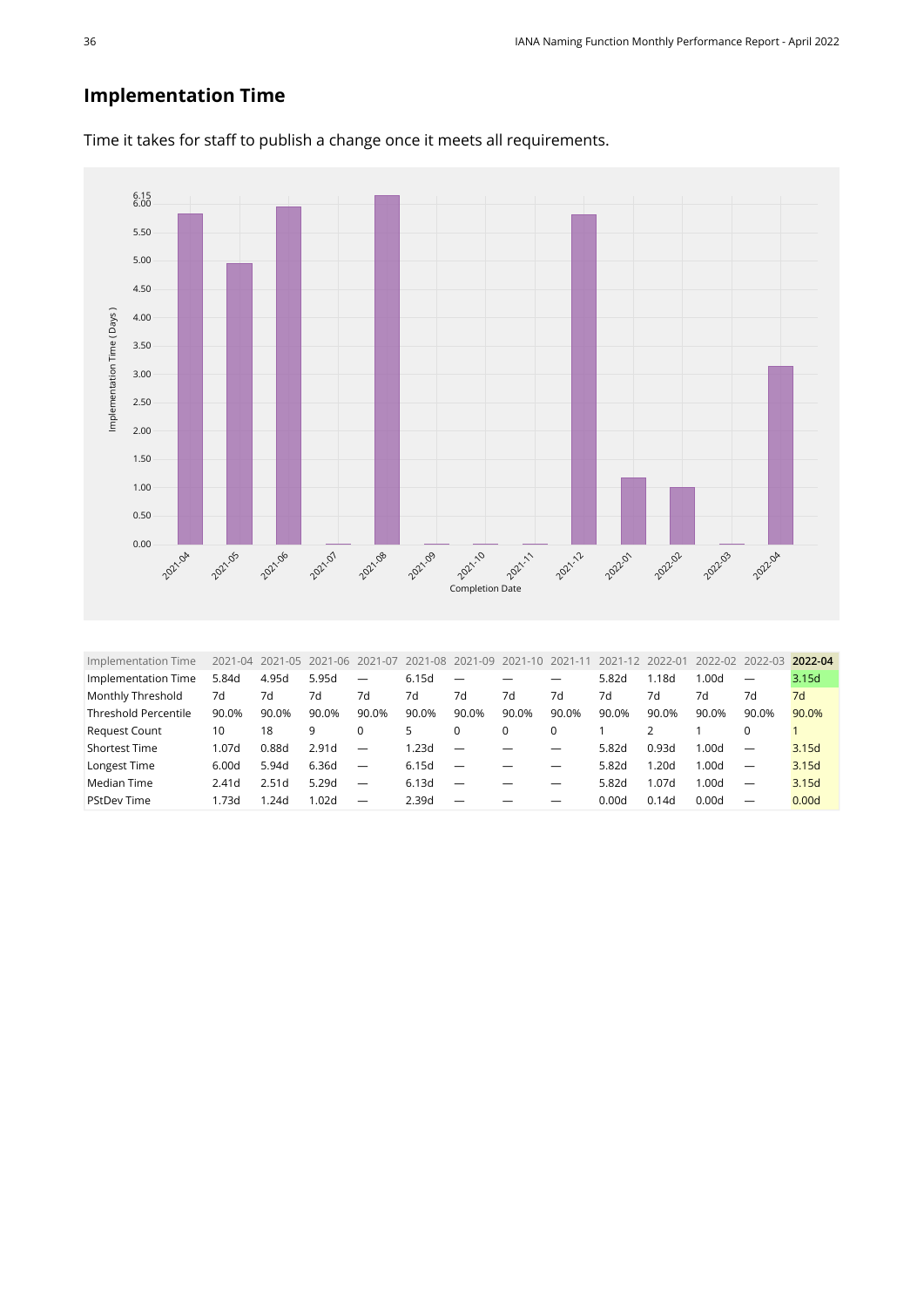#### **Requester Clarification**





<span id="page-36-0"></span>

| Requester Clarification - 2021-04 2021-05 2021-06 2021-07 2021-08 2021-09 2021-10 2021-11 2021-12 2022-01 2022-02 2022-03 2022-04 |                |    |                                |      |                   |  |         |                               |                 |  |  |
|-----------------------------------------------------------------------------------------------------------------------------------|----------------|----|--------------------------------|------|-------------------|--|---------|-------------------------------|-----------------|--|--|
| Count                                                                                                                             |                | 38 | 10                             | $-3$ |                   |  | $  -$ 3 |                               | $6\overline{6}$ |  |  |
| Request Count                                                                                                                     |                | 19 |                                |      | 9 0 5 0 0 0 1 2 1 |  |         |                               |                 |  |  |
| Shortest Clarification                                                                                                            | $\overline{0}$ |    | $1 \qquad 0 \qquad - \qquad 0$ |      |                   |  |         | $  -$ 3 1 0                   |                 |  |  |
| Longest Clarification $\begin{array}{ccccccc} 5 & 3 & 3 & - & 2 & - & - & - \end{array}$                                          |                |    |                                |      |                   |  |         | $\overline{3}$ $\overline{3}$ | 5               |  |  |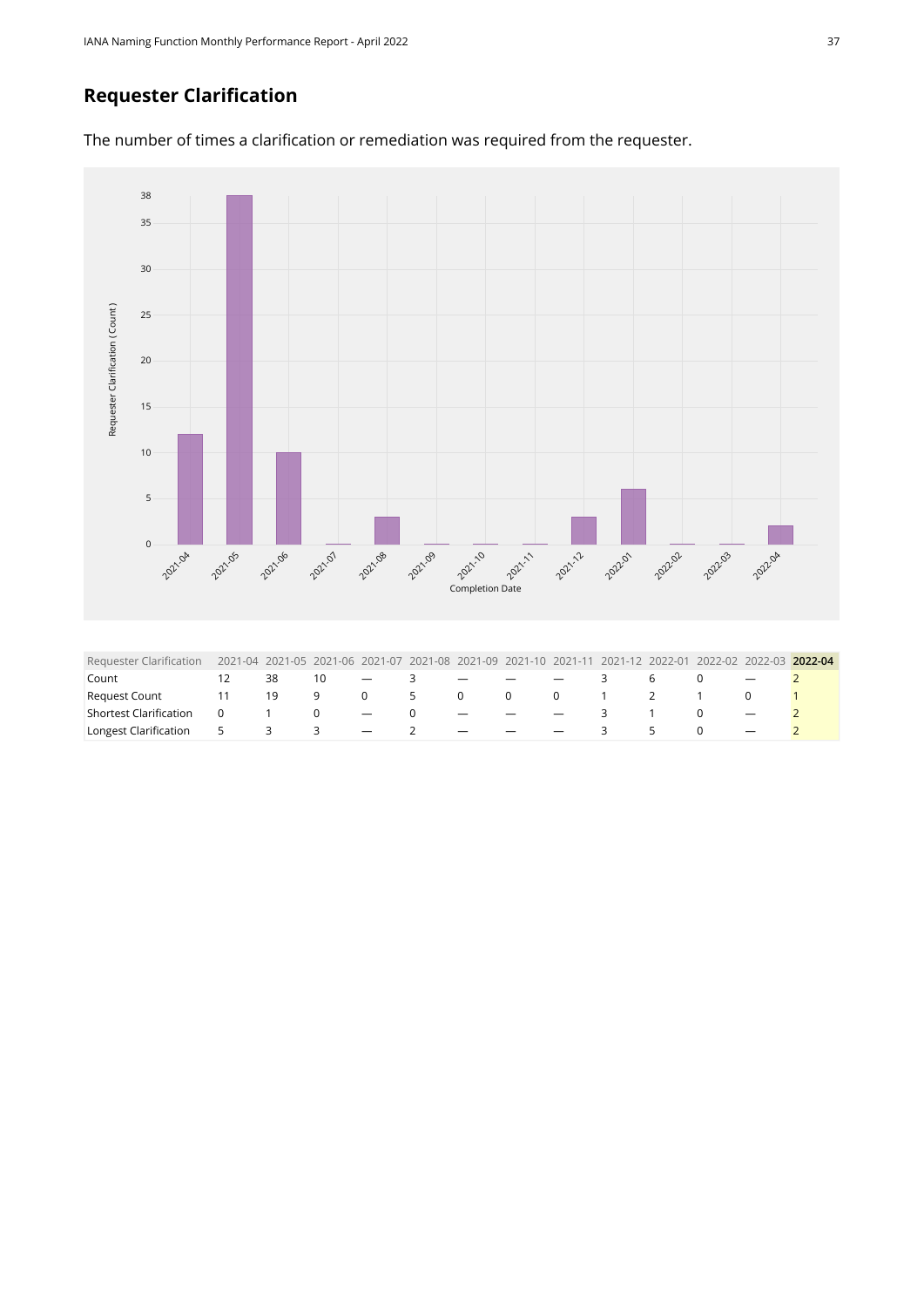#### **Time per Actor**

Average time taken for staff processing, requester clarification, administrative contact authorization and regulatory checks.



<span id="page-37-2"></span><span id="page-37-1"></span><span id="page-37-0"></span>

| Authorizer           | $2021 - 04$ | $2021 - 05$ | $2021 - 06$ | 2021-07                  | 2021-08 | 2021-09                  | 2021-10 | 2021-11 | 2021-12 | 2022-01 | 2022-02 | $2022 - 03$              | 2022-04 |
|----------------------|-------------|-------------|-------------|--------------------------|---------|--------------------------|---------|---------|---------|---------|---------|--------------------------|---------|
| Mean Time            | 2.68d       | 14.44d      | 19.42d      | $\overline{\phantom{0}}$ | 56.87d  |                          |         |         | 0.82d   | 13.39d  | 1.09d   | $\overline{\phantom{m}}$ | 0.50d   |
| <b>Review Count</b>  | 9           | 19          | 9           | 0                        |         | 0                        | 0       |         |         |         |         |                          |         |
| <b>Shortest Time</b> | 0.07d       | 0.83d       | 0.37d       | $\overline{\phantom{0}}$ | 0.29d   | $\overline{\phantom{0}}$ |         |         | 0.82d   | 13.39d  | 1.09d   | $\overline{\phantom{0}}$ | 0.50d   |
| Longest Time         | 14.74d      | 34.02d      | 68.18d      | $\overline{\phantom{a}}$ | 140.16d |                          |         |         | 0.82d   | 13.39d  | 1.09d   | $\overline{\phantom{0}}$ | 0.50d   |
| Median Time          | 0.79d       | 12.87d      | 14.40d      | $\overline{\phantom{m}}$ | 3.26d   | $\overline{\phantom{m}}$ |         |         | 0.82d   | 13.39d  | 1.09d   | $\qquad \qquad -$        | 0.50d   |
| <b>PStDev Time</b>   | 4.42d       | 7.39d       | 21.71d      | $\overline{\phantom{0}}$ | 68.01d  |                          |         |         | 0.00d   | 0.00d   | 0.00d   | $\overline{\phantom{0}}$ | 0.00d   |

<span id="page-37-3"></span>

| Regulatory       |       |                      |           |                          |           |                          |                          |                          |         |        |       | 2021-04 2021-05 2021-06 2021-07 2021-08 2021-09 2021-10 2021-11 2021-12 2022-01 2022-02 2022-03 2022-04 |       |
|------------------|-------|----------------------|-----------|--------------------------|-----------|--------------------------|--------------------------|--------------------------|---------|--------|-------|---------------------------------------------------------------------------------------------------------|-------|
| Mean Time        | 0.21d | 0.08d                | $0.07d$ — |                          | $0.17d -$ |                          | $\overline{\phantom{0}}$ | $\overline{\phantom{0}}$ | 0.02d   | 0.21 d | 0.09d | $\overline{\phantom{a}}$                                                                                | 0.05d |
| Review Count  10 |       | 19<br>$\overline{q}$ |           | - 0                      | 5 0       |                          | $\overline{0}$           |                          | 0 1 1 1 |        |       | $\cap$                                                                                                  |       |
| Shortest Time    | 0.00d | 0.02d                | 0.01d     | $\overline{\phantom{a}}$ | 0.02d     | $\overline{\phantom{0}}$ | $\overline{\phantom{0}}$ | $\overline{\phantom{0}}$ | 0.02d   | 0.21d  | 0.09d | $\overline{\phantom{0}}$                                                                                | 0.05d |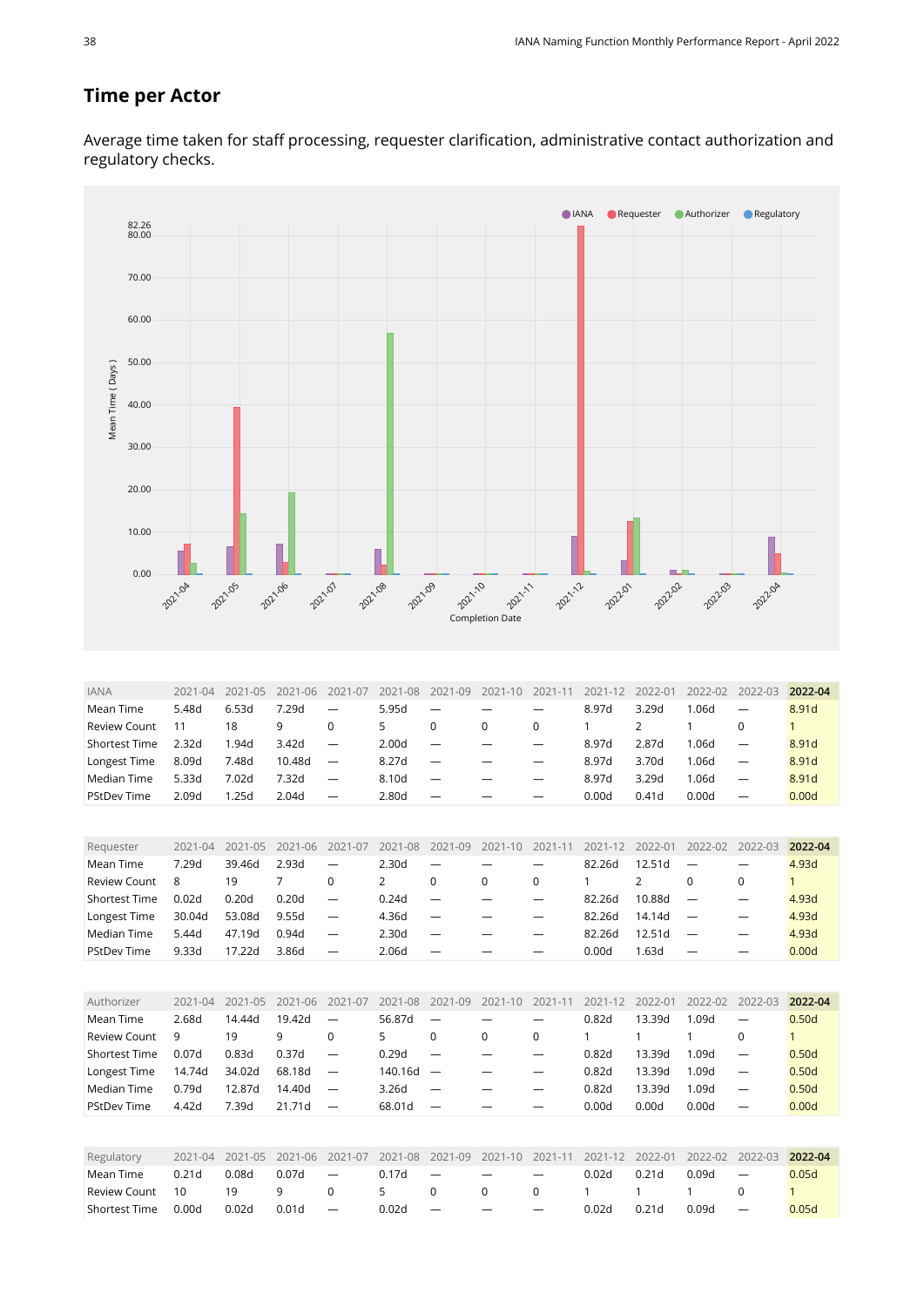| Regulatory         | 2021-04 |       |       |                          |       |                          | 2021-05 2021-06 2021-07 2021-08 2021-09 2021-10 2021-11 2021-12 2022-01 |                          |       |                   | 2022-02 2022-03 |                          | 2022-04 |
|--------------------|---------|-------|-------|--------------------------|-------|--------------------------|-------------------------------------------------------------------------|--------------------------|-------|-------------------|-----------------|--------------------------|---------|
| Longest Time       | 1.11d   | 0.14d | 0.12d | $\overline{\phantom{m}}$ | 0.65d | $\overline{\phantom{a}}$ | $\overline{\phantom{m}}$                                                | $\overline{\phantom{m}}$ | 0.02d | 0.21 <sub>d</sub> | 0.09d           | $\overline{\phantom{m}}$ | 0.05d   |
| Median Time        | 0.06d   | 0.09d | 0.07d | $\overline{\phantom{m}}$ | 0.07d | $\overline{\phantom{0}}$ | $\overline{\phantom{0}}$                                                |                          | 0.02d | 0.21 <sub>d</sub> | 0.09d           | $\overline{\phantom{m}}$ | 0.05d   |
| <b>PStDev Time</b> | 0.35d   | 0.03d | 0.04d | $\overline{\phantom{m}}$ | 0.24d | $\overline{\phantom{m}}$ | $\overline{\phantom{0}}$                                                | $\overline{\phantom{0}}$ | 0.00d | 0.00d             | 0.00d           | $\overline{\phantom{m}}$ | 0.00d   |

#### **Request Volumes**

#### Total number of LGRs added or modified.



<span id="page-38-0"></span>

| Request Volumes             |     |     |               |                          |               |                          |          |                          |     |    |  | 2021-04 2021-05 2021-06 2021-07 2021-08 2021-09 2021-10 2021-11 2021-12 2022-01 2022-02 2022-03 2022-04 |
|-----------------------------|-----|-----|---------------|--------------------------|---------------|--------------------------|----------|--------------------------|-----|----|--|---------------------------------------------------------------------------------------------------------|
| <b>Total LGRs Processed</b> | 125 | 776 | 19            |                          | 26            | $\overline{\phantom{m}}$ |          |                          | 104 | 19 |  | 43                                                                                                      |
| <b>Request Count</b>        | 10  | 18  | 9             |                          | $\mathcal{L}$ | $\Omega$                 | $\Omega$ | 0                        |     |    |  |                                                                                                         |
| Average LGRs per Request    | 12  | 43  | $\mathcal{L}$ | $\overline{\phantom{m}}$ | 5.            |                          |          | $\overline{\phantom{0}}$ | 104 | 10 |  | -43                                                                                                     |
| Smallest per Request        |     |     |               | $\overline{\phantom{a}}$ |               |                          |          | $\overline{\phantom{0}}$ | 104 |    |  | 43                                                                                                      |
| Largest per Request         | 51  | 546 | 4             | $\overline{\phantom{0}}$ |               | -                        |          | $\overline{\phantom{0}}$ | 104 | 18 |  | 43                                                                                                      |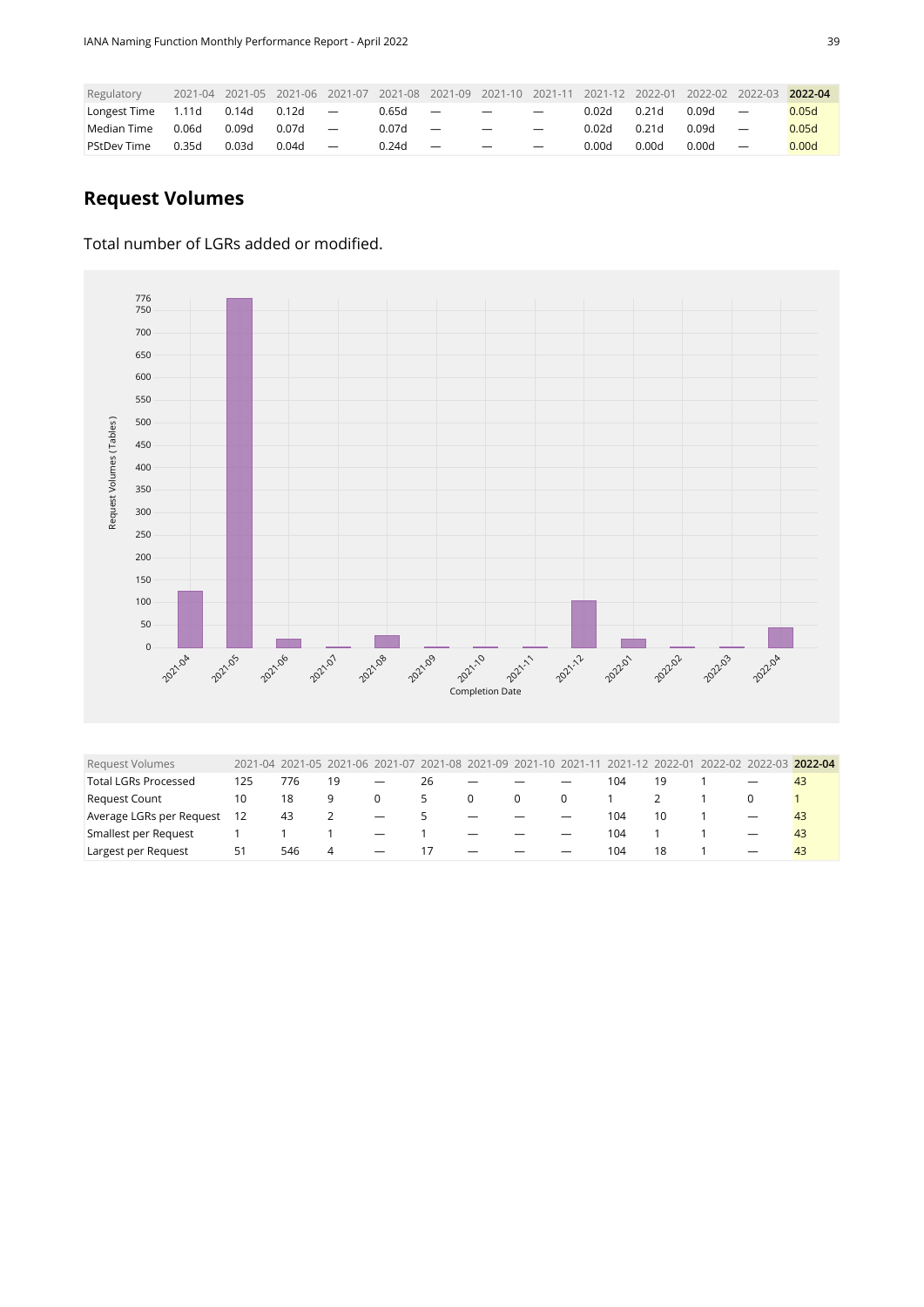## <span id="page-39-0"></span>**Definitions**

## **Service Definitions**

While there are many different ways change requests can be categorized, the key areas of distinction between different processing types for the purposes of metrics are as follows:

- **Category I (Routine updates impacting Root Zone File)** Routine change requests that alter the technical data published in the DNS root zone (e.g. changes to NS records, DS records and glue records) . For these changes the process requires IANA, both pre- and post-transition, to engage third parties to implement, publish and distribute changes in the root zone file.
- **Category II (Routine updates not impacting Root Zone File)** Routine change requests that do not alter the DNS root zone file (e.g. contact data and metadata). These changes do not engage third parties as part of implementation, and therefore will have a materially different processing timeframe.
- **Category III (Creating or Transferring a gTLD)** Requests to create ("delegate") or transfer ("redelegate" or "assign") a generic top-level domain. These changes require additional processing by IANA to ensure policy and contractual requirements are met associated with a change of control for the TLD. While the key processing is performed elsewhere within ICANN, the IANA processing is significant and therefore distinguishes this type of request from a routine change request.
- **Category IV (Creating or Transferring a ccTLD)** Requests to create or transfer a countrycode top-level domain. These changes require additional processing by IANA to ensure policy requirements are met. This processing is performed by IANA staff, and includes performing additional analysis on the change request, producing a report, and having that report reviewed externally (including verification that all existing registration data has been successfully transferred from the old to new Registry operator). This processing is significant, and is normally substantially longer than a routine change request, and therefore should be distinguished.
- **Category V (Other change requests)** Other non-routine change requests. IANA is required to process change requests that may have special handling requirements, or require additional documentary evidence or additional clarifications from the customer or third parties, that do not afford them the ability to automate. These scenarios include, but are not necessarily limited to:
	- i. Customers that require requests to be handled outside the online self-service platform, such as those lodging change requests through the exchange of postal mail;
	- ii. Customers that have placed special handling instructions on file with IANA, or have otherwise asked for special handling for a request that deviates from the normal process, that must be executed manually by IANA staff;
	- iii. Unique legal or regulatory encumbrances that must be satisfied that require additional processing;
	- iv. Removing a TLD from service (e.g. retirement or revocation);
	- v. Changes that relate to the operation of the root zone itself, including changing the Root Key Signing Key, altering the set of authoritative name servers for the root zone (e.g. the "root servers"), and changes to the "root hints" file.

### **Field Definitions**

The fields in the preceding tables are as follows: